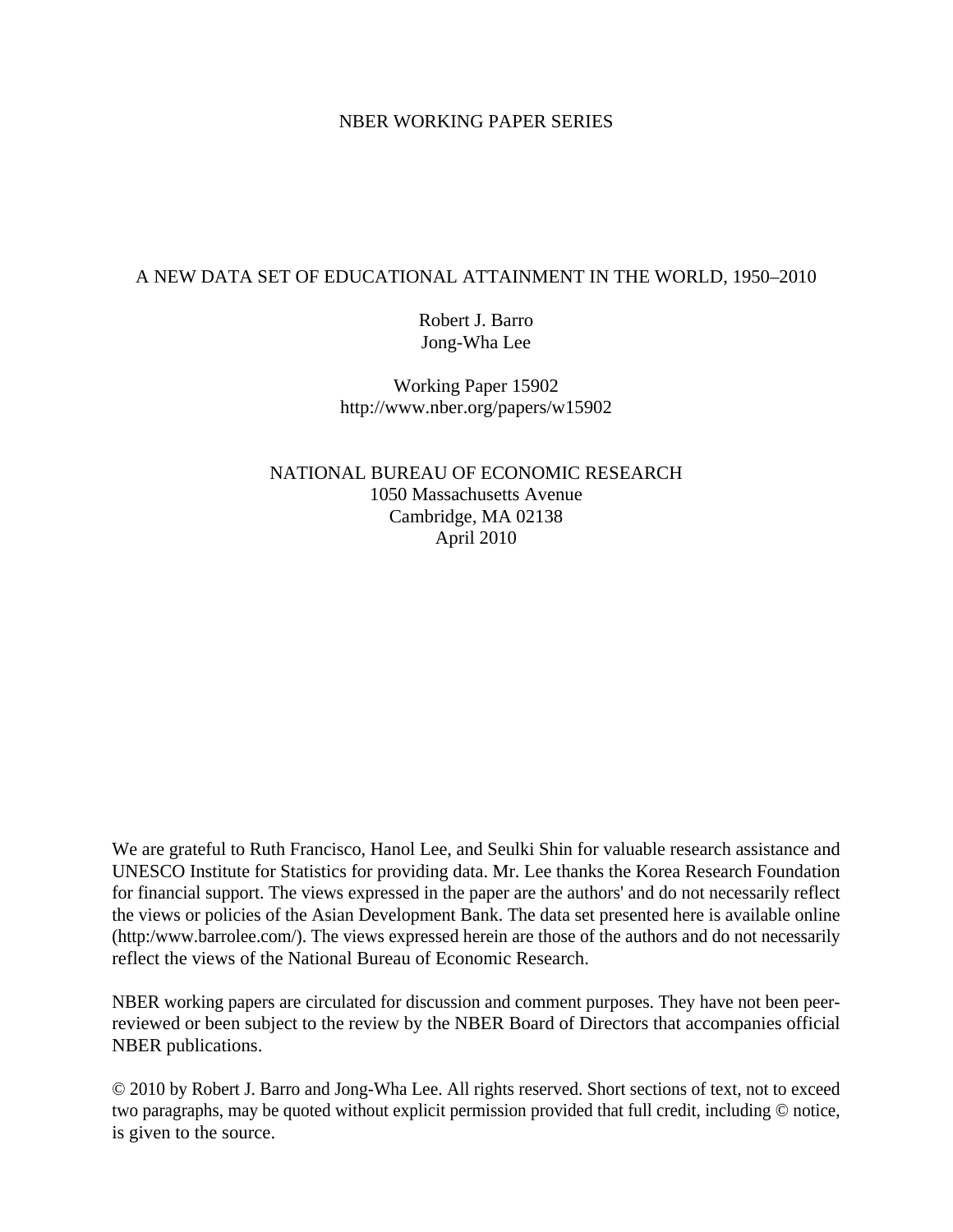A New Data Set of Educational Attainment in the World, 1950–2010 Robert J. Barro and Jong-Wha Lee NBER Working Paper No. 15902 April 2010 JEL No. F43,I21,O11,O4

## **ABSTRACT**

Our panel data set on educational attainment has been updated for 146 countries from 1950 to 2010. The data are disaggregated by sex and by 5-year age intervals. We have improved the accuracy of estimation by using information from consistent census data, disaggregated by age group, along with new estimates of mortality rates and completion rates by age and education level. We use these new data to investigate how output relates to the stock of human capital, measured by overall years of schooling as well as by the composition of educational attainment of workers at various levels of education. We find schooling has a significantly positive effect on output. After controlling for the simultaneous determination of human capital and output, by using the 10-year lag of parents' education as an instrument variable (IV) for the current level of education, the estimated rate-of-return to an additional year of schooling ranges from 5% to 12%, close to typical Mincerian return estimates found in the labor literature.

Robert J. Barro Department of Economics Littauer Center 218 Harvard University Cambridge, MA 02138 and NBER rbarro@harvard.edu

Jong-Wha Lee Economics Research Department Asian Development Bank 6 ADB Avenue, Mandaluyong City 1550 Metro Manila, Philippines and Economics Department, Korea University jwlee@adb.org, jongwha@korea.ac.kr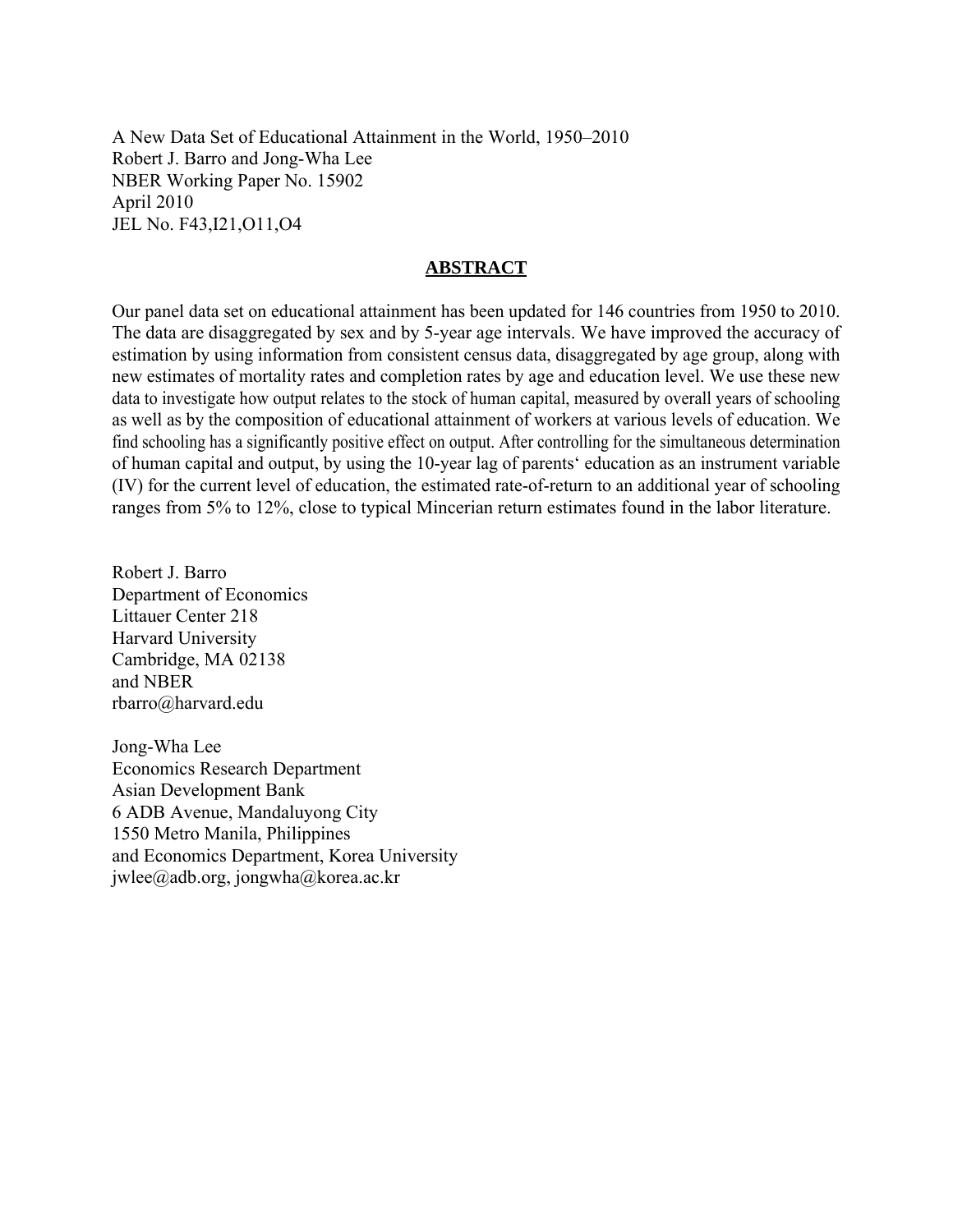#### **1. Introduction**

Many observers have emphasized the crucial importance of human capital, particularly as attained through education, to economic progress (Lucas, 1988 and Mankiw, Romer and Weil, 1992). An abundance of well-educated people goes along with a high level of labor productivity. It also implies larger numbers of more skilled workers and greater ability to absorb advanced technology from developed countries. The level and distribution of educational attainment also have impact on social outcomes, such as child mortality, fertility, education of children, and income distribution (see for example Barro and Lee, 1994; de Gregorio and Lee, 2002; Breierova and Duflo, 2004; Cutler et al., 2006).

There have been a number of attempts to measure educational attainment across countries to quantify the relationship between it and economic and social outcome variables. Earlier empirical studies used school enrollment ratios or literacy rates (Romer, 1990, Barro, 1991, and Mankiw, Romer and Weil, 1992). But although widely available, these data do not adequately measure the aggregate stock of human capital available contemporaneously as an input to production.

Our earlier studies (1993, 1996, and 2001) filled this data gap by constructing measures of educational attainment for a broad group of countries. The figures were constructed at 5-year intervals from 1960 to 2000. The data showed the distribution of educational attainment of the adult population over age 15 and over age 25 by sex at seven levels of schooling. We also constructed measures of average years of schooling at all levels—primary, secondary, and tertiary—for each country and for regions in the world.

In this paper, we update and expand the data set on educational attainment. We extend our previous estimates from 1950 to 2010, and provide more, improved data disaggregated by sex and age. The data are broken down into 5-year age intervals, and the coverage has now expanded to 146 countries by adding 41, including 11 former Soviet republics. The accuracy of estimation has also improved by incorporating recently available census/survey observations.

1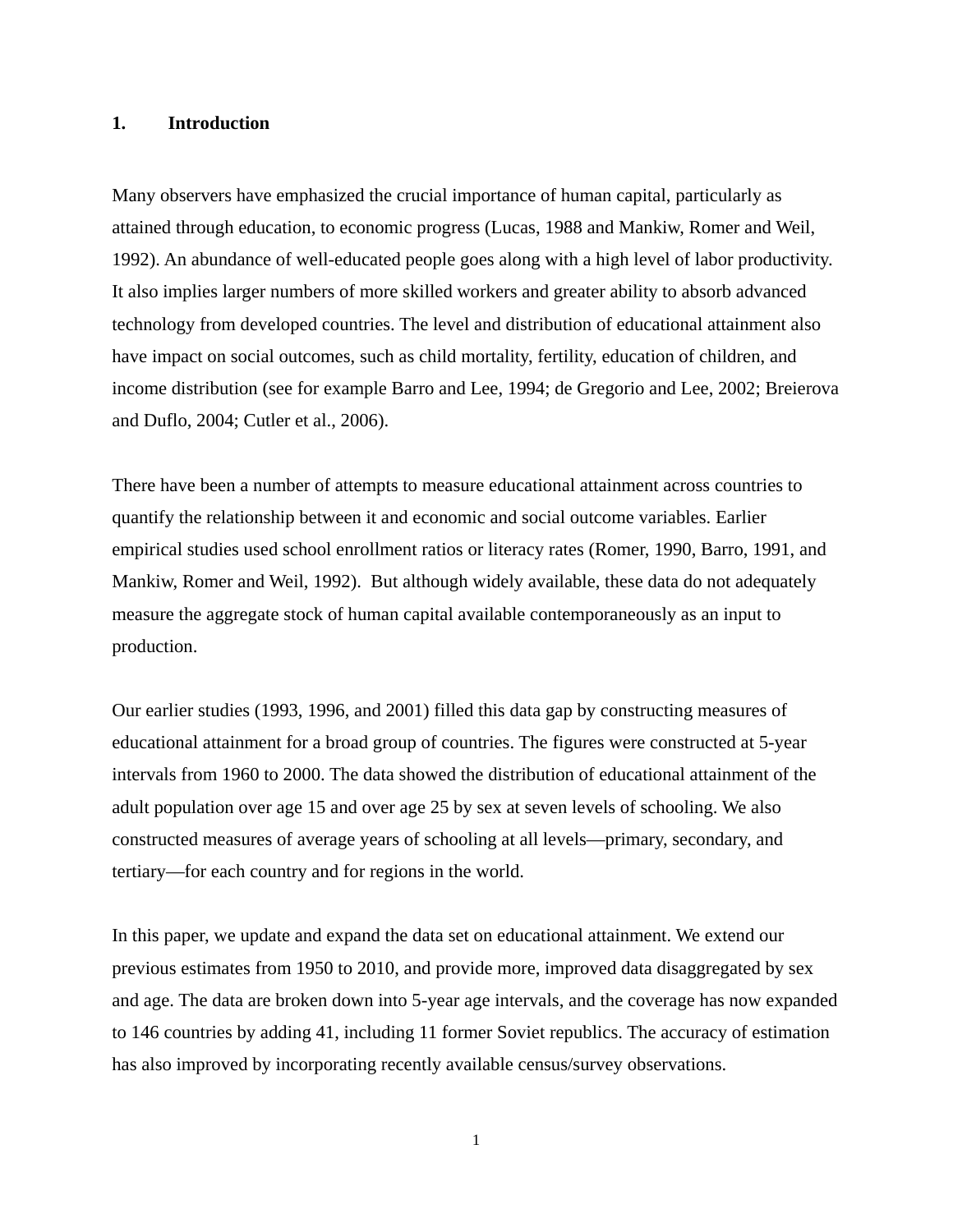The new data set improves on the earlier by using more information and better methodology. We construct new estimates by using information from survey/census data, disaggregated by age group. Previously, we adopted a perpetual inventory method, using the census/survey observations on the educational attainment of the adult population group over age 15 or over age 25 as benchmark stocks and new school entrants as flows that added to the stocks with an appropriate time lag. The flow estimates were estimated using information on school-enrollment ratios and population structure over time. But this method is subject to bias due to inaccuracy in estimated enrollment ratios and in benchmark censuses. In the current estimation, we reduce measurement error by using observations in 5-year age intervals for the previous or subsequent 5-year periods. We also construct new estimates of (a) survival/mortality rates by age and by education; and (b) completion ratios by educational attainment and by age group. These measures help improve the accuracy of the backward- and forward-estimation procedure.

The data set improvements address most of the concerns raised by critics, including Cohen and Soto (2006) and De La Fuente and Doménech (2006). They noted that the previous data set of Barro and Lee (1993, 2001) shows implausible time-series profiles of educational attainment for some countries. The new procedures have resolved these problems.

Our estimates of educational attainment provide a reasonable proxy for the stock of human capital for a broad group of countries. We use these new data to estimate the relationship between education and output based on a simple production-function approach. We investigate how output is related to human capital stock, measured by overall years of schooling as well as by the composition of attainment of workers at various levels of education. We find schooling has a significant effect on output. The estimated rate-of-return to an addition year of schooling is higher at secondary and tertiary levels than at primary level.

In the next section, we summarize the data and the methodology for constructing the estimates of educational attainment and discuss the modifications that have been made in the present update. In section 3, we highlight the main features of the new data set and compare the estimates with our previous ones (Barro and Lee, 2001) and alternative measures by Cohen and Soto (2007). Section 4 presents empirical findings on the relationship between education and income based on

2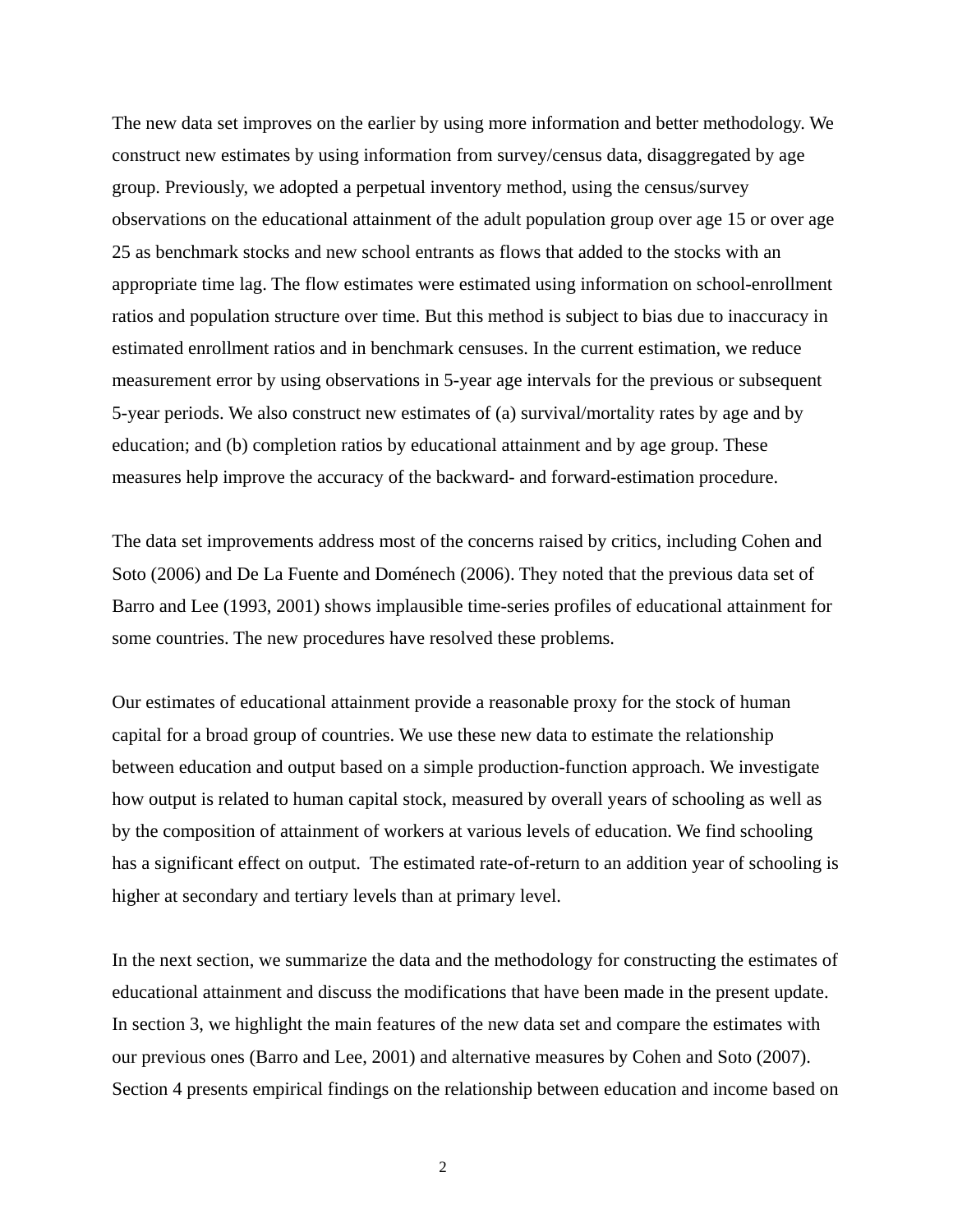the new data set. Section 5 presents our conclusions.

### **2. Data and Estimation Methodology**

#### **A. The Census data**

-

The benchmark figures on school attainment (599 census/survey observations) are collected from census/survey information, as compiled by UNESCO, Eurostat, and other sources.<sup>1</sup> The census/survey figures report the distribution of educational attainment in the population over age 15 by sex and by 5-year age group, for most cases, in six categories: no formal education (*lu*), incomplete primary (*lpi*), complete primary (*lpc*), lower secondary (*lsi*), upper secondary (*lsc*), and tertiary  $(lh)$ .<sup>2</sup>

Table 1 presents the distribution of countries by the number of available census/survey observations since  $1950$ .<sup>3</sup> For total population aged 15 and over, 200 countries have at least 1 observation, and 103 countries have 3 or more observations. Table 2 shows the distribution of countries by census/survey year since 1950 (where the underlying figures are applied to the nearest 5-year value). For total population over age 15, for example, 64 observations are available for 1960, 85 for 1970, 90 for 1980, 91 for 1990, and 68 for 2000. These data points are used as benchmark figures on educational attainment.

#### **B. Estimation of missing observations at the four broad levels**

We calculate from 1950 to 2010 at the five year intervals the educational attainment of the

<sup>&</sup>lt;sup>1</sup> There are additional data from OECD sources for 30 OECD countries since 1990. We have decided not to use these additional observations. As discussed in Barro and Lee (2001), most OECD data come from labor-force surveys based on samples of households or individuals, in contrast to the national censuses in the UNESCO database. There are significant differences between the OECD and our data for some countries. The discrepancies originate, in many cases, from the different classification schemes used by the OECD and UNESCO. 2

<sup>&</sup>lt;sup>2</sup> When a census provides only numbers for a combination of several categories, such as no formal education, incomplete primary, and complete primary, we use decomposition methods to separate into categories. See Appendix Notes 2 and 3. See also Notes available online at: http://www.barrolee.com for more details.

<sup>&</sup>lt;sup>3</sup> These census/survey observations include the countries/territories for which we could not construct the complete estimates of educational attainment because of other missing information. Appendix Table shows the census/survey information for the 146 countries for which we have constructed complete estimates.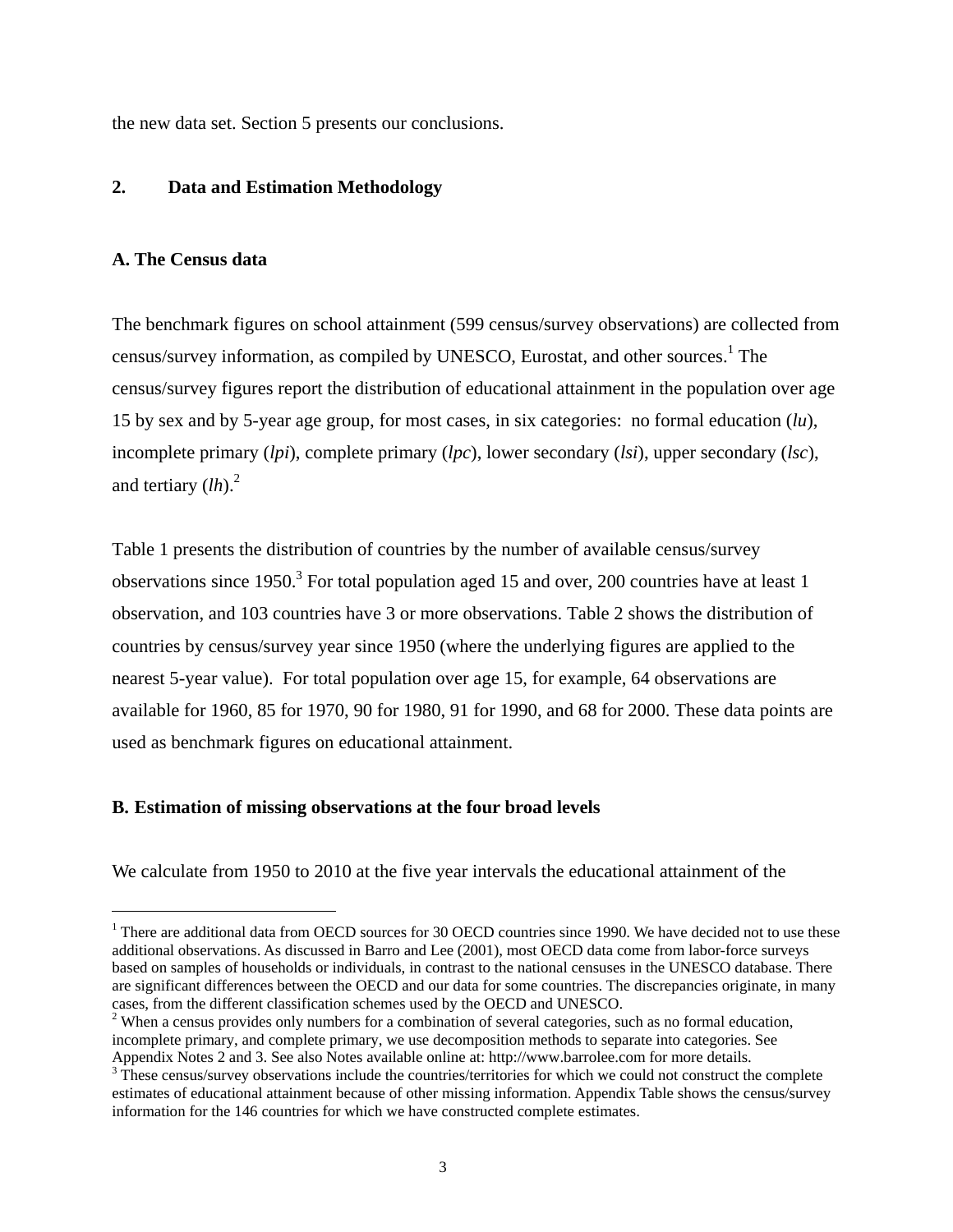population by 5-year age groups. First, we calculate the distribution of educational attainment at four broad categories—no formal education (*lu*), primary (*lp*), secondary (*ls*) and tertiary education (*lh*). Primary includes both incomplete primary (*lpi*) and complete primary (*lpc*), and secondary (*ls*) includes lower secondary (*lsi*) and upper secondary (*lsc*). Tertiary education (*lh*) also includes both junior-level (*lhi*) and higher-level tertiary (*lhc*).

We fill in most of missing observations by forward and backward extrapolation of the census/survey observations on attainment. The estimation procedure extrapolates the census/survey observations on attainment by age group to fill in missing observations with an appropriate time lag.

Let's denote  $h_{j,t}^a$  as the proportion of persons in age group *a*, for whom *j* is the highest level of schooling attained- *j*=0 for no school, 1 for primary, 2 for secondary, and 3 for higher at time *t*. There are 13 5-year age groups ranging from  $a = 1$  (15–19 years old) to  $a = 13$  (75 years and over).

The forward extrapolation method assumes that the distribution of educational attainment of age group *a* at time *t* is the same as that of the age group that was five years younger at time *t*-5:

$$
h_{j,t}^a = h_{j,t-5}^{a-1} \tag{1}
$$

where age group *a* denotes,  $a = 3: 25-29$  age group, ... $a = 10: 60-64$  age group. This setting applies to persons who have completed their schooling by time *t*-5. As explained below, we adjust this formula by considering different mortality rates by education level for the old population aged 65 and over. For younger groups under age 25, we adopt a different method, considering that part of population is still in school during the transition period from *t* to *t*+5.

The backward extrapolation is expressed as:

$$
h_{j,t}^a = h_{j,t+5}^{a+1} \tag{1a}
$$

where age group *a* denotes,  $a = 2$ : 20–24 age group, ... $a = 9$ : 55–59 age group.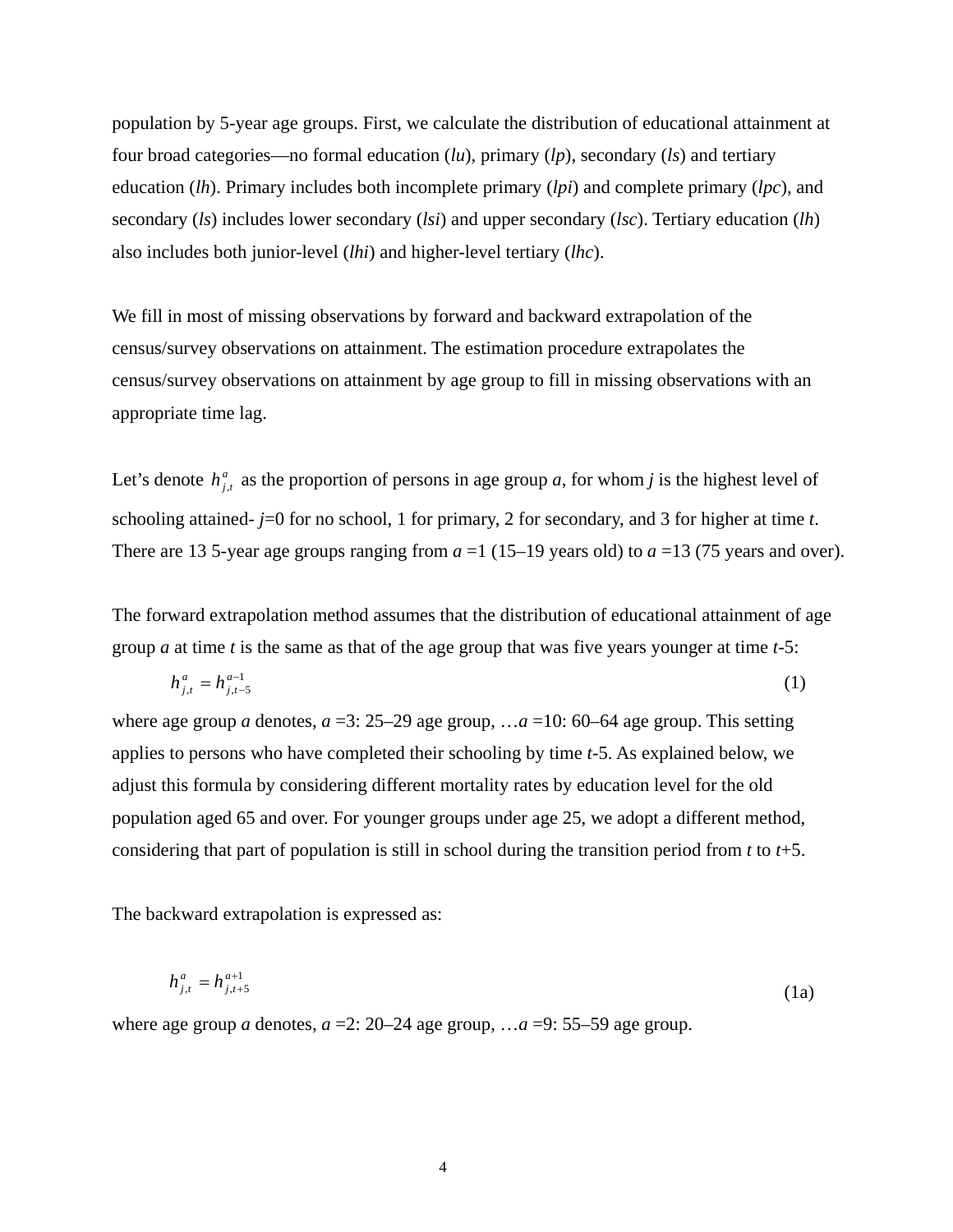Thus, a person's educational attainment remains unchanged between age 25 and 59. An assumption here is that, in the same 5-year age group, the survival rate is the same regardless of a person's educational attainment. When we look at information from available censuses stratified by educational attainment and population structure by age group in the previous or subsequent 5 year periods, we find this assumption holds well for the population aged 64 and under, but not for older age groups. In a typical country, the mortality rate is higher for older people who are less-educated. The assumption of uniform mortality can then cause a downward bias in the estimation of the total educational stock.

If we consider the differences in survival rate by education levels, the forward extrapolation method is expressed by

$$
h_{j,t}^a = h_{j,t+5}^{a+1} \bullet \delta_j^a \tag{2}
$$

where  $\delta_j^a$  is the age-specific survival rate over the five years for the population in age group *a*, for whom *j* is the highest level of schooling.

For the population aged 60 and above  $(a=11, 12,$  and 13), we allow for the different mortality rates for the old population aged 60 and above by education levels.

By utilizing information from available censuses by age group in the previous and/or next 5-year periods, we have estimated the survival rates for the old population in the age group, 60–64, 65– 69, and  $70-74$  ( $a = 10,11$ , and 12) by education levels. The estimation results show that the more educated people have lower mortality rates. Appendix Note 1.A describes more details on the estimation of survival rates.

An important issue is how to combine forward and backward-flow estimates when both are available for a missing cell. We have carried out a simulation exercise in which we regressed the 'observed' actual census values of the various levels of educational attainment on the estimates generated from forward- and backward-flow estimates (based on both five- or ten-year lead and lagged values from actual censuses). We use the regression results to construct a weighted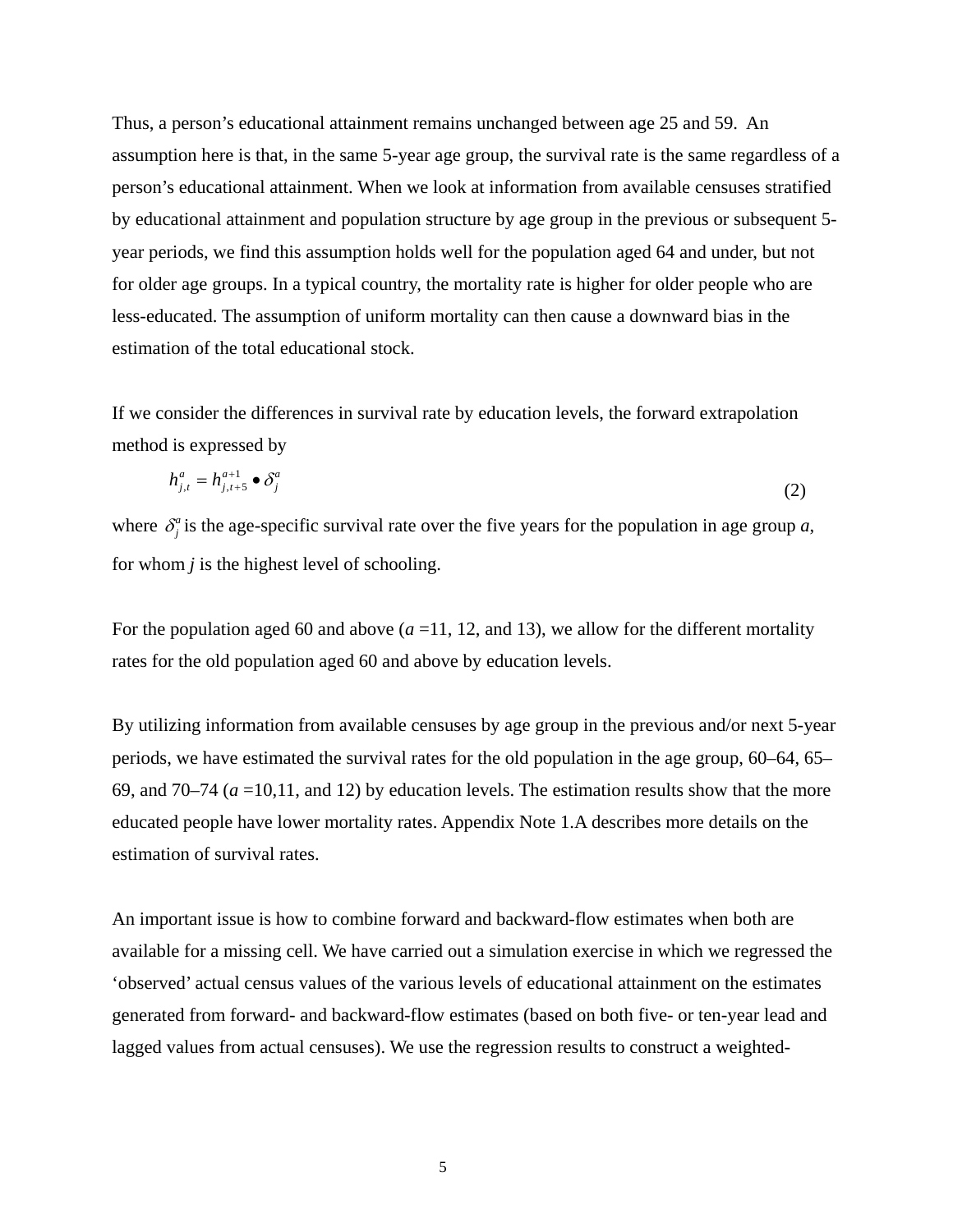average of forward and backward-flow estimates (see Appendix Note 1.B for more details on how to combine forward-flow and backward-flow estimates).

Note that the forward and backward-flow estimates cannot be applicable for the two youngest cohorts between ages 15 and 24 because part of the population is in school during dates *t* and *t*+5. For these age groups *(a* =1: 15–19 age group and *a* =2: 20–24), we construct the estimates by using the estimates of the same age group in *t*–5 (or *t*+5) and the change in (age-specific) enrollment for the corresponding age groups over time (see Appendix Note 1.A. for more details).

#### **C. Estimation of sub-categories of educational attainment**

We have estimated school attainment at four broad levels of schooling: no school, some primary, some secondary, and some higher. We break down the three levels of schooling into incomplete and complete education by using estimates of completion ratios.

First, we describe our procedure for estimating missing observations for the subcategories for the primary schooling category. We filled in the missing cells using information from the available census/survey data. The completion rate at the primary level is expressed as a ratio of people who completed primary schooling but did not enter secondary schooling to people who entered primary school. For the remaining missing cells, we filled them in by forward and backward extrapolation of the census/survey observations on completion ratios with an appropriate time lag. This procedure applies to the age group  $a=3$  (25–29) and above.<sup>4</sup> If both forward and backward estimates are available, we combine them by using the results of regression of the 'observed' actual census values of the various levels of completion ratio on the estimates generated from forward- and backward-flow estimates (based on both 5-year or ten-year lead and lagged values from actual censuses). On the other hand, we assume that the completion ratios for aged 15–19 and 20–24 are determined by age specific profile of completion ratios in each country (see Appendix Note 3).

j

<sup>&</sup>lt;sup>4</sup> For the countries in which only the completion ratio for total population is available, we break down it into age groups based on the typical age profile of completion ratios constructed using the available data of the countries in the same region.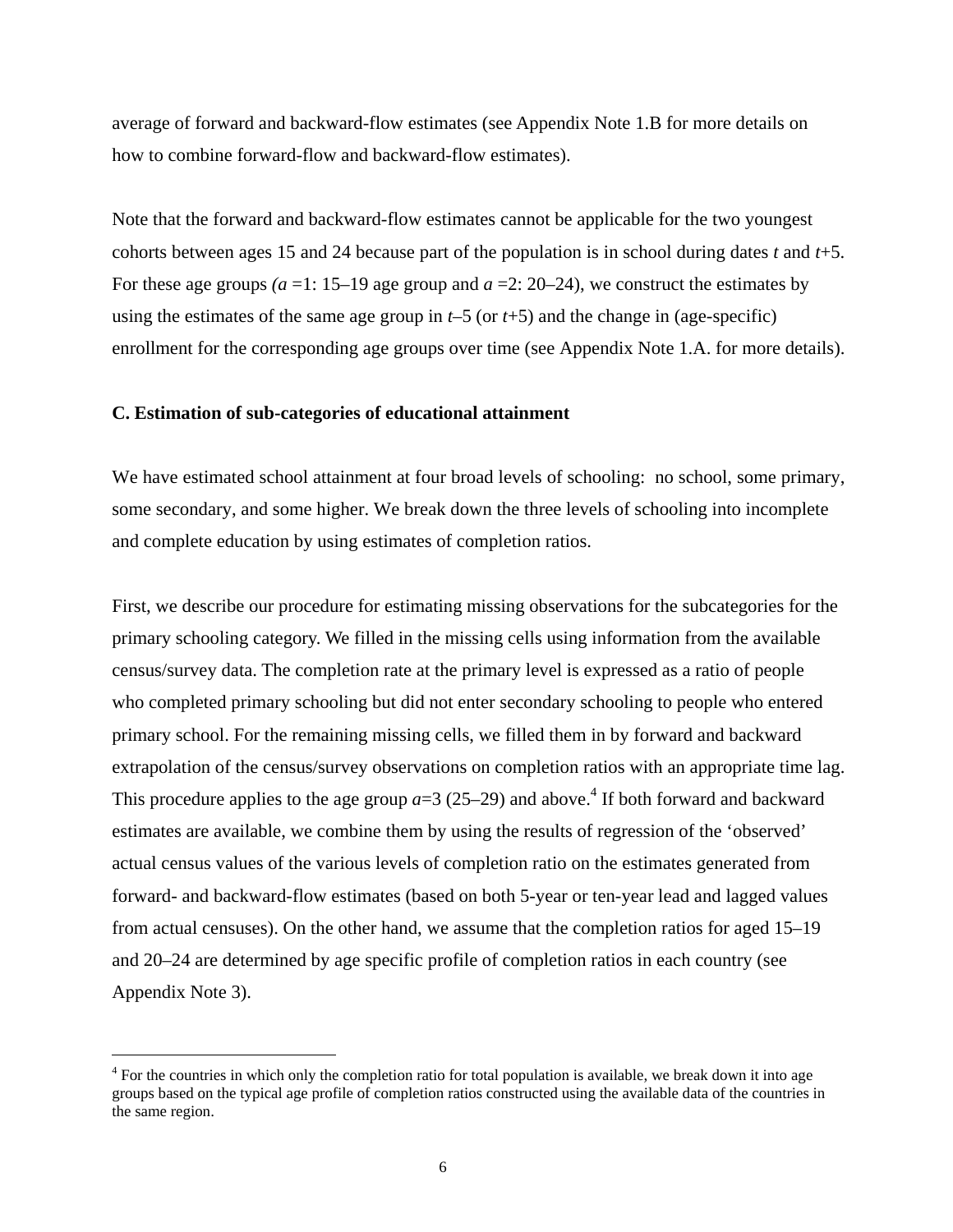We applied similar methods to estimate missing observations for the subcategories for secondary and tertiary schooling. Secondary-school enrollees aged 15–19 are treated as incompletely educated at the secondary level, and higher-school enrollees aged 20–24 are treated as incompletely educated at the higher level. Appendix Note 3.B explains more details on how to combine forward-flow and backward-flow estimates of completion ratios.

#### **D. Average Years of Schooling**

The number of years of schooling for the population aged 15 and above,  $s_t$ , is constructed as

$$
s_t = \sum_{a=1}^{A} l_t^a s_t^a
$$
 (3)

where  $l_t^g$ : the population share of group g in population 15 and above and  $s_t^a$ : the number of years of schooling of age group  $a - (a = 1: 15-19)$  age group,  $a = 2: 20-24$  age group, ...,  $a = 13$ : 75 and above).

The number of years of schooling of age group *a* in time *t* is

$$
s_t^a = \sum_j h_{j,t}^a Dur_{j,t}^a \tag{4}
$$

where  $h_j^a$  the fraction of group *a* having attained the educational level  $j = pri$ , *sec*, *ter*, and *Dur* indicates the corresponding duration in years.

The duration data is constructed by taking account of changes in the duration system over time in a country. We suppose that changes in the duration of schooling at the primary level applied to new entrants in primary school (that is, ages 5–9) at the time of change.

We use the same sources and methodology to construct a panel data set on educational attainment of females by age group. The data on the distribution of educational attainment among the population, combined with the information for each country on the duration of school at each level, generate the number of years of schooling achieved by the average person at various levels and at all levels of schooling combined.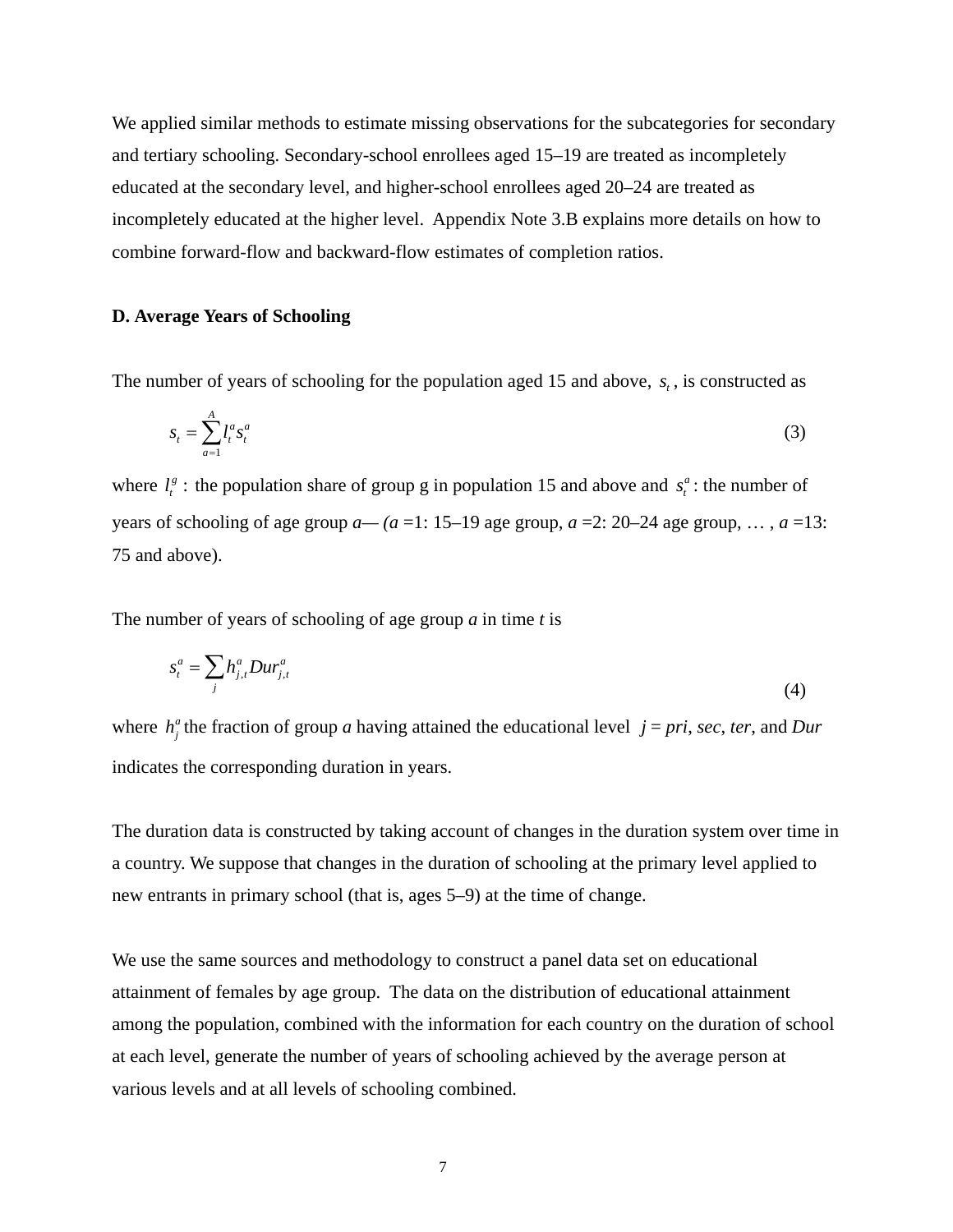### **3. The Complete Data Set on Educational Attainment, 1950–2010**

Tables 3 and 4 summarize the progress in educational attainment of the population aged 15 years and above by region and by income classification from 1950 to 2010 for the 146 countries that have complete information.<sup>5</sup>

The table considers two broad groups—24 advanced countries and 122 developing countries. The developing group is further broken down into six regions: Middle East/North Africa (18 countries), Sub-Saharan Africa (33), Latin America/Caribbean (25), East Asia/Pacific (19), South Asia (7), and Europe and Central Asia (20). Regional averages are computed by weighting each country's observation by its share in total population of the region.

Some of the important developments that represent the progress of developing countries in achieving higher educational attainment are summarized as:

- In 2010, the world population aged 15 and above is estimated to have an average of 7.8 years of schooling, increasing steadily from 3.2 years in 1950 and 5.3 years in 1980. The overall population over age 15 in high-income economies is estimated to have 11 years of schooling, compared to 7.1 years in developing countries. Both Sub-Saharan African and South Asian countries have the lowest at 5.2 years on average.
- Since 1950, the average years of schooling among the total population aged 15 years and above in developing countries increased significantly from 2.1 years to 7.1 years. In South Asia and Middle East/North Africa regions, average years of schooling have more than

 $<sup>5</sup>$  The additional countries/territories that have complete estimates in the new data set include Albania, Belize,</sup> Burundi, Brunei Darussalam, Cambodia, Congo, Cote d'Ivoire, Egypt, Gambia, Gabon, Lao People's Democratic Republic, Luxembourg, Libya, Morocco, Macao Special Administrative Region, Maldives, Malta, Mauritania, Mongolia, Namibia, People's Republic of China, Qatar, Reunion, Rwanda, Saudi Arabia, Tonga, United Arab Emirates, Viet Nam, Yemen. The data set include Croatia, Czech Republic, Serbia, Slovakia, and Slovenia as independent countries, replacing the former Yugoslavia and Czechoslovakia. The former USSR is replaced by the Russian Republic, Armenia, Azerbaijan, Estonia, Kazakhstan, Kyrgyzstan, Latvia, Lithuania, Republic of Moldova, Tajikistan, and Ukraine.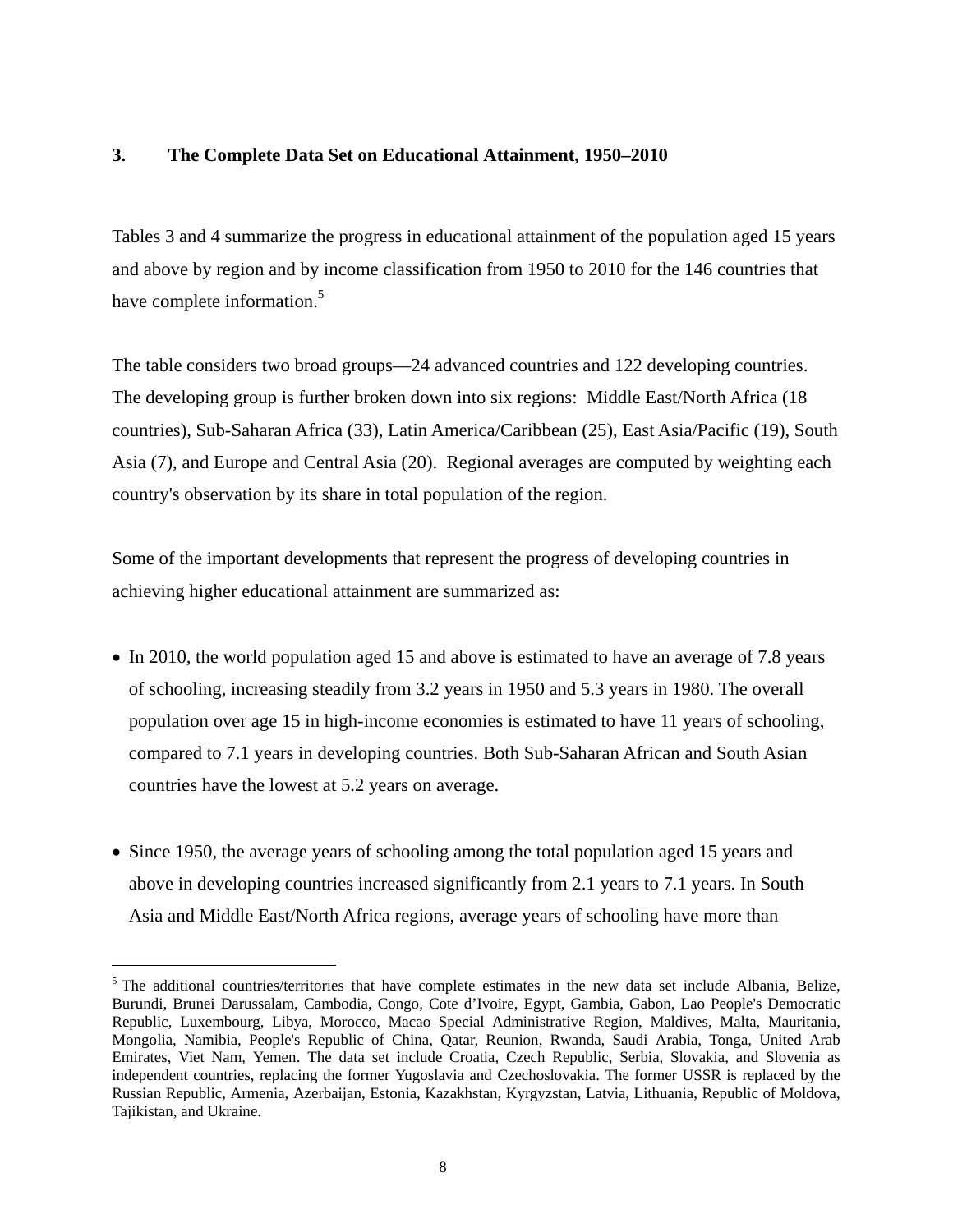doubled since the 1980s. In South Asia, for instance, average years of schooling among the total population aged 15 and over rose from 2.1 years in 1980 to 5.2 years in 2010.

- While higher secondary and tertiary completion and enrollment ratios account for most of the improvements in years of schooling in advanced countries, most of the improvements in developing countries are accounted for by higher primary and secondary completion and enrollment ratios (see Figure 1a).
- Average years of education among the population aged 15–24 years in developing countries rose from 3.15 years in 1950 to 6.48 years in 1990 and to more than 8.77 years in recent years (see Figure 1b). The improvements in completion and enrollment ratios at all levels among the younger cohorts in every generation continually contribute to rising average years of schooling as they mature over time. The biggest improvement in average years of schooling among the younger cohorts was recorded between 1970 and 1990 in both developing and advanced countries.
- Figure 2 shows that developing countries have successfully reduced illiteracy rates, especially among the younger cohorts. Specifically, the proportion of the uneducated in the total population over age 15 in developing countries has declined significantly over the past six decades since 1950, from 64.9% in 1950 to 20.1% in 2010. Among 15–24 year olds, this proportion has declined from 47.1% in 1950 to 7.1% in 2010.
- Table 4 summarizes the educational attainment among males and females by region since 1950. It shows that significant progress has been made by developing countries in terms of reducing gender inequality in education among the overall population over age 15. The ratio of female to male average years of schooling increased from around 57.7% in 1950 to 80.3% in 1990 and 85.9% by 2010.

Despite these major developments, many challenges in making education more inclusive remain. Notwithstanding significant improvements, the current level and distribution of educational attainment in developing countries is comparable only to that of advanced countries in the late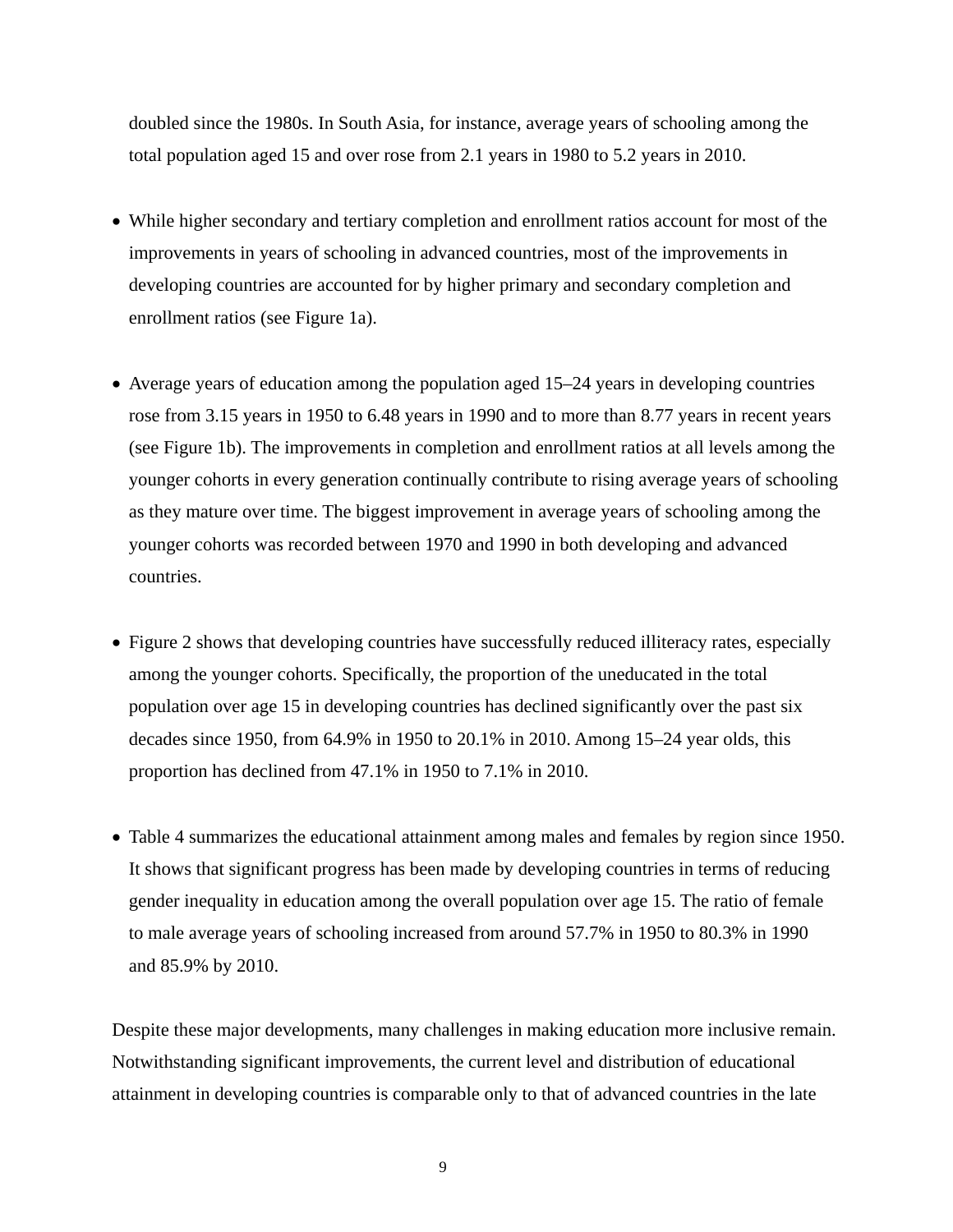1960s (see Figure 1a).

 The gap between developing and advanced countries in average years of schooling among the overall population over age 15 remains high (3.94 years in 2010) as it has narrowed by only less than 1 year in the past 40 years.

One factor that contributed to the slow reduction in this gap is the continued increase in the proportion of the population in advanced countries reaching higher levels of education.

Also, the narrowing of the gap in average years of schooling among younger cohorts between developing and developed countries is less than enough to compensate for the huge gap among the older cohorts (see Figure 1b). For example, while the gap between the average years of schooling among 15–24 year olds in developing economies and advanced countries has narrowed since 1970 by around 1.58 years in 2010 (3.63 years in 1970 to 2.05 years in 2010), this gap has even widened by around 1 year (from 4.69 years in 1970 to 5.69 years) among those aged 65 years and above (see Figure 1a).

- The challenge of making education more gender inclusive also remains in many developing regions, such as South Asia, Middle East, and sub-Saharan Africa. The ratio of years of schooling among females to males remains below 70% in South Asia.
- The prospects of narrowing the educational attainment gap between developing and developed countries greatly rely on the capability of developing countries to (1) significantly increase enrollment ratios among new entrants (below 15 years old); and (2) catch up with the high rate of survival from primary to secondary level and from secondary to tertiary level (15–24 years old) in developing countries.

## **4. Comparison with Alternative Estimates**

This section compares our estimates of educational attainment with other estimates. First, we

10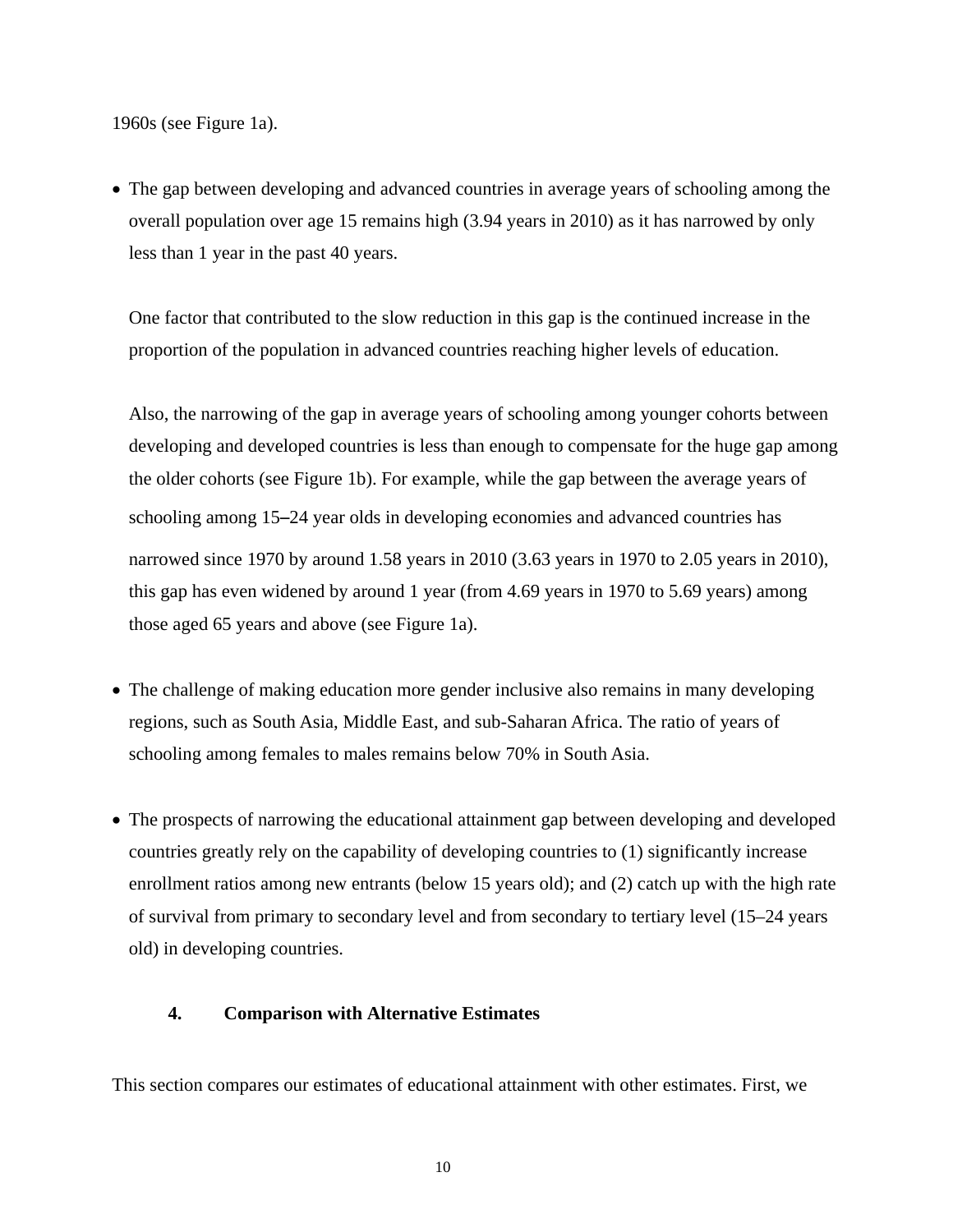want to check our new estimates with our previous estimates in Barro and Lee (2001). Table 5 shows the means and standard deviation of levels and 10-year differences of the overlapping observations between the new Barro-Lee data set and Barro and Lee (2001) estimates over 1960– 2000. The two estimates are highly correlated in both levels and 10-year differences, with correlation coefficients over 0.96.

Figure 3 shows that, on average, the new Barro-Lee estimates for average years of schooling for advanced countries are higher than the previous Barro-Lee estimates. For developing countries, estimates of average years of schooling until 1990 are slightly lower than the previous estimates. Figure 3 also shows that the new estimates display a smoother increasing trend in average years of schooling, both for developing and advanced countries, than the previous estimates.

Country level estimates are also much smoother over time. Figure 4 compares the new Barro-Lee estimates with Barro-Lee (2001) estimates for selected countries. The new estimates provide smother time profiles of educational attainment in Norway, the United States, Peru, and Venezuela.

We also compare the new estimates with the estimates by Cohen and Soto (2007). Cohen-Soto constructed a data set for average years of schooling for 95 countries at 10-year intervals for 1960–2010. They adopt data and methodology similar to ours. They use forward-flow and backward-flow methods to fill-in missing observations by extrapolating the census/survey observations on educational attainment by 5-year age group. But there are also significant differences. First, Cohen and Soto use OECD sources for OECD countries and UNESCO sources for non-OECD countries.<sup>6</sup> As discussed in Barro and Lee (2001), there exist significant differences between the OECD data and UNESCO censuses. Most OECD data come from laborforce surveys based on samples of households or individuals, in contrast to the national censuses in the UNESCO database. There are also significant differences in the classification of education systems between the OECD and the UNESCO sources. As a result, Cohen and Soto's procedure tends to over-estimate educational attainment for OECD countries (see Figure 5).

<sup>&</sup>lt;sup>6</sup> For only a few OECD countries including Finland, Portugal and Turkey, Cohen and Soto combine both OECD and UNESCO sources.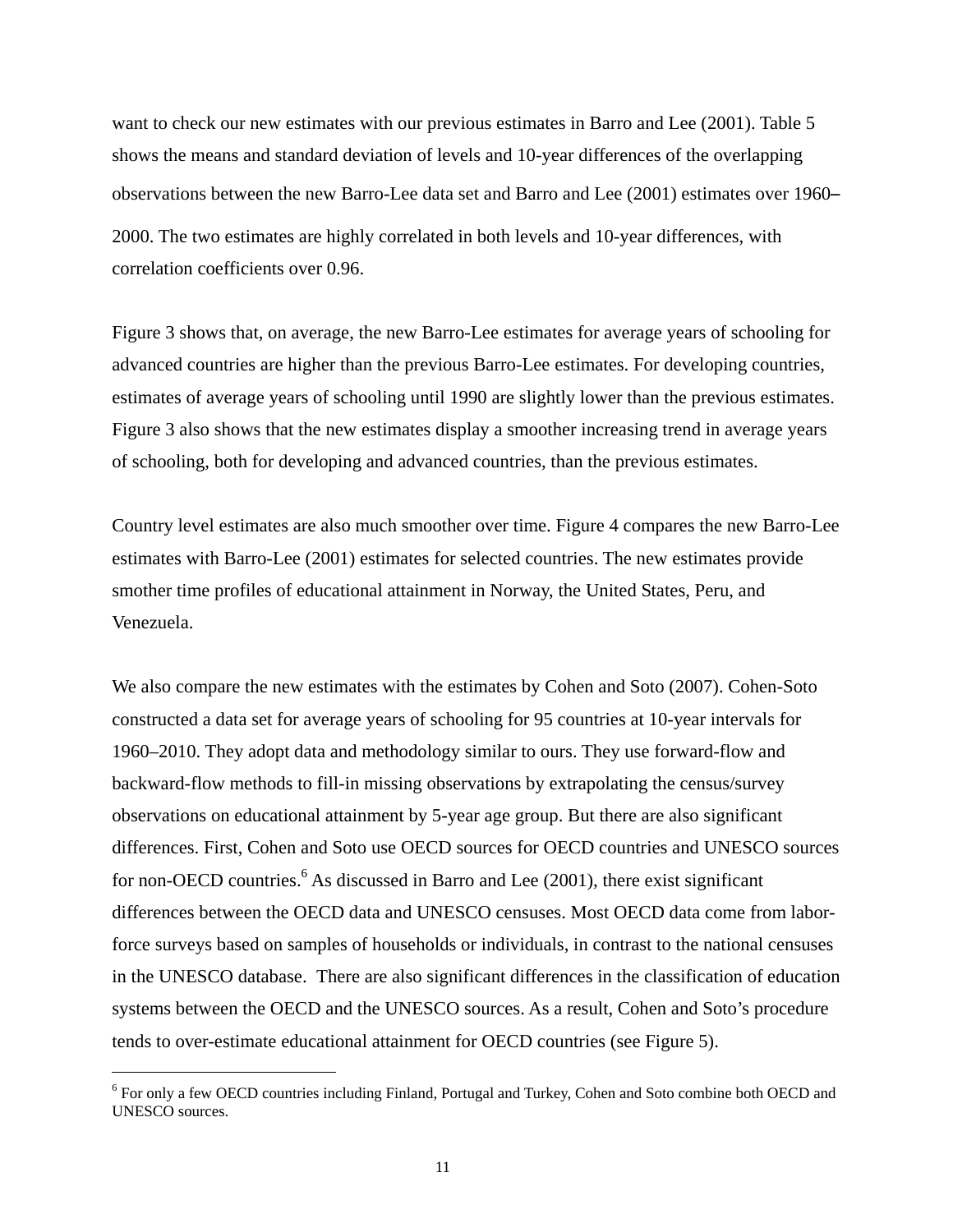Second, relying on only OECD sources, which are available since the 1990s, underutilizes available information. For example, Cohen and Soto's estimation for the United States relies on only two OECD surveys in 1991 and 1998. The data are then used to estimate missing observations in the earlier years by the backward-flow method, whereas for the age groups for which the backward estimates are not applicable, the estimates are constructed mainly by lagged enrollment rates. In contrast, our estimation for the United States relies on seven UNESCO censuses from 1950 to 2002, so that the census information on educational attainment by age group is used to fill in missing observations by both forward-flow and backward-flow estimates.

Third, for non-OECD countries, we use substantially more UNESCO censuses than Cohen and Soto. Cohen and Soto's estimation uses only 70 UNESCO censuses for 75 developing countries in their sample, compared to 392 for 122 developing countries in our sample. In fact, Cohen-Soto's estimates for 27 countries (including most sub-Saharan African countries) rely entirely on enrollment data. We believe our estimates based on more censuses must contribute to more accurate estimation of missing observations by forward-flow and backward-flow method by agegroup.

Finally, Cohen-Soto do not consider the difference in mortality rates by educational levels nor the change in durations over time.

Table 5 shows means and standard deviations of average schooling years in levels and 10-year differences for the sample of the overlapping observations between the new Barro-Lee data set and Cohen-Soto (2007). The new Barro-Lee estimates for average years of schooling in 1960 are, on average, lower than those in Cohen and Soto (2007). However, the new Barro-Lee estimates for 2010 are higher on average. It also shows that the new Barro-Lee data set displays less dispersion than Cohen-Soto (2007). Lower dispersion is observed across estimates for developing countries and advanced countries across time, except for advanced countries in 1960.

Figure 5 show that the estimates for advanced countries in the new Barro-Lee data set are on average lower than in Cohen-Soto (2007) for the overall period, 1960-2010. Table 5 shows that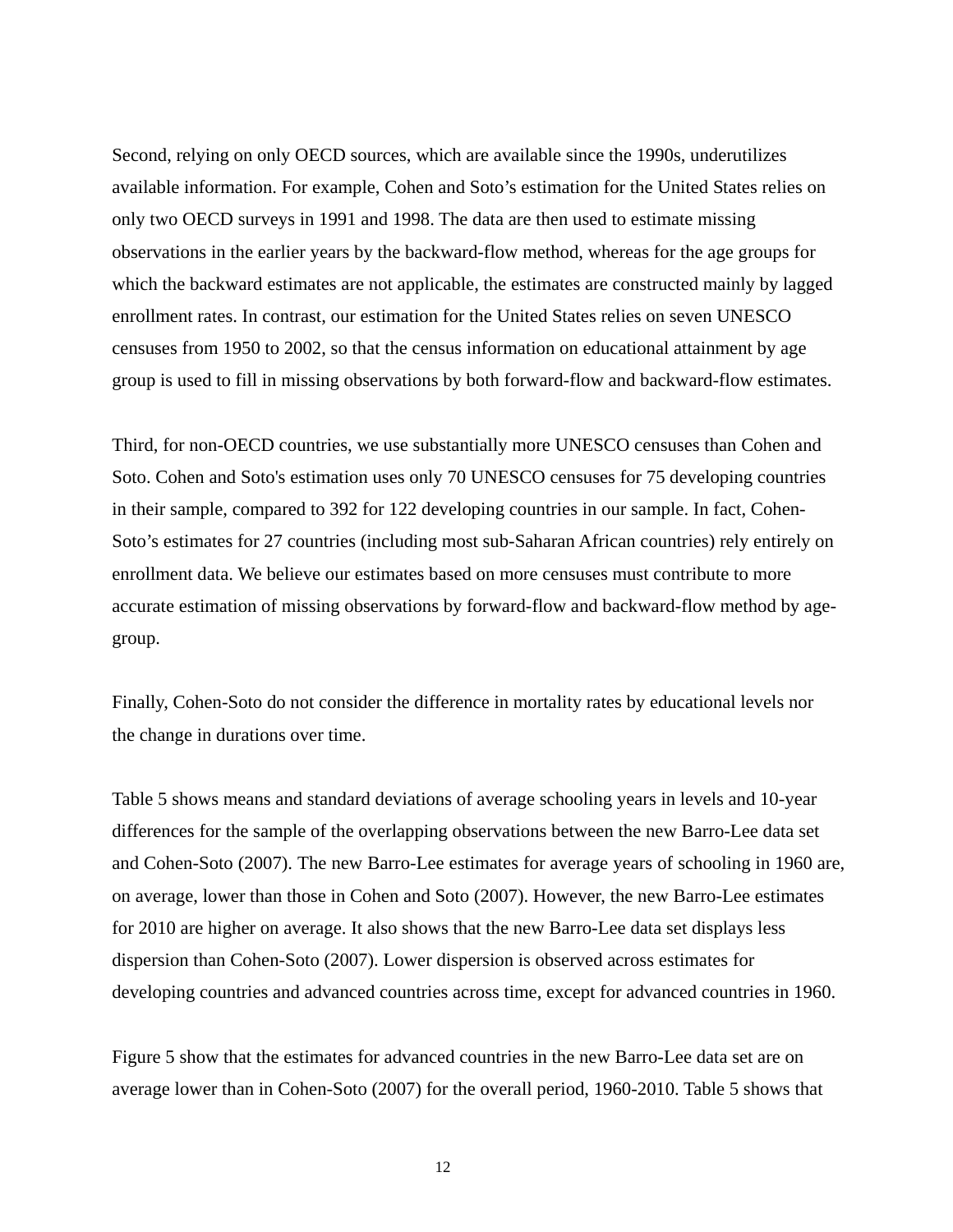estimate for advanced countries are less correlated than those for developing countries. For developing countries, the new Barro-Lee estimates are on average very close to Cohen-Soto (2007) estimates in earlier years but higher for 2010.

We estimate reliability ratios for the new Barro-Lee estimates vis-à-vis Cohen-Soto (2007) in levels and first 10-year differences. As used by Krueger and Lindahl (2001) in checking quality of schooling data, the reliability ratio gauges the fraction of the variability of a (unobserved) true variable in the total variability of the variable measured with error. Suppose  $S_1$  and  $S_2$  represent two observed noisy measures of the (unobserved) true variable *S*. That is,  $S_1 = S + e_1$  and  $S_2 = S +$  $e_2$ , where  $e_1$  and  $e_1$  are the measurement error of  $S_1$  and  $S_2$ . If  $e_1$  and  $e_2$  are uncorrelated, the reliability ratio of  $S_1$  is defined as  $R_1 = \text{cov}(S_1, S_2) / \text{var}(S_1)$  and has probability limit equal to var(*S*)/var(*S*<sub>1</sub>). Similarly, the reliability ratio of  $S_2$ ,  $R_2 = cov(S_1, S_2)$ /var(*S*<sub>2</sub>) has probability limit equal to var $(S)/\text{var}(S_2)$ .

Cohen-Soto (2007) showed that their estimates perform better as compared with Barro and Lee (2001). It turns out, however, the reliability ratio for the new Barro-Lee estimates is greater than that of Cohen Soto (2007), both in levels and 10-year differences in years of schooling for persons 15 years and older. Specifically, while the new Barro-Lee data set has reliability ratios of 0.99 for levels and 1.00 for differences, the reliability ratios of Cohen-Soto (2007) are 0.90 for levels and 0.88 for differences. This means that a greater proportion of the variability in observed levels and changes in the new Barro-Lee data set represents true levels and changes than in the Cohen-Soto (2007) data set. In other words, the new Barro-Lee data set conveys more signal than the Cohen-Soto (2007) data, both in levels and changes.<sup>7</sup>

Our estimates of educational attainment provide a reasonable proxy for the stock of schooling capital for a broad group of countries. However, the school attainment does not take account of the skills and experience gained after formal education. The measure does not directly measure the skills obtained at schools and, specifically, does not take account for differences in the quality

<sup>&</sup>lt;sup>7</sup> We have also computed reliability ratios of De La Fuente and Domenech (2006) for the sample of OECD countries. The reliability ratios of the estimates by De La Fuente and Domenech are similar to those of our current data set. The results can be obtained from the authors upon request.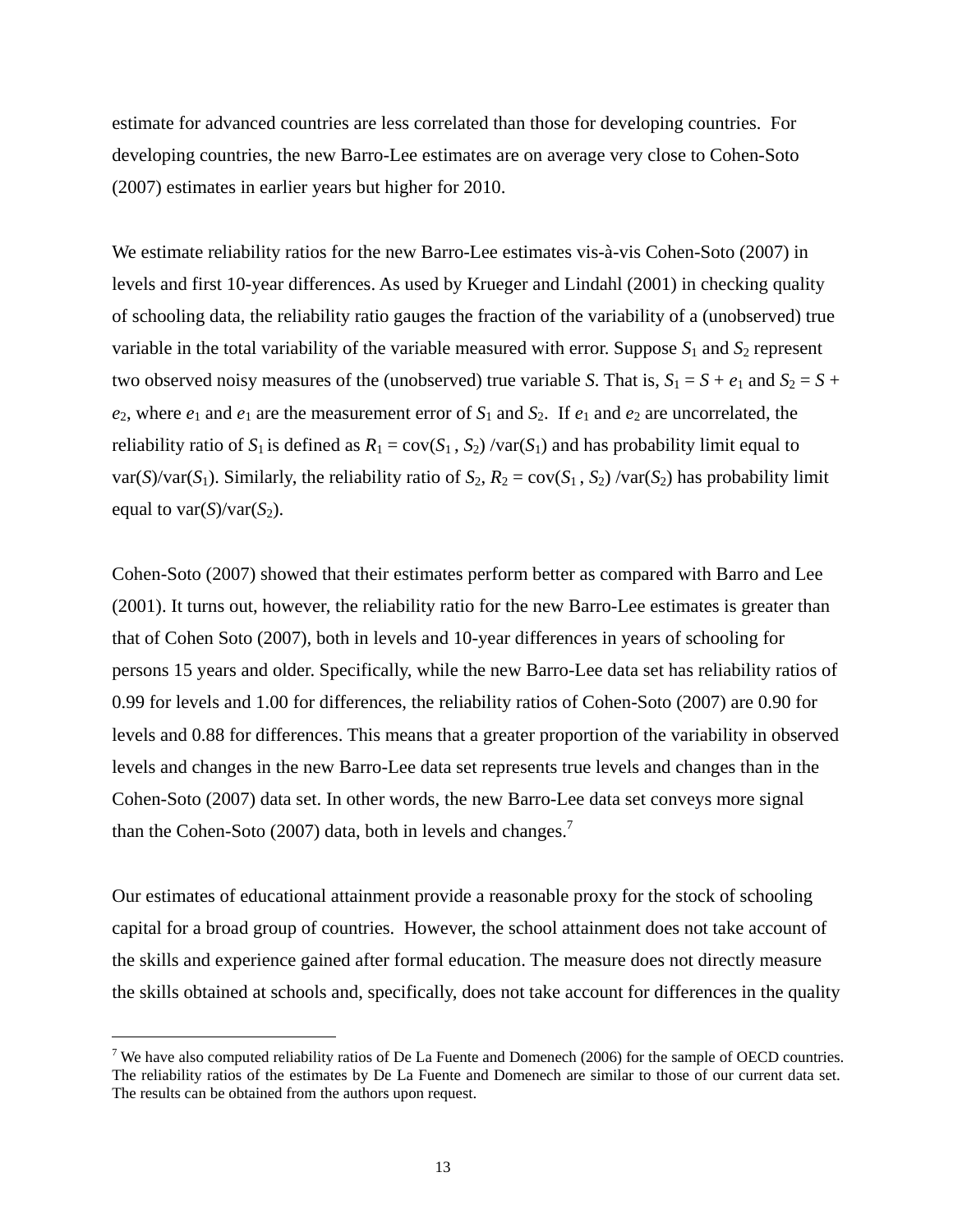of schooling across countries. Figure 6 compares our concept of educational attainment with Hanushek and Woessmann's (2009) measure of human capital quality, which was constructed by standardizing and combining available international math and science test results, covering 1964–2003 for 50 countries. $8$  Educational attainment and human capital quality measures are highly correlated but human capital quality is quite diverse for countries with similar levels of educational attainment.

#### **5. Revisiting the Relationship between Education and Income**

Using the updated Barro-Lee data set, we revisit the important relationship between education and income.

We set up a specification in which the cross-country differences in output per worker (working age population between 15-64 years old) are related to differences in human capital stock, measured by years of schooling, in addition to factor inputs and total factor productivity.

Assume the Cobb-Douglas production function such as,

-

$$
Y = AK^{\alpha}H^{1-\alpha} \tag{5}
$$

where *Y* is output, *K* is the stock of physical capital, *H* represents human capital stock, and *A* denotes a measure of total factor productivity. By assuming  $H = hL$ , where h represents the amount of human capital per worker and *L* represents the number of workers, the production function can be rewritten,

$$
Y = AK^{\alpha} (hL)^{1-\alpha} \tag{5a}
$$

Expressing the variables in per worker term and then taking the log yields:

$$
\ln(Y/L) = \ln A + \alpha \ln(K/L) + (1 - \alpha) \ln(H/L)
$$
 (5b)

$$
\ln y = \ln A + \alpha \ln k + (1 - \alpha)\theta \ln h \tag{5c}
$$

<sup>&</sup>lt;sup>8</sup> See Hanushek and Woessmann (2009) for more details about their methodology for estimating human capital quality.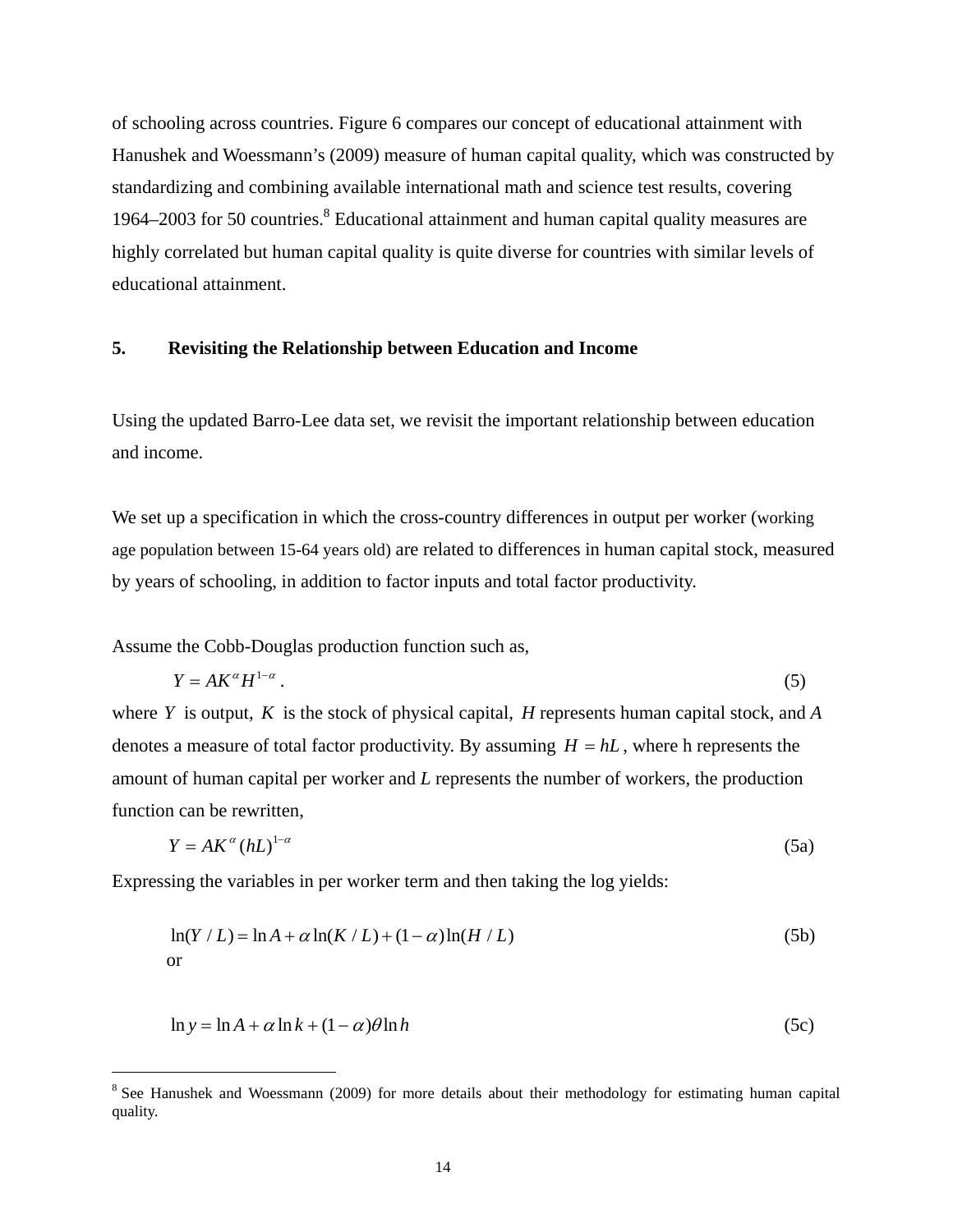where *y* is output per worker and *k* is capital stock per worker.

Human capital per worker is assumed to have a relation to the number of years of schooling as follows:<sup>9</sup>

$$
h = e^{\phi(s)} \tag{6}
$$

In this equation,  $\phi(s)$  measures the efficiency of a unit of labor, with *S* years of education being relative to one without any schooling. We further assume that  $\phi(s)$  is linear,

$$
h = e^{\theta s} \tag{6a}
$$

Substituting (6a) into (5c) yields,

$$
\ln y = \ln A + \alpha \ln k + (1 - \alpha)\theta s \tag{7}
$$

To measure the relationship between output and human capital, we estimate:

$$
\log(y_t) = \beta_t + \beta_1 \log(k_t) + \beta_2(s_t) + \varepsilon_t \tag{8}
$$

The coefficient  $\beta_1$  is the share of capital in total output ( $\alpha$ ) and  $\beta_2$  is the marginal rate-of-return to an additional year of schooling. The regression includes a period dummy variable, which represents total factor productivity that is assumed to vary over time. We also include a dummy variable for oil exporters.

We use data on average years of schooling from the updated Barro-Lee data set, and Penn World Table (PWT version 6.3) (Heston, Summers, and Aten, 2009) data on output per worker. Physical capital stock data is generated by perpetual inventory method following Bernanke and Gurkaynak's (2001) approach.<sup>10</sup> The data set is an unbalanced panel consisting of 962

<sup>&</sup>lt;sup>9</sup> See Klenow and Rodriguez-Clare (1997) and Hall and Jones (1999).

<sup>&</sup>lt;sup>10</sup> An initial value of the capital stock series for each country *I* is generated by:  $K_{i,0} = I_{i,1} / (g_{i,1} + \delta)$  where  $K_0$  is the capital stock,  $I_1$  is the capital flow at year 1 or the year after the initial year,  $g_1$  is the 5-year average annual growth rate around year 1, and is  $\delta$  the depreciation which is assumed to be the same across countries (0.06). After we exclude the first 5 years of capital stock estimates, we construct the capital stock series using the perpetual inventory method:  $K_{i,t} = K_{i,t-1}(1-\delta) + I_{i,t}$ . The data on investment-to-GDP ratio, real GDP, and real GDP growth are from the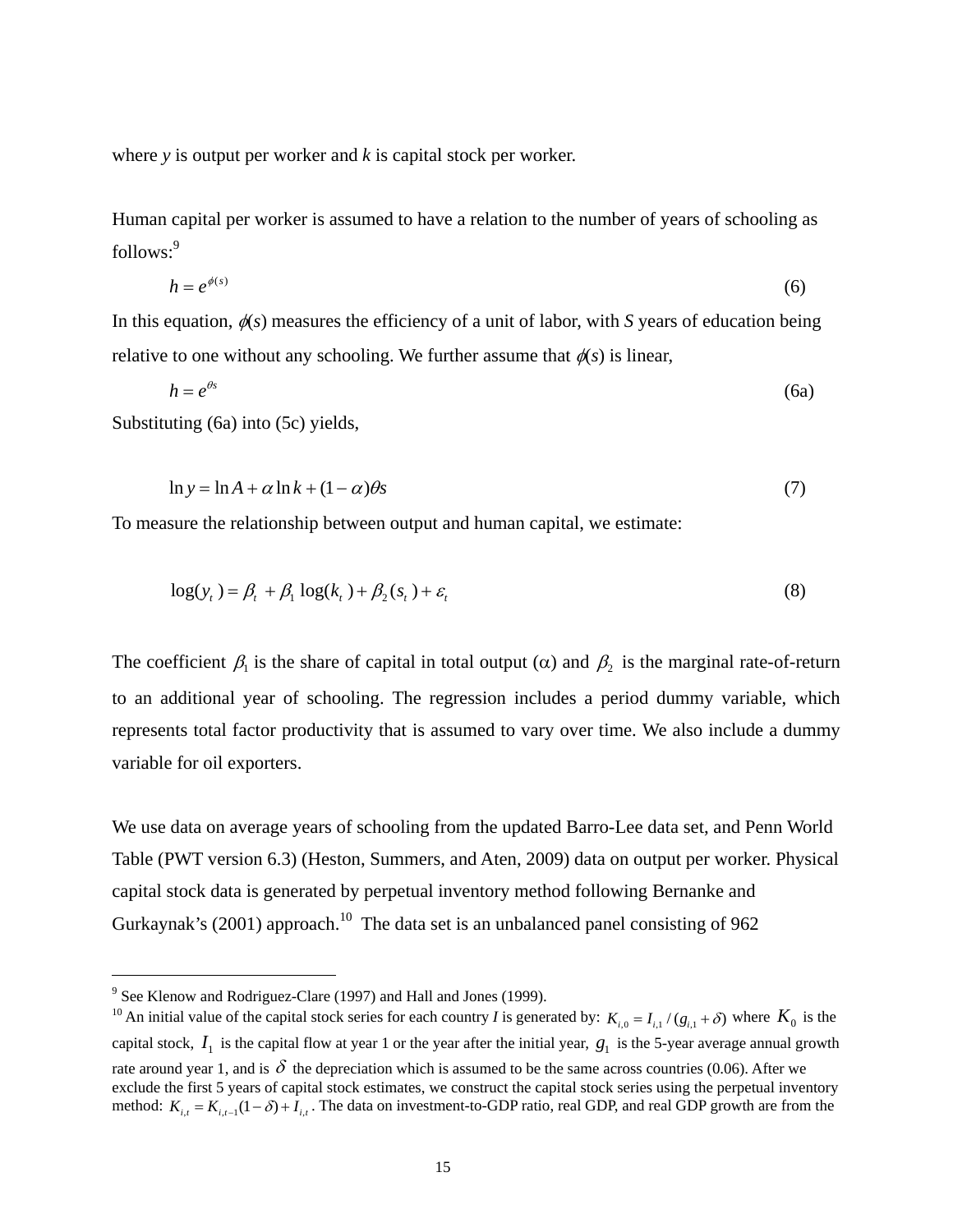observations at 5-year intervals over the period 1970 to 2005 for 127 countries. We exclude 19 countries with less than 6 observations.<sup>11</sup>

We use random- and fixed-country-effects panel estimation procedures, as well as an instrumentvariable (IV) estimation procedure.

The estimate on human capital (as well as physical capital-worker ratio) in equation (8) is subject to potential bias that may come from several sources. First, there can be omitted variable bias. It is plausible that some important institutional and economic factors that are not included as explanatory variables in the specification of the production function model can influence both output and human capital simultaneously. If an omitted variable varies by country, but is constant over time, an inclusion of country-fixed-effects term eliminates this source of endogeneity bias. The other potential source of bias comes from simultaneity. The significantly positive effect of education on output may reflect reverse causality. For example, people may invest more in education when they have higher (current or anticipated) income. This simultaneity bias can be, in principle, handled with instruments. The problem, however, is to find good instrumental variables. At the micro level, it is common to estimate Mincer-type regressions to gauge rates of return from education. Often people worry about the endogeneity of schooling with respect to income or earnings and use measures of ability or parents' income as instruments for schooling.

Adopting the methodology developed in the micro-labor literature, we use parental education as the instrument for the education variable in the IV estimation. The contemporaneous educational attainment for the population aged 15 and over includes a portion of educational attainment of the younger generation (e.g. between 15 and 25 years old), which may be correlated with current income. But, considering that the educational attainment of the parents' generation was accumulated by their past investment in education, it can be uncorrelated with the error term  $(\varepsilon)$ in equation (8). Specifically, we take the 10-year lag average years of schooling among the

Penn World Table.

<sup>&</sup>lt;sup>11</sup> To make the data more balanced, we use the 5-year lag of lnk in lieu of missing 10-year lag of lnk to instrument for capital-worker ratio in the IV estimation described later. Note that adding the excluded country samples or deleting observations without 10-year lagged instruments do not incur any significant change to the estimation results.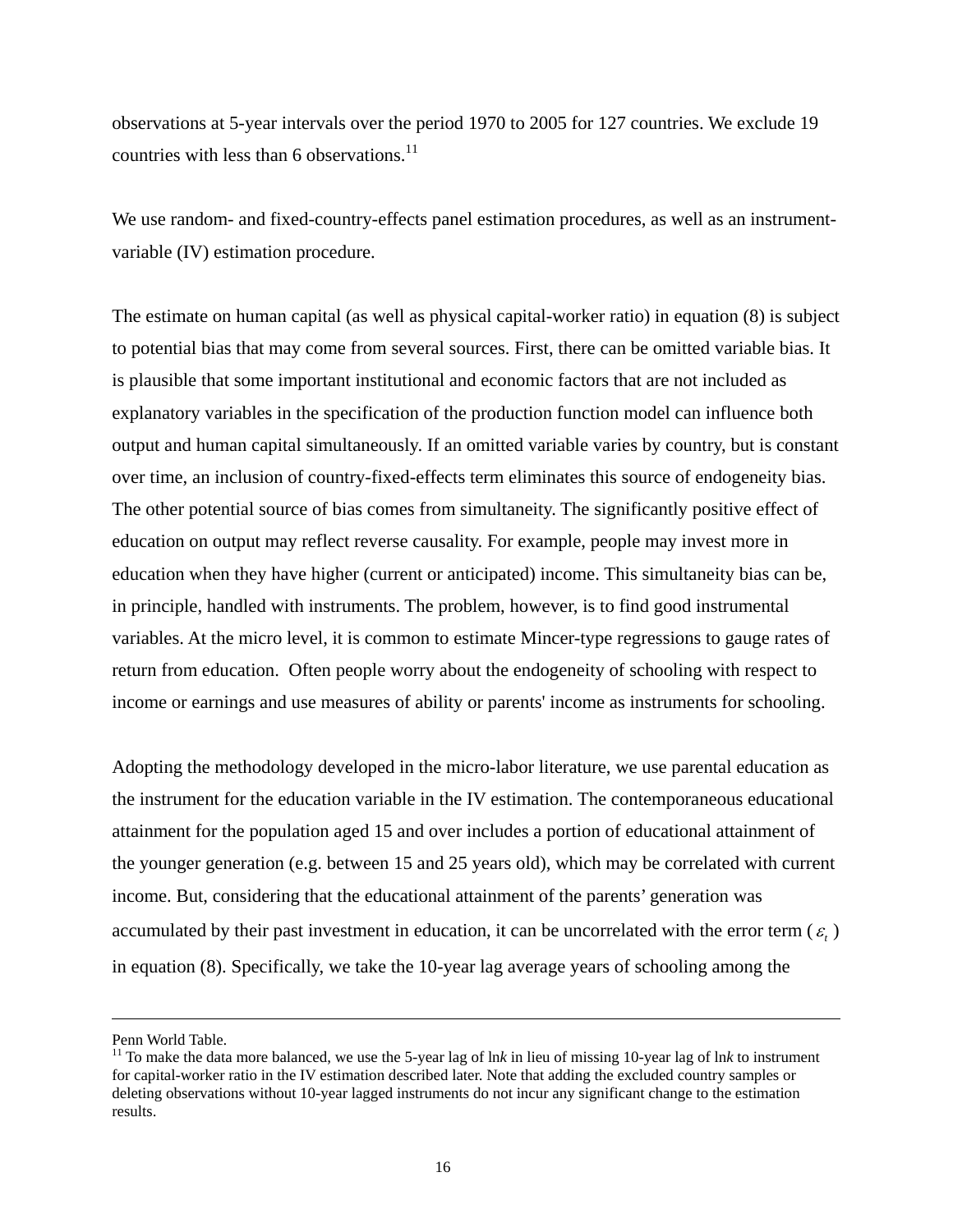population of 40 years and over  $(S_{(t-10)}$  40-75) to represent parents' education and use it to instrument for the average years of schooling variable (*St*). We also use the 10-year lag of log capital-worker ratio to instrument for the log capital-worker ratio since we assume that the lagged capital-worker ratio is uncorrelated with the unobserved error term in equation (8).

Table 6 presents the estimation results of specification (8) to investigate the impact of education on output. We apply two different estimation techniques: random-effects and fixed-effects. Columns (1) and (2) of Table 6 present the random-effects and fixed-effects estimates. The estimated coefficients on the educational attainment variable are always positive and statistically significant, though marginal. In both random- and fixed-effects settings, the estimates for the rate-of-return to education are around 0.02. The estimates suggest that, holding other things constant, output for the world economy as a whole would increase by around 2% for every additional year of schooling.

Columns  $(3) - (4)$  in Table 6 present our estimates for random-effects and fixed-effects IV models. The estimated coefficients on the educational attainment variable are statistically significant. The IV fixed-effects estimate for the rate-of-return to education (12.1%) is higher than the IV random-effects estimate (5.5%). These figures are close to the typical Mincerian return estimates found in labor literature.<sup>12</sup> Comparing our results with columns (3) and (4) and without instruments (columns 1 and 2), our IV estimates for the rate-of-return to education are higher than our benchmark OLS estimates for both random- and fixed-effects models.

We extend our analysis to examine whether the return to human capital varies across regional groups. We estimate the following specifications:

$$
\log(y_{r,t}) = \beta_t + \beta_1 \log(k_t) + \beta_{2r}(s_t * D_r) + \varepsilon_{r,t}
$$
\n(8a)

where  $D_r$  is dummy for region  $r$ .

 $12$  Cross-country evidence indicates that the average Mincerian return to schooling is centered around 10% (Psacharapoulos and Patrinos, 2004).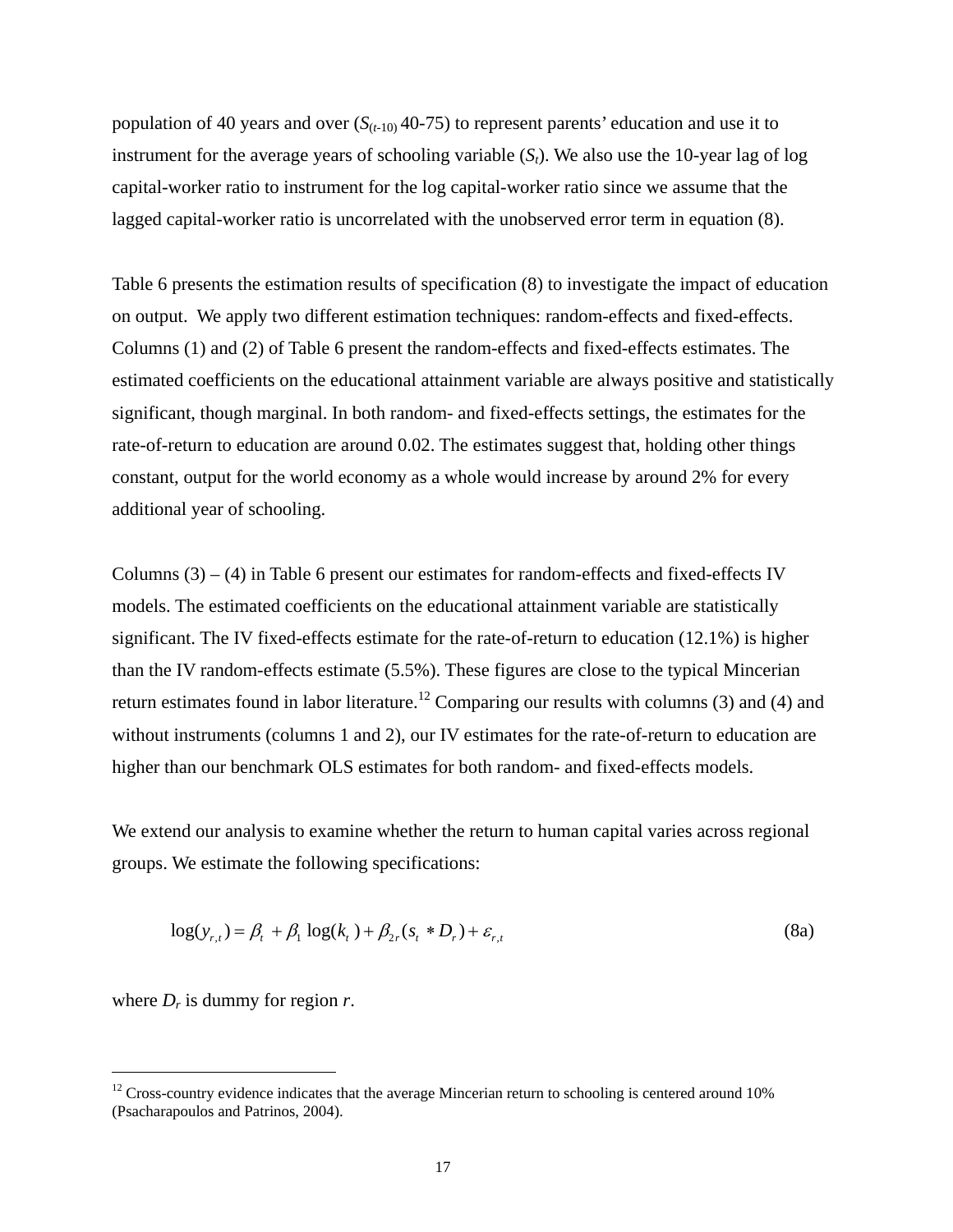Columns (5), (6), (7), and (8) in Table 6 present our regional estimates for the random-effects and country fixed-effects models with and without instruments, respectively. Consistent with our earlier results (in Table 6 columns  $1 - 4$ ), the IV estimates for the rate-of-return to education, by region, are higher than the estimates without instruments, for both random-effects and fixedeffects models. Rates of return to education estimates vary across regions. Rate-of-return estimates in the three regions—the group of advanced countries, East Asia and the Pacific, and South Asia—are higher than in the other regions. The group of advanced countries has the highest IV fixed-effects rate-of-return estimate (13.3%). This figure suggests that on average, the wage differential between a primary school graduate and a secondary school graduate in this region is around 110%. By contrast, the estimated rate-of-return to education is quite low in Sub-Saharan Africa (6.6%) and Latin America (6.5%). Figure 7 shows the rate-of-return estimates by region.

We also examine whether the link between education and income changes by level of education.

$$
\log(y_t) = \beta_t + \beta_1 \log(k_t) + \left(\theta_{pri} s_{t, pri} + \theta_{\sec} s_{t, \sec} + \theta_{ter} s_{t, ter}\right) + \varepsilon_t
$$
\n(8b)

Columns (9), (10), (11), and (12) in Table 6 present our estimates for random-effects and fixedeffects models with and without instruments, respectively.<sup>13</sup> Results confirm that the return to human capital varies across different levels of education. Based on the IV fixed-effects estimates, the return to every additional year of schooling is 10.0% at the secondary level and 17.9% at the tertiary level. This finding suggests that on average, the wage differential between a secondaryschool graduate and a primary-school graduate is around 77%, and the wage differential between a college graduate and a primary-school graduate is around 240%.

Our results indicate that the return is negative, though not statistically significant, at the primary, and increasingly positive in secondary and tertiary levels, which is contrary to the usual pattern shown in the literature that Mincerian returns are decreasing by level of education

<sup>&</sup>lt;sup>13</sup> Here we use the 10-year lag of parental education  $(S_{l(t-10)}40-75$  where  $l = pri$ , *sec*, *ter*) to instrument for years of schooling by level of schooling  $(S_{l,t}$ 40-75) and, as in the other specifications, the 10-year lagged log capital-worker ratio is used to instrument for log capital-worker ratio by region.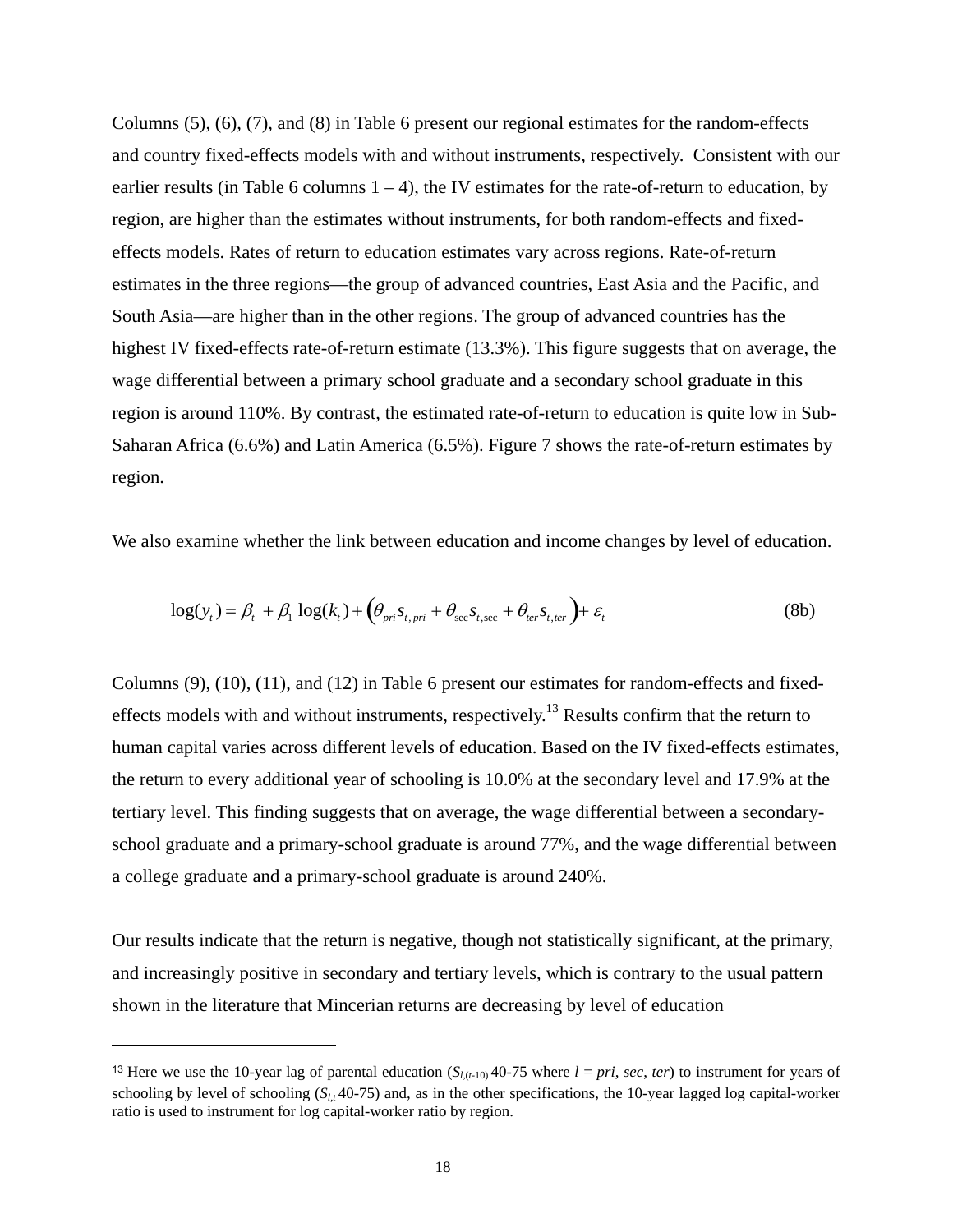(Psacharapoulos and Patrinos, 2004). But, there are also cross-country studies that present trends in rate-of-return that is increasing with levels of schooling (see for example, Schultz, 2004 and Duraisamy, 2002). Nevertheless, our finding that the estimated return to an additional year of primary schooling is negative is puzzling. The hypothesis that the return to human capital is the same for all regardless of educational attainment (H<sub>0</sub>:  $\theta = \theta_{\text{net}} = \theta_{\text{sec}} = \theta_{\text{ter}}$  vs. H<sub>A</sub>:

 $\theta_{pri} \neq \theta_{sec} \neq \theta_{ter}$ ) is always rejected, whereas the hypothesis that the return to human capital is the same for secondary and tertiary education is always accepted.

#### **6. Concluding Remarks**

Our new data set on educational attainment applies to 146 countries at five-year intervals from 1950 to 2010. The estimates are disaggregated by sex and by 5-year age intervals. These estimates improve on our previous, widely used data set by utilizing more information and better estimation methodology. We use the new schooling data to investigate the relationship between education and income. We confirm that the schooling of workers has a significantly positive effect on the level of income at the country level.

This improved data set on educational attainment should be helpful for a variety of empirical work. Our earlier estimates of educational attainment have been used in many studies. Up to February 2010, our papers on educational attainment data published in 1993, 1996, and 2001 have been cited in journals over 740 times, according to the *Social Science Citations Index*. The total number of citations by all journal articles, books, and working papers amounts to over 5,100, according to *Google Scholar*. Our estimates of educational attainment provide a reasonable proxy for the stock of human capital for a broad group of countries. The data set has been useful for studying the linkages across countries between education and important economic and social variables, such as economic growth, export competitiveness, fertility, income inequality, democracy, institutions, and political freedom. We expect that this new data set will help to improve the reliability of these types of analyses.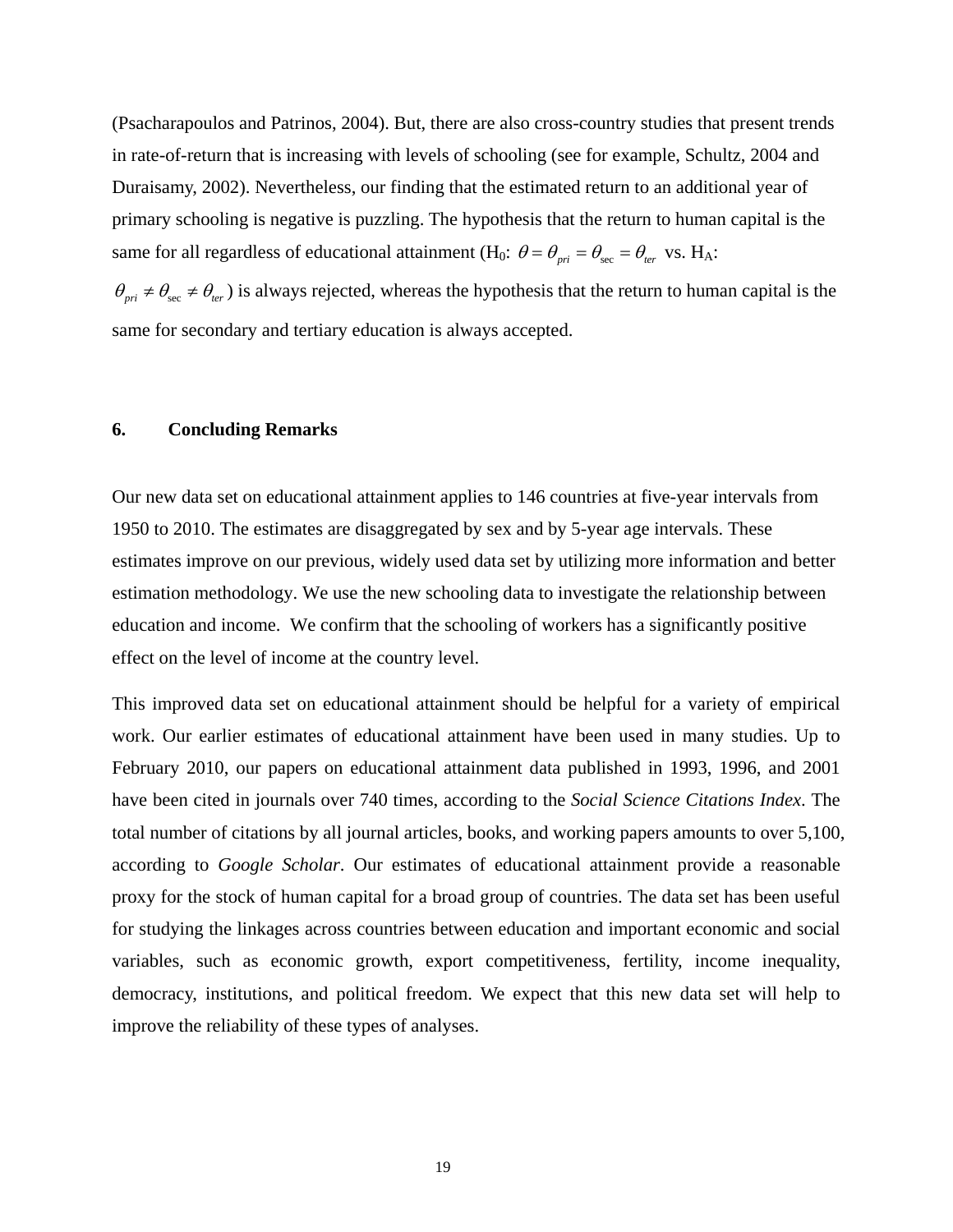## References

Barro, R.J. 1991. "Economic Growth in a Cross Section of Countries," The Quarterly Journal of Economics, 106(2): 407-43.

Barro, R.J. and J.W. Lee. 1993. "International Comparisons of Educational Attainment," Journal of Monetary Economics, 32, 363-94.

Barro, R.J. and J.W. Lee. 1996. "International Measures of Schooling Years and Schooling Quality," American Economic Review, 86, 218-23.

Barro, R. and J.W. Lee. 1994, "Sources of Economic Growth," Carnegie Conference Series on Public Policy, 40: 1.

Barro, R. and J.W. Lee. 2001. "International Data on Educational Attainment: Updates and Implications," Oxford Economic Papers 53(3).

Bernanke, B.S. and R.S. Gurkaynak. 2001. "Is Growth Exogenous? Taking Mankiw, Romer, and Weil Seriously," NBER Macroeconomics Annual, 16: 11-57.

Breierova, L. and E. Duflo. 2004."The Impact of Education on Fertility and Child Mortality: Do Fathers Really Matter Less than Mothers?" NBER Working Paper No. 10513.

Cohen, D. and M. Soto. 2007 "Growth and Human Capital: Good Data, Good Results," Journal of Economic Growth, 12:51–76.

Cutler, D., A. Deaton, A. Lleras-Muney. 2006. "The Determinants of Mortality," The Journal of Economic Perspectives, 20(3): 97-120.

De Gregorio J. and J.W. Lee. 2002. "Education and Income Inequality: New Evidence from cross-country data," Review of Income and Wealth, 48(3): 395–416.

De La Fuente, A. and R. Doménech. 2006. "Human Capital in Growth Regressions: How Much Difference Does Data Quality Make?," Journal of the European Economic Association, 4(1): 1- 36.

Duraisamy, P. 2002. "Changes in Returns to Education in India, 1983-94: by gender, age-cohort and location," Economics of Education Review, 21(6): 609-622.

Hall, R.E. and C.I. Jones. 1999. "Why Do Some Countries Produce So Much More Output Per Worker Than Others?," Quarterly Journal of Economics, 114(1): 83-116.

Hanushek E.A. and L. Woessmann. 2009. "Do Better Schools Lead to More Growth? Cognitive Skills, Economic Outcomes, and Causation," NBER Working Paper No. 14633.

Heston, A., R. Summers, and B. Aten. 2009. Penn World Table Version 6.3, Center for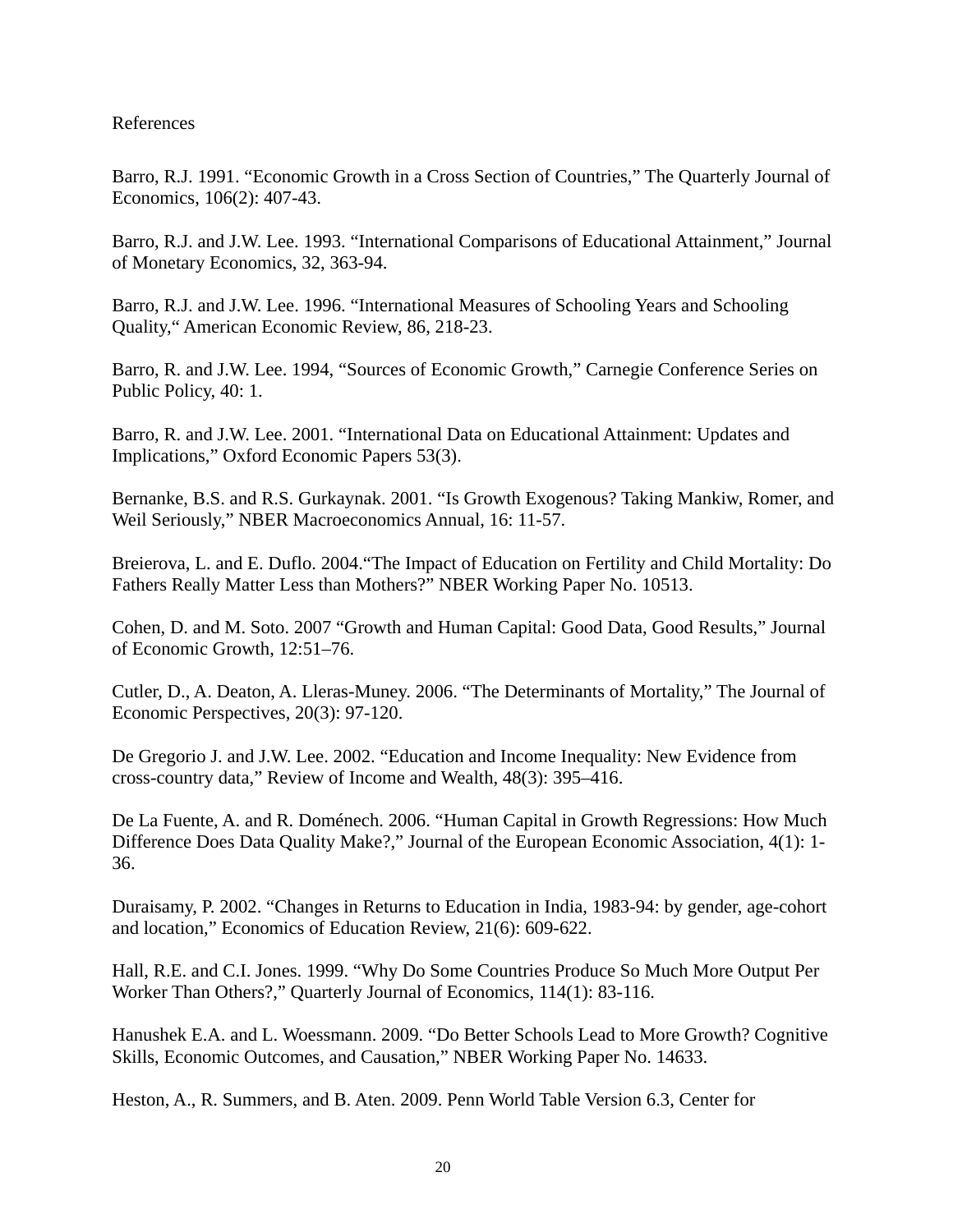International Comparisons of Production, Income and Prices at the University of Pennsylvania.

Klenow, P. and A. Rodriguez-Clare. 1997). "The Neoclassical Revival in Growth Economics: Has It Gone Too?" in NBER Macroeconomics Annual 1997, eds . B. Bernanke and J. Rotemberg, MIT press, pp. 73-103.

Krueger, A.B. and M. Lindahl. 2001. "Education for Growth: Why and For Whom?," Journal of Economic Literature, 39 (December): 1101–1136.

Lucas R.E. 1988. "On the Mechanics of Economic Development," Journal of Monetary Economics, July, 3-42.

Mankiw, G., D. Romer, and D. Weil. 1992. "A Contribution to the Empirics of Economic Growth," Quarterly Journal of Economics, 107.

Psacharopoulos, G. and H.A. Patrinos. 2004. "Returns to Investment in Education: A Further Update," Education Economics, 12(2): 111–135.

Romer, Paul. 1990. "Endogenous Technological Change," Journal of Political Economy, October, S71-S102.

Schultz, T.P. 2004. "Evidence of Returns to Schooling in Africa from Household Surveys: Monitoring and Restructuring the Market for Education," Journal of African Economies, 13(Suppl.1): ii95-ii148.

UNESCO. various years. Statistical Yearbook. Paris.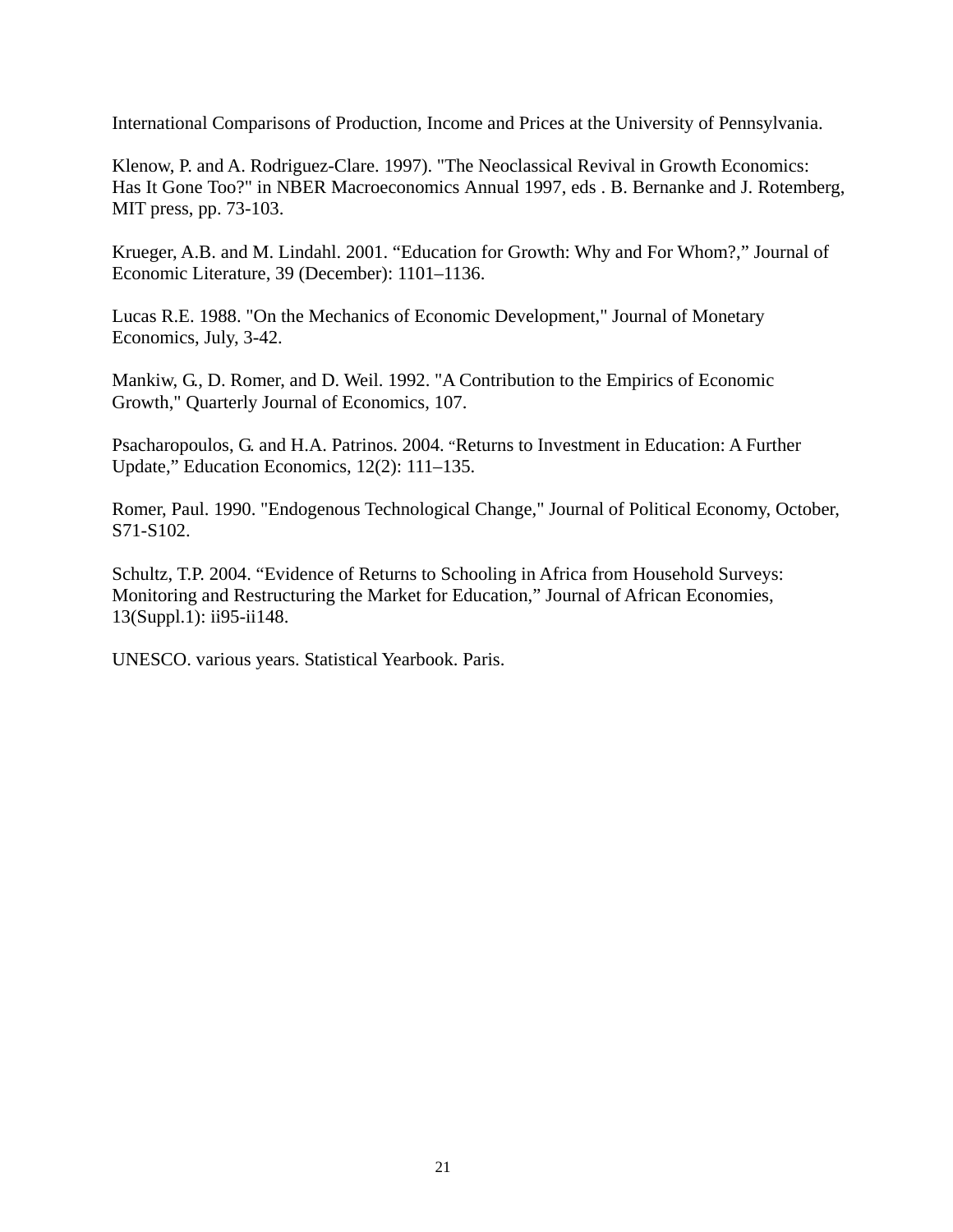#### **Appendix Notes: Estimation Procedures**

We use census/survey information compiled by UNESCO, Eurostat, and others as benchmark figures to estimate average years of schooling at 5-year intervals from 1950 to 2010. As discussed in the main text, these census figures report the distribution of educational attainment in the population over age 15 by sex and by 5-year age groups, at 5-year intervals. In most cases, the distribution of educational attainment is classified according to the following four broad categories: no formal education (*lu*), primary (*lp*), secondary (*ls*), and tertiary (*lh*). It is further classified in many cases into subcategories: incomplete primary (*lpi*), incomplete secondary (*lsi*), and incomplete tertiary (*lhi*).

#### **1.** *Estimation of missing attainment data by forward and backward extrapolation.*

We fill in most of the missing census observations by forward and backward extrapolation of the census/survey observations on attainment by age group, with an appropriate time lag. Notes Table 1 below summarizes the backward and forward estimation procedure by age group.

## **Table 1. General Rules for Estimating Missing Observations through Backward and Forward extrapolation**

| Age group $(a)$               | Backward extrapolation                            | Forward extrapolation                             |
|-------------------------------|---------------------------------------------------|---------------------------------------------------|
| $15-19, 20-24$                | $h_{i,t}^a = h_{i,t+5}^a + \Delta enroll_{i,t}^a$ | $h_{i,t}^a = h_{i,t-5}^a + \Delta enroll_{i,t}^a$ |
| $25-29, 30-35, \ldots, 60-64$ | $h_{i,t}^a = h_{i,t+5}^{a+1}$                     | $h_{i,t}^a = h_{i,t-5}^{a-1}$                     |
| 65–69, 70–74, 75–79           | $h_{i,t}^a = h_{i,t+5}^{a+1} \cdot \delta_i$      | $h_{i,t}^a = h_{i,t-5}^{a-1} \cdot \delta_i$      |

Note:  $h_{j,t}^a$  is the proportion of people in age group *a*, for whom *j* is the highest level of schooling attained at time *t*,  $\Delta enroll_{j,t}^a$  is the enrollment adjustment factor for age group *a* in level *j* at time *t*, and  $\delta_j$  is the survival ratio for the education group *j* over the five year at time *t*.

**A.** We perform either backward or forward extrapolation when at least one benchmark figure is available from either an earlier or later period. If more than one benchmark figure is available, we use the figure from the closest period as the benchmark figure.

*Aged 25–64.* We assume that an individual's educational attainment remains unchanged from age 25 to 64 and that mortality is uniform across all individuals, regardless of educational attainment.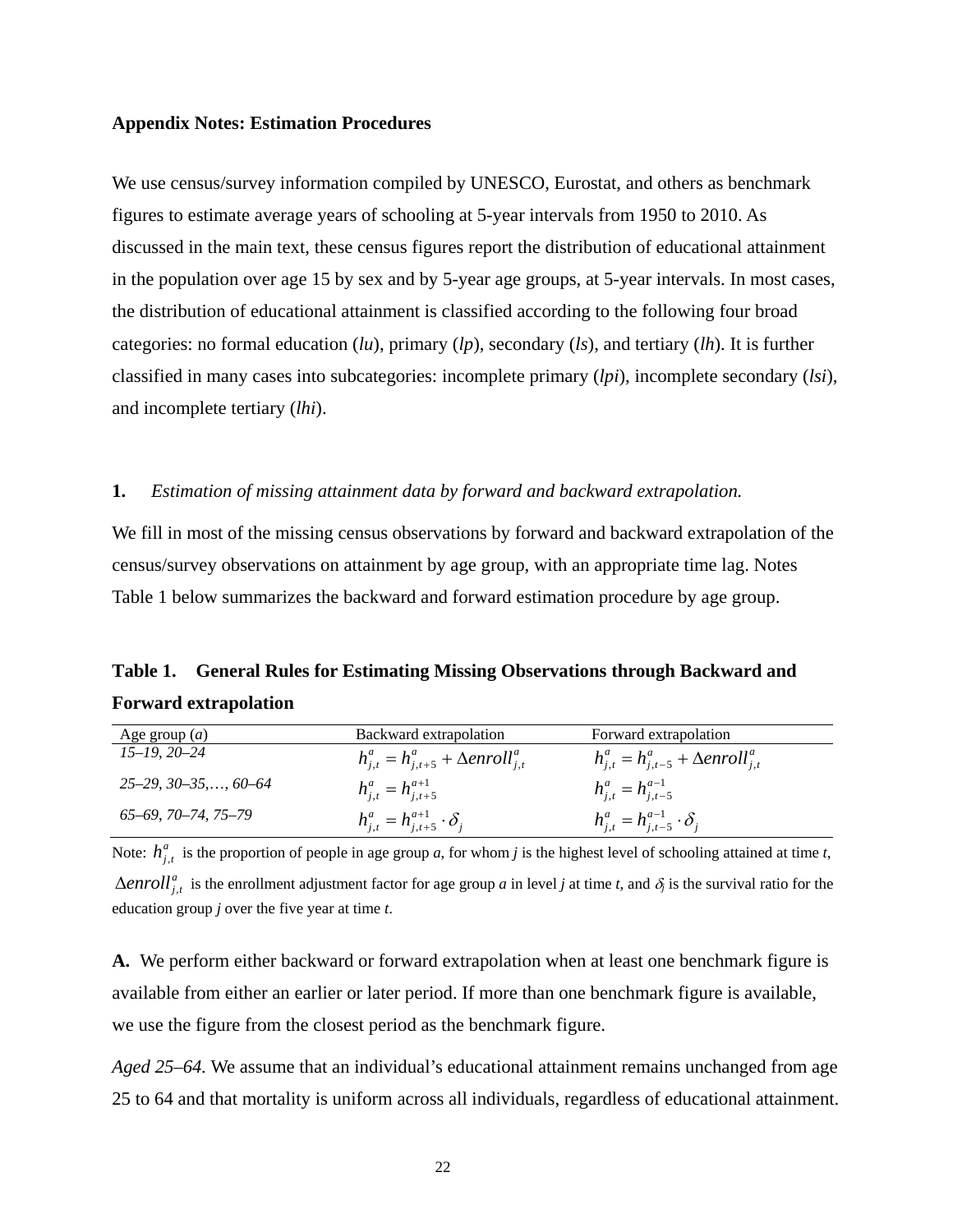Hence, for age groups between 25 and 64, we fill the missing attainment data using the attainment of the younger age group from the previous period (forward) as benchmark or the attainment of the older age group from the succeeding period (backward).

*Aged 15–19 and 20–24*. Since direct backward or forward extrapolation is not applicable for these two youngest age groups, we use attainment and enrollment data to estimate missing attainment data. We assume that the change in enrollment leads to a proportional change in attainment over time with time lag. Hence, for these age groups, we use estimates for the same age group from the previous (or in the next) period as benchmark and adjust this benchmark figure by the change in enrollment over time or the enrollment adjustment factor. The following summarizes how the age-specific enrollment adjustment factors are derived in case of backward extrapolation.

| Level        | Backward extrapolation                                                        |
|--------------|-------------------------------------------------------------------------------|
| No education | $-(enrollpri,ta - enrollpri,t-5a)$                                            |
| Primary      | $(enrollmita - enrollmit-5a) - (enrollsec.ta - enrollsec.t-5a)$               |
| Secondary    | $(enroll_{sec,t}^a-enroll_{sec,t-5}^a)-(enroll_{ter,t}^a-enroll_{ter,t-5}^a)$ |
| Tertiary     | $(enrollter.ta - enrollter.t-5a)$                                             |

Note: *enroll*<sup> $a$ </sup>,*t* is the enrollment rate for age group *a* in level *j* at time *t*.

*Aged 65 and over*. For older age groups, however, we distinguish between a less-educated population (uneducated and people who have reached the primary level) and a more-educated population (reached at least secondary schooling). We assume mortality is higher for the lesseducated and lower for the more- educated. We estimate the survival ratio for less-educated  $(\delta_R^L)$ and for more-educated ( $\delta_R^U$ ) individuals, for advanced countries ( $R =$ OECD) and for developing countries  $(R = \text{non-OECD})$  using a weighted least squares procedure with the available census information and the following equations.

$$
lu_R = \delta_R^L lu_{R,t-5}^{\gamma_0+} \tag{1a}
$$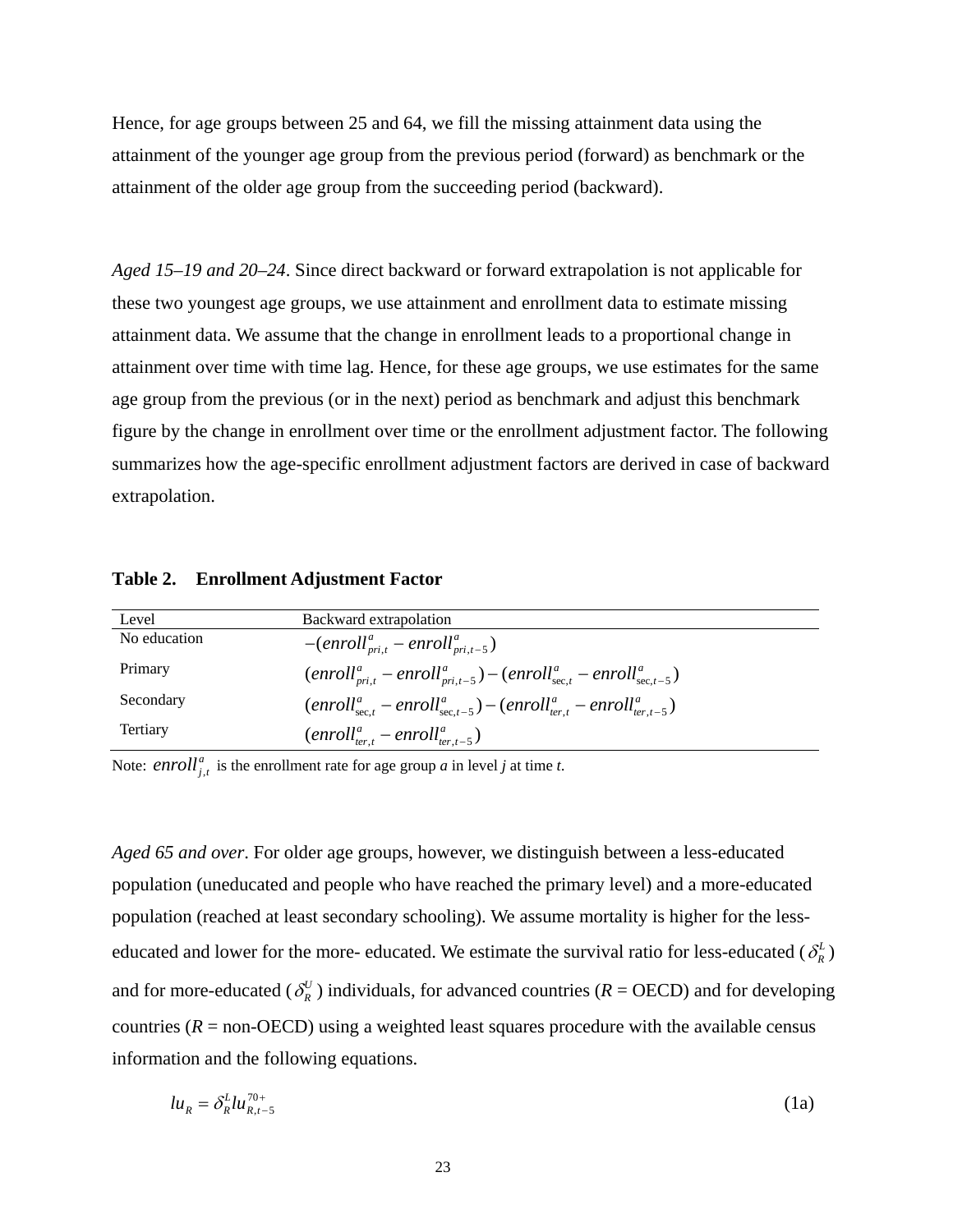$$
lu_R = (\delta_R^L)^2 lu_{R,t-10}^{\gamma_0+} \tag{1b}
$$

$$
lp_{R} = \delta_{R}^{L}lp_{R,t-5}^{\pi_{0+}} \tag{1c}
$$

$$
lp_R = (\delta_R^L)^2 lp_{R,t-10}^{\gamma_{0+}} \tag{1d}
$$

$$
ls_{R} = \delta_{R}^{U} ls_{R,t-5}^{\gamma_{0+}} \tag{1e}
$$

$$
ls_{R} = (\delta_{R}^{U})^{2} ls_{R,t-10}^{\pi_{0+}} \tag{1f}
$$

$$
lh_R = \delta_R^{U} l h_{R,t-5}^{T^{0+}} \tag{1g}
$$

$$
lh_R = (\delta_R^U)^2 lh_{R,t-10}^{\gamma_{0+}} \tag{1h}
$$

We have obtained estimates  $\hat{\delta}^L_{\text{OECD}} = 0.966$  (s.e. = 0.01, t-stat =87.94) and  $\hat{\delta}^U_{\text{OECD}} = 1.065$  (s.e. = 0.02, t-stat = 65.67) for advanced countries, and  $\hat{\delta}^L_{\text{OECD}} = 0.969$  (s.e. = 0.01, t-stat =132.78) and  $\hat{\delta}_{\text{NONOECD}}^{U}$  = 1.068 (s.e. = 0.03, t-stat = 38.14) for developing countries. We then apply the estimated survival ratio to adjust the backward or forward estimate for mortality rate differences between less-educated and more-educated individuals (see Notes Table 1).

**B.** If two or more benchmark figures are available from both earlier and later periods, a weighted average of backward and forward estimates is used as the benchmark. We derive the weights for combing the backward and forward estimates for OECD countries and for non-OECD countries, for each education category, by estimating the following system of simultaneous equations through a weighted least squares estimation procedure. The estimation uses the sample of available actual censuses.

$$
h_R^a = \beta_{R11} h_{R,t-5}^a + \beta_{R21} h_{R,t+5}^a \text{ , where } \beta_{R11} + \beta_{R21} = 1 \tag{2a}
$$

$$
h_R^a = \beta_{R12} h_{R,t-5}^a + \beta_{R22} h_{R,t+10}^a \text{ , where } \beta_{R12} + \beta_{R22} = 1 \text{ and } (2b)
$$

$$
\beta_{R12} = (\beta_{R11}) / (1 - \beta_{R11} + \beta_{R11}^2)
$$

$$
h_R^a = \beta_{R13} h_{R,t-10}^a + \beta_{R23} h_{R,t+5}^a \text{ , where } \beta_{R13} + \beta_{R23} = 1 \text{ and } (2c)
$$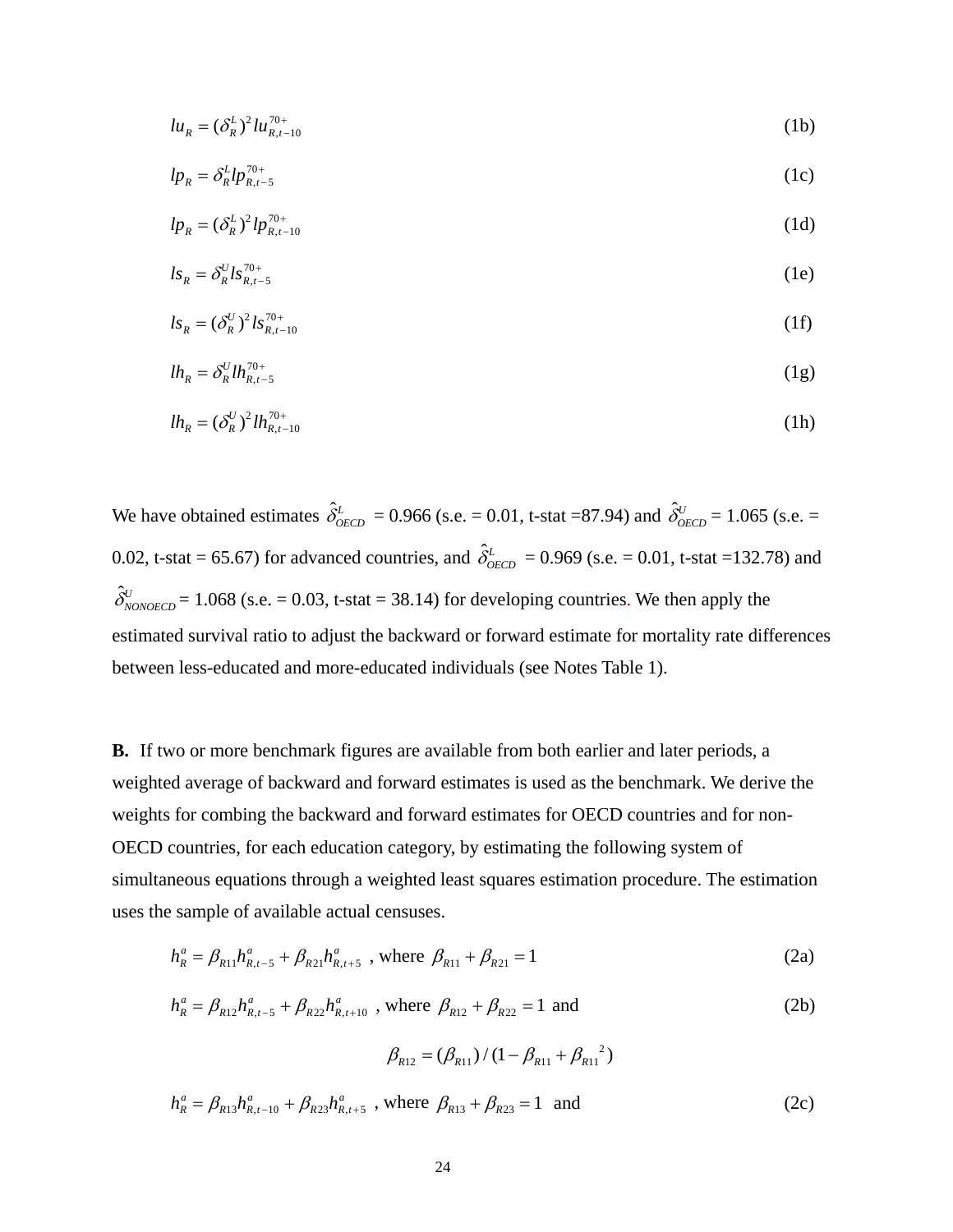$$
\beta_{R12} = (\beta_{R11}^{2}) / (1 - \beta_{R11} + \beta_{R11}^{2})
$$
  

$$
h_{R}^{a} = \beta_{R14} h_{R,t-10}^{a} + \beta_{R24} h_{R,t+10}^{a}
$$
, where  $\beta_{R14} + \beta_{R24} = 1$  and  

$$
\beta_{R14} = (\beta_{R11}^{2}) / (1 - 2\beta_{R11} + 2\beta_{R11}^{2})
$$
 (2d)

We have obtained  $\hat{\beta}_{\text{OECD11}} = 0.4607$  (se = 0.01, t-stat = 82.49) for advanced countries. For developing countries,  $\hat{\beta}_{NONOECD11} = 0.5492$  (se = 0.01, t-stat = 102.67).

We note that, aside from missing observations for the years when no census was undertaken, there are other data issues we need to address to estimate average years of schooling. In what follows (Note 2 and Note 3), we discuss these issues and the procedure for estimating missing observations by category and subcategory. Specifically, we have to estimate missing *lu* data and decompose overlapping attainment data by age group across and within categories before estimating average years of schooling by age group.

**2.** *Estimation of missing lu data*. Some census data do not report *lu* or the proportion of those who have no formal education, and do report *lp*, *ls*, and *lh* among the educated members of the population only. To avoid overestimation of average years of schooling, for census years with missing *lu*, we use the illiteracy rate, primary enrollment ratio, or *lu* from other census years to estimate *lu*. We then adjust *lp*, *ls*, and *lh* to reflect both the educated and uneducated members in the total population. In some instances, data on *lu* is not missing but overlapped with other category(ies) or subcategory(ies). The procedure for estimating *lu* in this case is discussed in the following note (Note 3).

#### **3.** *Decomposition of overlapping observations*

A. *Observations that are overlapping across attainment categories*. In many OECD and non-OECD countries, available census data do not report data according to these four broad categories. Some census data report the proportion of those who have reached primary level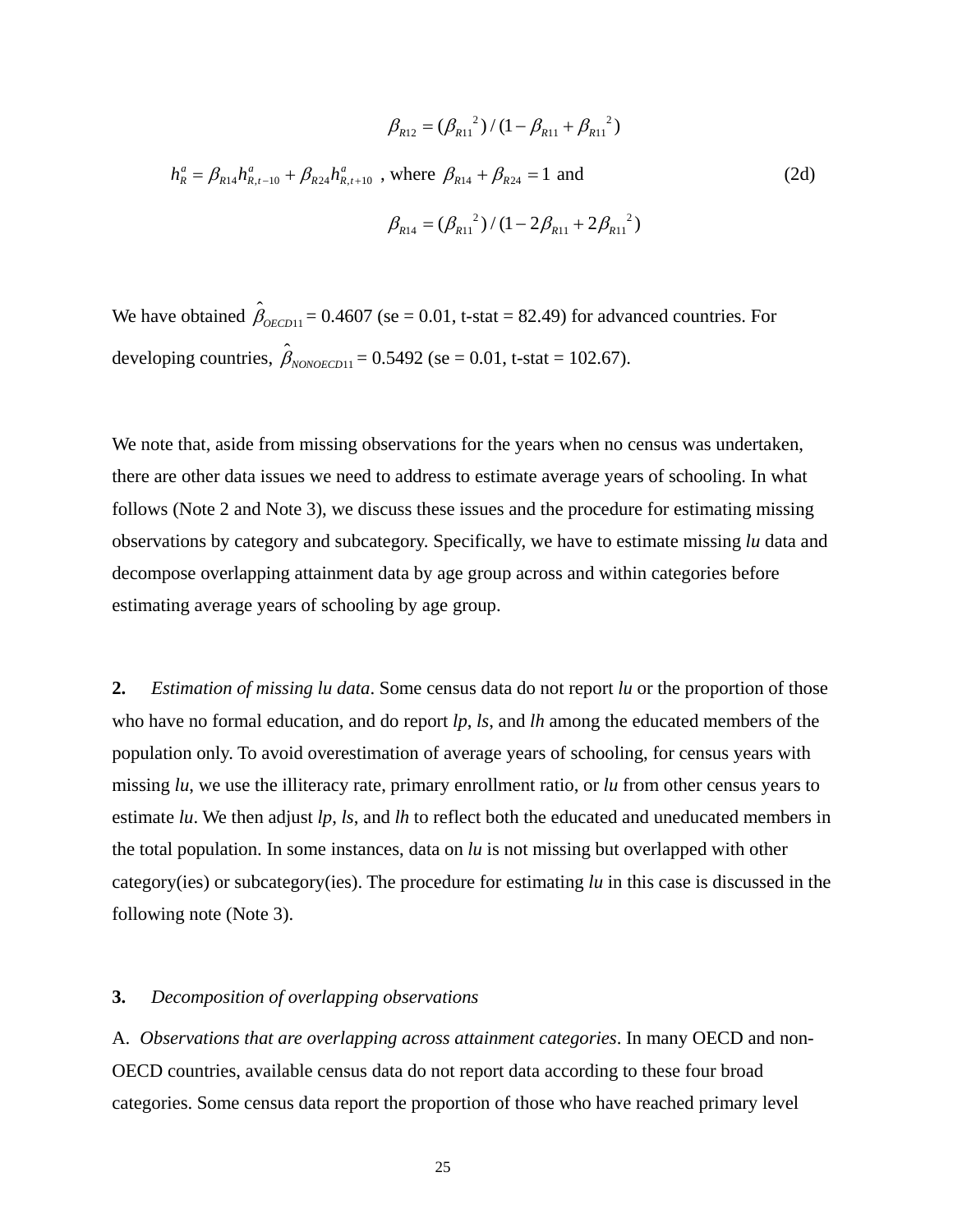together with those who have no formal education (*lulp*). A number of countries also report the combined proportion of those who have reached secondary schooling or less (*lulpls*). Also, some census data report *lpls* or the combination of those who have reached primary or secondary levels.

To decompose these overlapping census observations we use enrollment data. Specifically, for census years where *lu* is combined with other category(ies) or subcategory(ies) (i.e., *lulp*, *lulpi*, *lulplsi*, *lulpls*), we use adjusted primary and/or secondary enrollment ratio by age group from earlier or later years and the age distribution profile to decompose the overlapping observations. The adjusted enrollment ratio is the gross enrollment ratio minus the proportion of repeaters. The age distribution profile is the relative population distribution by age group within an educational attainment at a specific time period. If the gross enrolment ratio is not available, the net enrolment ratio is used as a proxy for the adjusted enrollment ratio.

B. *Observations that are overlapping within an attainment category.* For more accurate estimates of average years of schooling, we also estimate distribution in each of the three broad educated categories (i.e., *lp, ls, lh*) if distribution data by subcategory (i.e., *lpi*, *lsi*, *lhi*) is missing. Specifically, we estimate and use available data on completion ratios to decompose overlapping observations within each category to sub-categories (i.e.  $h_{j_c,t}^a = h_{j,t}^a \cdot c_{j,t}^a$  and  $h_{ji,t}^a = h_{j,t}^a - h_{j_c,t}^a$ ). For countries with complete and available completion ratio data (i.e., for all age groups at either the primary, secondary, or tertiary level) for at least one year, we use a backward or forward estimation procedure to estimate the completion ratio for earlier and later years, respectively. The following describes the procedure for estimating missing data on the completion ratio in more detail.

*i. Estimating the primary and secondary completion ratio.* Table 3 below presents the rules for extrapolating from earlier or later years through a backward or forward extrapolation procedure for missing primary and secondary completion ratio data.

If available, we use country-specific completion ratio data to perform either or both backward or forward extrapolation of missing completion ratio data. Otherwise, we use income/regional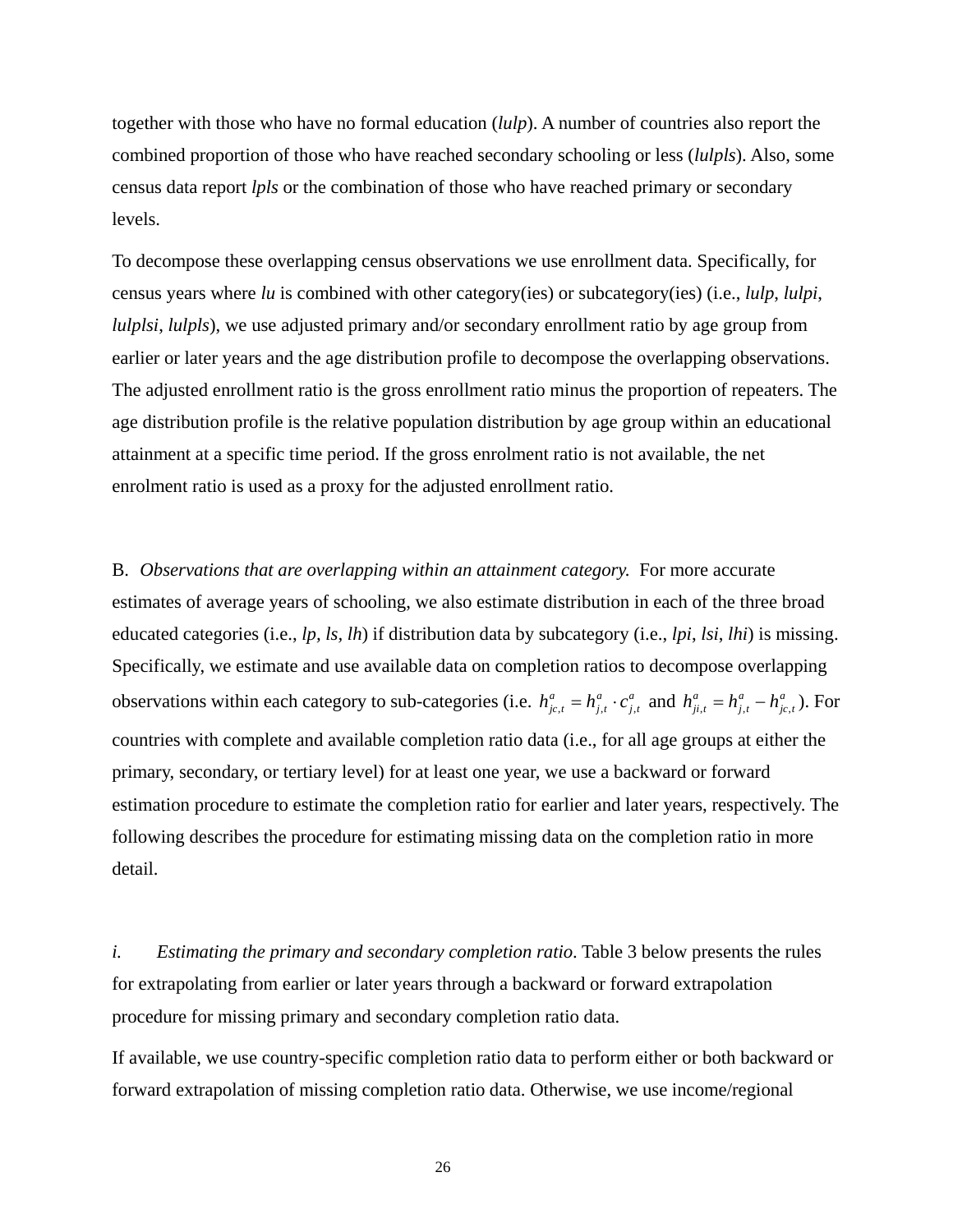(advanced and developing countries) average estimates for the same age group and the same period.

| Age group $(a)$               | Backward extrapolation                                                                                                                                                       | Forward extrapolation                                                                                                                                                                          |
|-------------------------------|------------------------------------------------------------------------------------------------------------------------------------------------------------------------------|------------------------------------------------------------------------------------------------------------------------------------------------------------------------------------------------|
| $15 - 19$                     | $c_{i,t}^{15-19} = c_{i,t+5}^{25-29} \cdot (c_{i,t+5}^{15-19} / c_{i,t+5}^{20-24}) \qquad c_{i,t}^{15-19} = c_{i,t-5}^{20-24} \cdot (c_{i,t-5}^{15-19} / c_{i,t-5}^{25-29})$ |                                                                                                                                                                                                |
| $20 - 24$                     |                                                                                                                                                                              | $c_{i,t}^{20-24} = c_{i,t-5}^{20-24} \cdot (c_{i,t-5}^{20-24} / c_{i,t-5}^{25-29})$                                                                                                            |
| $25-29, 30-34, \ldots, 65-69$ | $c_{i,t}^a = c_{i,t+5}^{a+1}$                                                                                                                                                | $c_{i,t}^a = c_{i,t-5}^{a-1}$                                                                                                                                                                  |
| 70–74                         |                                                                                                                                                                              | $c_{i,t}^{70-74} = c_{i,t-5}^{70-74}$                                                                                                                                                          |
| 75–79                         |                                                                                                                                                                              | $c_{i,t}^{75-79} = c_{i,t+5}^{75+79} \cdot (c_{i,t}^{75-79} / c_{i,t+5}^{70+74}) \qquad c_{i,t}^{75-79} = sh_{t-5}^{70-74} \cdot c_{i,t-5}^{70-74} + sh_{t-5}^{70-74} \cdot c_{i,t-5}^{75-79}$ |

**Table 3. Rules for Extrapolating Primary and Secondary Completion Ratio** 

Note:  $c_{j,t}^a$  is the completion ratio or the proportion of people in age group *a*, for whom *j* is the highest level of schooling attained at time *t* who have completed *j.*  $sh_t^a = pop_t^a / pop_t^{15+}$  or the share of the population in age group *a* to the total population at time *t*.

If complete country-specific or regional average completion ratio data are available from both earlier and later periods, we combine backward and forward estimates using advanced and developing countries primary/secondary completion weights.

*Estimation of primary/secondary completion weights for advanced and developing countries*. We also derive the weights by estimating the following system of simultaneous equations using available completion ratio data through a weighted least squares estimation procedure.

$$
c_R^a = \beta_{R15} c_{R,t-5}^a + \beta_{R25} c_{R,t+5}^a \text{ , where } \beta_{R15} + \beta_{R25} = 1 \tag{3a}
$$

$$
c_R^a = \beta_{R16} c_{R,t-5}^a + \beta_{R26} c_{R,t+10}^a \text{ , where } \beta_{R16} + \beta_{R26} = 1 \text{ and } (3b)
$$

$$
\beta_{R16} = (\beta_{R15}) / (1 - \beta_{R15} + \beta_{R15}^{2})
$$
  

$$
c_{R}^{a} = \beta_{R17} c_{R,t-10}^{a} + \beta_{R27} c_{R,t+5}^{a}, \ \beta_{R17} + \beta_{R27} = 1 \text{ and}
$$
 (3c)

$$
\beta_{R16} = (\beta_{R15}^2) / (1 - \beta_{R15} + \beta_{R15}^2)
$$
  

$$
c_R^a = \beta_{R18} c_{R,t-10}^a + \beta_{R28} c_{R,t+10}^a , \beta_{R18} + \beta_{R28} = 1 \text{ and}
$$
  

$$
\beta_{R16} = (\beta_{R15}^2) / (1 - 2\beta_{R15} + 2\beta_{R15}^2).
$$
 (3d)

For advanced countries, we have obtained the estimates:  $\hat{\beta}_{priorCD15} = 0.4754$  (se = 0.02, t-stat  $= 26.50$ ) and  $\hat{\beta}_{\text{sec}o\text{ECD15}} = 0.25$  (se  $= 0.05$ , t-stat  $= 4.78$ ). For developing countries,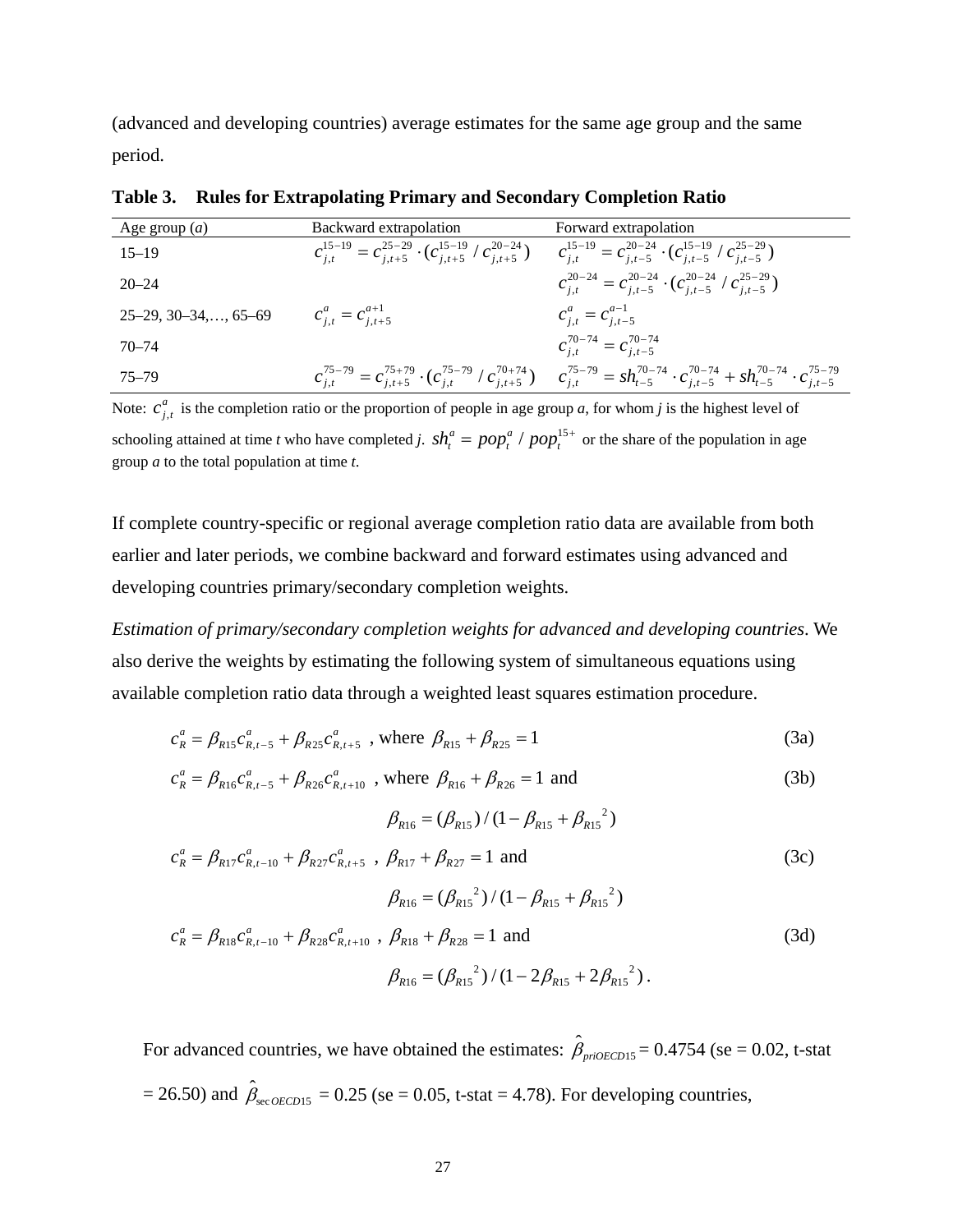$\hat{\beta}_{piNONOECD15} = 0.3077$  (se = 0.04, t-stat = 8.45) and  $\hat{\beta}_{sec NONOECD15} = 0.5929$  (se = 0.03, t-stat = 20.69).

*Aged 15*–*19 and 20*–*24*. As with attainment data, we cannot directly estimate the completion ratio for those aged 15–19 and 20–24. We assume that the distribution of completion between two age groups will be stable across time. Hence, as shown in the table below, to estimate the completion ratio for 15–19 year olds through forward estimation, we use the completion ratio for the older age group from a later period as the benchmark figure and adjust this by multiplying with the ratio between the completion ratio among 15–19 year olds and the completion ratio among 20–25 year olds during the benchmark period. For 20-24 year olds, we use the completion ratio for the same age group from the earlier period and adjust it by the ratio between the completion ratio of 20–24 and 25–29 year olds.

When using backward estimation, we use the completion ratio among 25–29 year olds from the earlier period as benchmark to estimate the completion ratio for both 15–19 and 20–24 age groups. We adjust the benchmark value by multiply it with the ratio of the completion ratio between the corresponding age group (15–19 or 20–24 year olds) and 25–29 year olds during the benchmark period.

*Aged 70 and over*. For 70–74 year olds, we use the completion ratio for the same age group from the previous period as benchmark. For 75 years and above, we use the population weighted average of the completion ratios for 70–74 year olds and 75 and above during the reference period.

Since direct backward estimation is not applicable for individuals aged 75 years and above, when using backward estimation we use the completion ratio of the same age group and adjust it by the ratio of completion ratio among 75–79 year olds during the benchmark period to that of 70–74 year olds.

*ii. Estimating tertiary completion ratio*. Since tertiary data is not reported by subcategory for most countries, we use available tertiary completion ratio data reported by the UN Demographic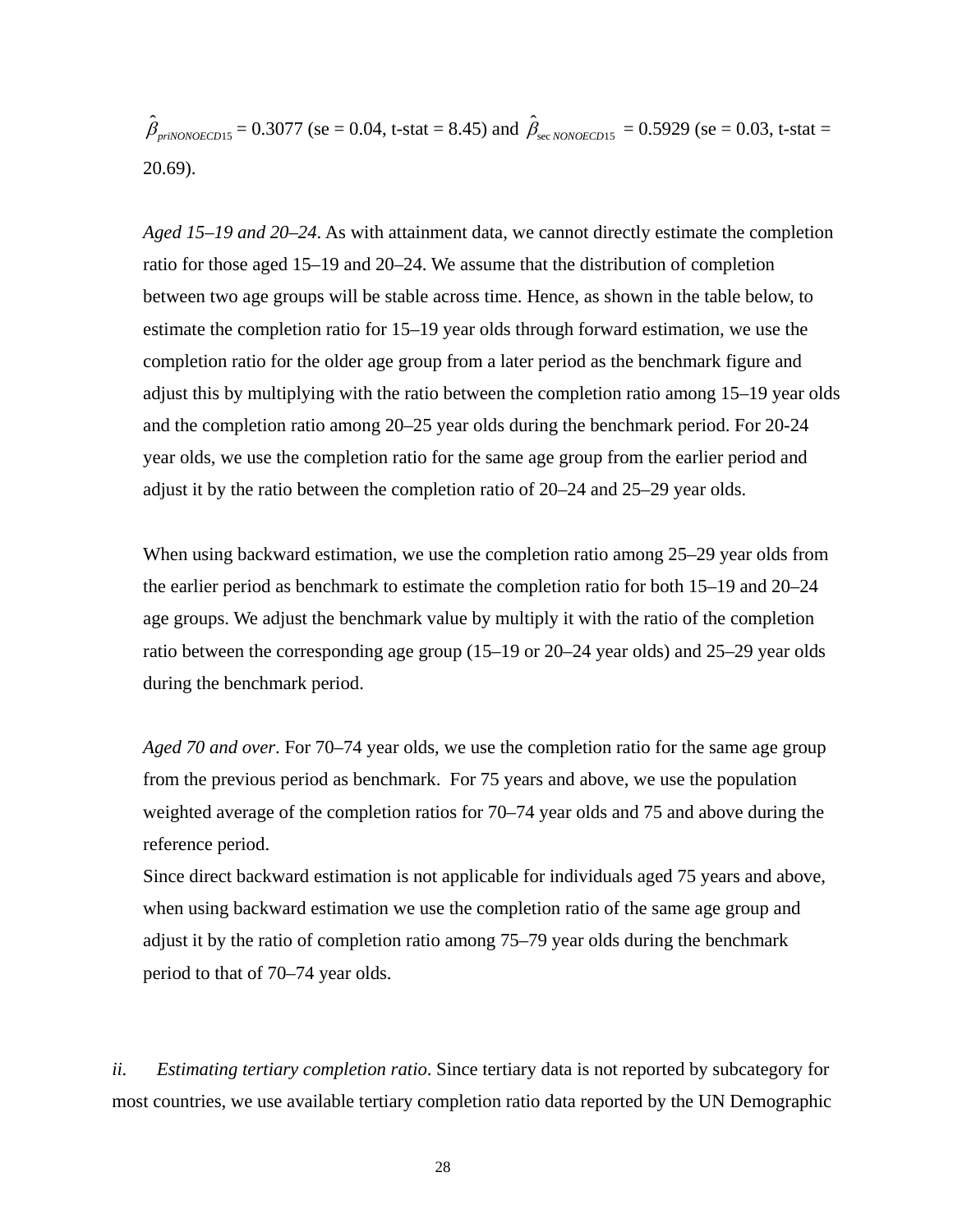Yearbook (various years) and Kaneko (1986) to derive country-specific and income/region (advanced and developing countries) tertiary completion ratio estimates by age group. Again, we use a backward and forward estimation procedure to estimate completion ratio for years with missing information.

For time periods with no available tertiary completion ratio estimate, we again estimate missing values through a backward or forward estimation procedure, as discussed above. We also use a combination of backward and forward estimates and apply the appropriate tertiary completion ratio weight (estimation described below)

*Aged 15*–*19 and 20*–*24*. We assume that tertiary completion is relatively stable for the two younger age groups. Hence, when using either a backward or forward estimation procedure to estimate missing tertiary completion ratio for the 15–19 and 20–24 age groups, we use an unadjusted tertiary completion ratio for the same age group in the benchmark year (see table below).

*Aged 25*–*29.* When using forward estimation for ages 25–29, we multiply the completion ratio for the same age group with the ratio of completion ratio between 25–29 and 30–34 in the benchmark period.

*Aged 75 and above*. When estimating tertiary completion ratio for individuals 75 years and above through backward estimation, we also use the tertiary ratio for the same age group in the next period as the benchmark figure and adjust it by the ratio of the tertiary completion ratio between 75–79 to 70–74 in the same benchmark figure. When estimating through forward estimation, we use both the population weighted average of the tertiary completion ratio of 70–74 and 75 and above during the benchmark period.

*Tertiary completion weights for advanced and developing countries*. If both backward and forward estimates are available, we again combine backward and forward estimates using tertiary completion weights for advanced and developing countries. We also estimate these weights as in primary and secondary completion weights discussed in Note 2.B.i.

We have obtained estimates,  $\hat{\beta}_{\text{terOECD15}} = 0.5111$  (se = 0.03, t-stat = 18.88) for advanced countries and  $\hat{\beta}_{\text{terNonOECD15}} = 0.4680$  (se = 0.06, t-stat = 8.32) for developing countries.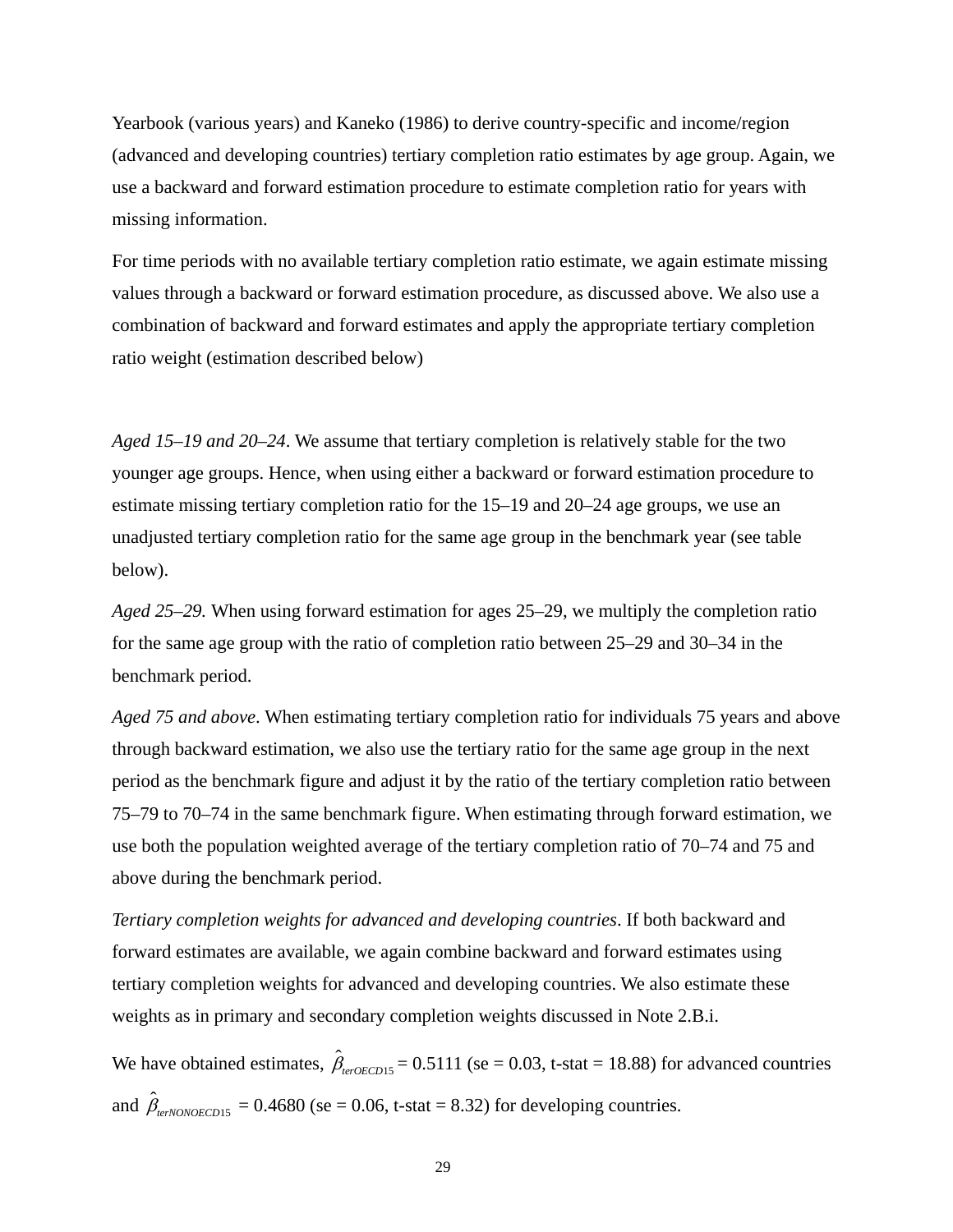| Age group $(a)$                                    | Backward extrapolation    | Forward extrapolation                                                                                                                                                                          |
|----------------------------------------------------|---------------------------|------------------------------------------------------------------------------------------------------------------------------------------------------------------------------------------------|
| $15-19, 20-24$                                     | $c_{i,t}^a = c_{i,t+5}^a$ | $c_{i,t}^a = c_{i,t-5}^a$                                                                                                                                                                      |
| $25 - 29$                                          |                           | $c_{i,t}^{25-29} = c_{i,t-5}^{25-29} \cdot (c_{i,t-5}^{25-29} / c_{i,t-5}^{30-34})$                                                                                                            |
| 30–34, 35-39,, 65–69 $c_{j,t}^a = c_{j,t+5}^{a+1}$ |                           | $c_{i,t}^a = c_{i,t-5}^{a-1}$                                                                                                                                                                  |
| $70 - 74$                                          |                           |                                                                                                                                                                                                |
| $75 - 79$                                          |                           | $c_{i,t}^{75-79} = c_{i,t+5}^{75+74} \cdot (c_{i,t}^{75-79} / c_{i,t+5}^{75+74}) \qquad c_{i,t}^{75-79} = sh_{t-5}^{70-74} \cdot c_{i,t-5}^{70-74} + sh_{t-5}^{70-74} \cdot c_{i,t-5}^{75-79}$ |

**Table 4. Rules for Extrapolating Tertiary Ratio**

Note:  $c_{j,t}^a$  is the completion ratio or the proportion of persons in age group *a*, for whom *j* is the highest level of schooling attained at time *t* who have completed *j.*  $sh_t^a = pop_t^a / pop_t^{15+}$  or the share of the population in age group *a* to the total population at time *t*.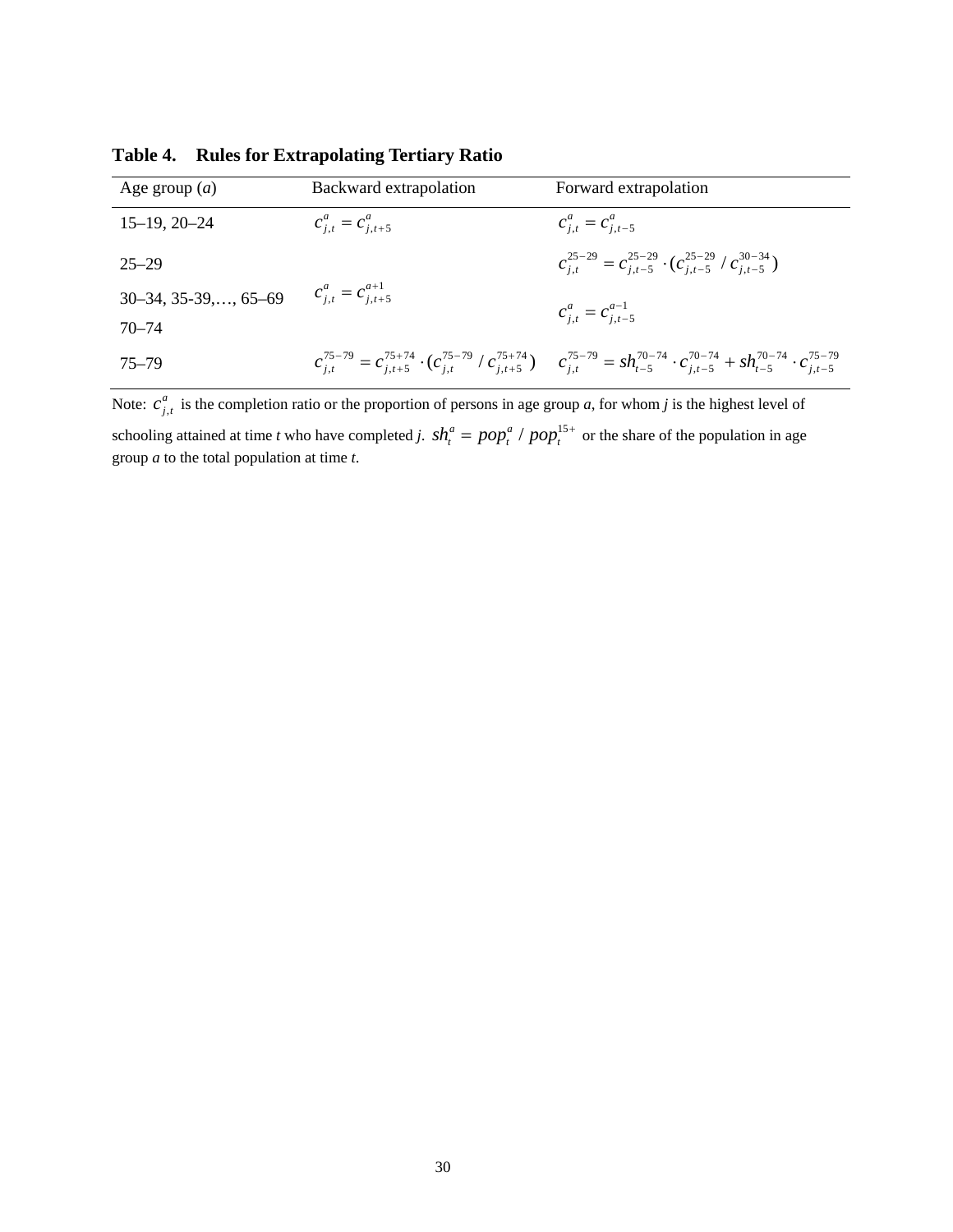| Number of       | Number of countries |     |           |    |           |            |
|-----------------|---------------------|-----|-----------|----|-----------|------------|
| observations    |                     | All | Advanced  |    |           | Developing |
| $(1950 - 2005)$ | <b>MF</b>           | F   | <b>MF</b> | F  | <b>MF</b> | F          |
|                 |                     |     |           |    |           |            |
|                 | 54                  | 53  |           |    | 53        | 52         |
|                 | 43                  | 47  |           |    | 42        | 46         |
|                 | 32                  | 29  |           |    | 29        | 26         |
|                 | 22                  | 26  |           | 4  | 18        | 22         |
|                 | 29                  | 26  | 8         | 8  | 21        | 18         |
| n               | 11                  | 8   |           | ∍  | Q         | 6          |
|                 | 3                   |     |           | າ  |           | 2          |
| δ               |                     |     |           |    |           |            |
| 9               |                     |     |           |    |           |            |
| 10              |                     |     |           | 0  |           |            |
| Total           | 200                 | 198 | 24        | 24 | 176       | 174        |

**Table 1. Breakdown of Number of Countries by Number of Census-Survey Observations**

Note: The data refer to census-survey observations for educational attainment for the total (MF) and female (F) populations in each age category.

| Census-survey year (to |           |              | Number of countries |          |            |             |
|------------------------|-----------|--------------|---------------------|----------|------------|-------------|
| the nearest 5-year     |           | All          |                     | Advanced | Developing |             |
| value)                 | <b>MF</b> | $\mathbf{F}$ | <b>MF</b>           | F        | <b>MF</b>  | $\mathbf F$ |
|                        |           |              |                     |          |            |             |
| 1950                   | 25        | 25           | 8                   | 8        | 17         | 17          |
| 1955                   | 14        | 13           |                     |          | 13         | 12          |
| 1960                   | 64        | 64           | 15                  | 15       | 49         | 49          |
| 1965                   | 30        | 29           | $\overline{4}$      | 4        | 26         | 25          |
| 1970                   | 85        | 81           | 17                  | 17       | 68         | 64          |
| 1975                   | 43        | 42           | 7                   | 7        | 36         | 35          |
| 1980                   | 90        | 87           | 18                  | 18       | 72         | 69          |
| 1985                   | 26        | 24           | 5                   | 5        | 21         | 19          |
| 1990                   | 91        | 88           | 14                  | 13       | 77         | 75          |
| 1995                   | 26        | 24           | $\overline{4}$      | 4        | 22         | 20          |
| 2000                   | 68        | 68           | 11                  | 11       | 57         | 57          |
| 2005                   | 37        | 37           | 15                  | 15       | 22         | 22          |
| Total                  | 599       | 582          | 119                 | 118      | 480        | 464         |

Note: The data refer to census-survey observations for educational attainment for the total (MF) and female (F) populations in each age category.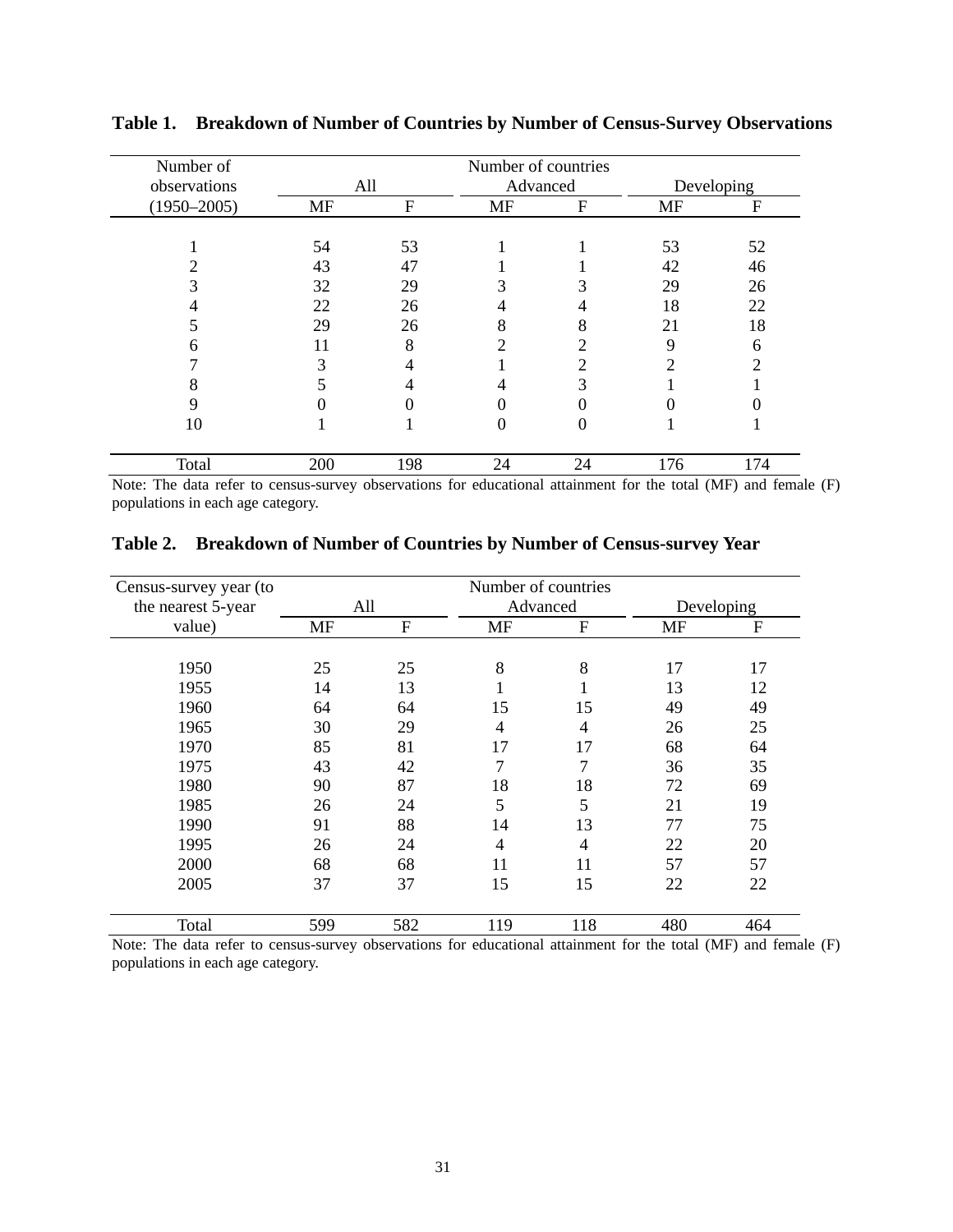| Region                                   | Population |           |      |                                   | <b>Highest level attained</b> |           |      |                                                           | Average  |
|------------------------------------------|------------|-----------|------|-----------------------------------|-------------------------------|-----------|------|-----------------------------------------------------------|----------|
| (no. of                                  | Aged 15    | $\rm No$  |      | Primary                           |                               | Secondary |      | Tertiary                                                  | years of |
| countries)                               | and over   | Schooling |      |                                   |                               |           |      | Total Completed Total Completed Total Completed schooling |          |
| and Year                                 | (Million)  |           |      | (% of population aged 15 and over |                               |           |      |                                                           |          |
|                                          |            |           |      |                                   |                               |           |      |                                                           |          |
| <b>World</b> (146)                       |            |           |      |                                   |                               |           |      |                                                           |          |
| 1950                                     | 1588       | 47.2      | 38.1 | 18.8                              | 12.5                          | 6.0       | 2.2  | 1.1                                                       | 3.17     |
| 1960                                     | 1831       | 42.5      | 38.4 | 19.1                              | 16.3                          | 8.1       | 2.7  | 1.4                                                       | 3.65     |
| 1970                                     | 2221       | 35.6      | 38.1 | 20.2                              | 22.4                          | 11.4      | 3.9  | 2.0                                                       | 4.45     |
| 1980                                     | 2761       | 30.6      | 33.0 | 17.8                              | 30.5                          | 12.4      | 6.0  | 3.1                                                       | 5.29     |
| 1990                                     | 3413       | 25.5      | 30.5 | 17.5                              | 35.6                          | 16.1      | 8.3  | 4.4                                                       | 6.09     |
| 2000                                     | 4064       | 20.1      | 27.5 | 17.5                              | 41.8                          | 21.5      | 10.6 | 5.9                                                       | 6.98     |
| 2010                                     | 4759       | 14.8      | 25.2 | 17.6                              | 48.0                          | 26.1      | 11.9 | 6.7                                                       | 7.76     |
| <b>Advanced</b> (24)                     |            |           |      |                                   |                               |           |      |                                                           |          |
| 1950                                     | 428        | 9.2       | 60.1 | 38.1                              | 25.0                          | 12.7      | 5.7  | 2.8                                                       | 6.22     |
| 1960                                     | 476        | 7.8       | 54.1 | 34.5                              | 31.1                          | 16.8      | 6.9  | 3.5                                                       | 6.81     |
| 1970                                     | 541        | 6.2       | 45.3 | 31.7                              | 38.6                          | 21.8      | 9.9  | 5.1                                                       | 7.74     |
| 1980                                     | 614        | 5.5       | 34.2 | 24.6                              | 44.4                          | 26.7      | 16.0 | 8.3                                                       | 8.82     |
| 1990                                     | 683        | 5.5       | 27.0 | 19.7                              | 44.9                          | 25.9      | 22.6 | 11.6                                                      | 9.56     |
| 2000                                     | 746        | 3.4       | 19.1 | 14.8                              | 49.5                          | 31.7      | 28.0 | 15.4                                                      | 10.65    |
| 2010                                     | 805        | 2.3       | 14.2 | 11.5                              | 57.9                          | 37.7      | 25.6 | 14.5                                                      | 11.03    |
| Developing (122)                         |            |           |      |                                   |                               |           |      |                                                           |          |
| 1950                                     | 1160       | 61.2      | 30.0 | 11.7                              | 7.9                           | 3.5       | 0.9  | 0.5                                                       | 2.05     |
| 1960                                     | 1355       | 54.7      | 32.9 | 13.7                              | 11.1                          | 5.1       | 1.3  | 0.7                                                       | 2.55     |
| 1970                                     | 1681       | 45.1      | 35.8 | 16.4                              | 17.2                          | 8.1       | 1.9  | 1.0                                                       | 3.39     |
| 1980                                     | 2146       | 37.7      | 32.7 | 15.9                              | 26.5                          | 8.3       | 3.1  | 1.6                                                       | 4.28     |
| 1990                                     | 2730       | 30.5      | 31.4 | 16.9                              | 33.3                          | 13.6      | 4.8  | 2.6                                                       | 5.22     |
| 2000                                     | 3318       | 23.9      | 29.4 | 18.2                              | 40.1                          | 19.2      | 6.6  | 3.8                                                       | 6.15     |
| 2010                                     | 3954       | 17.4      | 27.4 | 18.8                              | 46.0                          | 23.7      | 9.2  | 5.1                                                       | 7.09     |
|                                          |            |           |      |                                   |                               |           |      |                                                           |          |
| By Region                                |            |           |      |                                   |                               |           |      |                                                           |          |
| <b>Middle East and North Africa (18)</b> |            |           |      |                                   |                               |           |      |                                                           |          |
| 1950                                     | 48         | 88.1      | 8.5  | 3.5                               | 2.6                           | 1.1       | 0.9  | 0.5                                                       | 0.76     |
| 1960                                     | 58         | 84.3      | 10.2 | 4.4                               | 4.2                           | 1.8       | 1.2  | 0.7                                                       | 1.07     |
| 1970                                     | 75         | 75.6      | 14.1 | 6.1                               | 8.4                           | 3.8       | 2.0  | 1.0                                                       | 1.78     |
| 1980                                     | 102        | 61.6      | 19.0 | 8.3                               | 15.9                          | 8.2       | 3.5  | 1.8                                                       | 3.04     |
| 1990                                     | 142        | 45.2      | 24.1 | 11.3                              | 25.6                          | 14.5      | 5.1  | 2.8                                                       | 4.58     |
| 2000                                     | 196        | 32.9      | 26.4 | 12.8                              | 32.8                          | 19.6      | 7.9  | 4.4                                                       | 5.90     |
| 2010                                     | 256        | 24.5      | 24.4 | 14.8                              | 39.6                          | 23.3      | 11.6 | 6.0                                                       | 7.12     |
| Sub-Saharan Africa (33)                  |            |           |      |                                   |                               |           |      |                                                           |          |
| 1950                                     | 61         | 77.1      | 17.7 | 5.0                               | 4.6                           | 1.2       | 0.6  | 0.1                                                       | 1.28     |
| 1960                                     | 76         | 72.3      | 22.1 | 6.5                               | 5.0                           | 1.3       | 0.7  | 0.2                                                       | 1.52     |
| 1970                                     | 97         | 64.6      | 26.5 | 6.9                               | 8.1                           | 2.2       | 0.8  | 0.2                                                       | 2.02     |
| 1980                                     | 129        | 55.2      | 32.1 | 11.0                              | 12.0                          | 3.8       | 0.8  | 0.3                                                       | 2.76     |
| 1990                                     | 175        | 43.6      | 36.4 | 17.1                              | 18.4                          | 6.2       | 1.5  | 0.5                                                       | 3.93     |
| 2000                                     | 233        | 38.4      | 35.9 | 19.3                              | 23.5                          | 7.3       | 2.2  | 0.7                                                       | 4.62     |
| 2010                                     | 295        | 32.6      | 37.9 | 23.5                              | 26.9                          | 8.6       | 2.5  | 0.9                                                       | 5.23     |

**Table 3. Trends of Educational Attainment of the Total Population Aged 15 and Over by Region**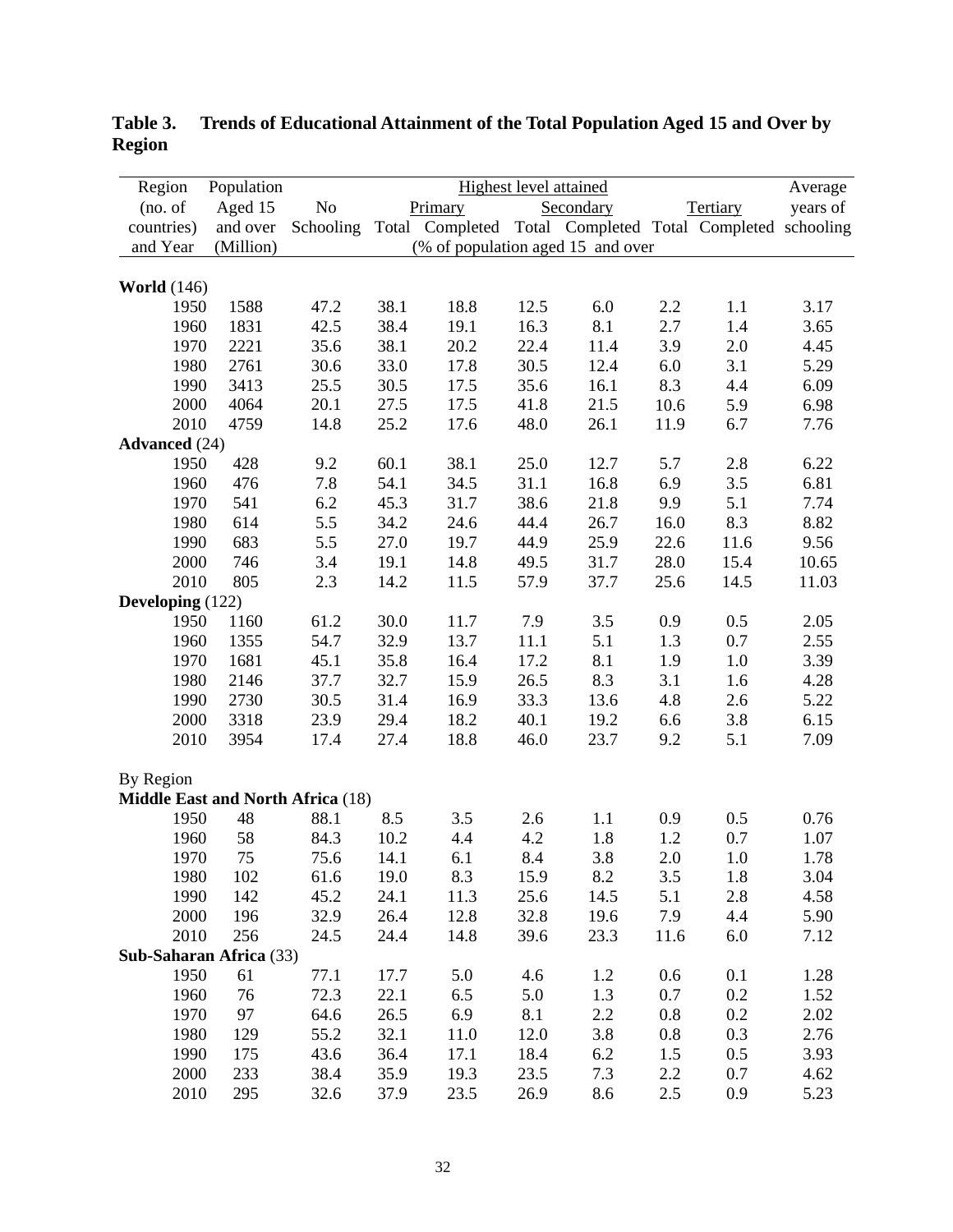| Region                               | Population |      |      |                                                                     |      | <b>Highest level attained</b> |         |          | Average  |
|--------------------------------------|------------|------|------|---------------------------------------------------------------------|------|-------------------------------|---------|----------|----------|
| (no. of                              | Aged 15    | No   |      | Primary                                                             |      | Secondary                     |         | Tertiary | years of |
| countries)                           | and over   |      |      | Schooling Total Completed Total Completed Total Completed schooling |      |                               |         |          |          |
| and Year                             | (Million)  |      |      | (% of population aged 15 and over                                   |      |                               |         |          |          |
| Latin America and the Carribean (25) |            |      |      |                                                                     |      |                               |         |          |          |
| 1950                                 | 98         | 45.9 | 46.6 | 15.5                                                                | 6.5  | 3.0                           | $1.0\,$ | 0.6      | 2.57     |
| 1960                                 | 124        | 39.1 | 49.7 | 17.6                                                                | 9.6  | 4.2                           | 1.5     | $1.0\,$  | 3.07     |
| 1970                                 | 161        | 30.2 | 52.4 | 20.3                                                                | 14.9 | 6.1                           | 2.5     | 1.5      | 3.82     |
| 1980                                 | 215        | 22.5 | 52.6 | 15.4                                                                | 19.5 | 8.3                           | 5.3     | 3.0      | 4.60     |
| 1990                                 | 278        | 16.5 | 48.6 | 15.7                                                                | 26.9 | 12.2                          | 8.0     | 4.5      | 5.79     |
| 2000                                 | 351        | 12.2 | 41.9 | 23.3                                                                | 35.9 | 18.0                          | 9.9     | 5.7      | 7.13     |
| 2010                                 | 425        | 7.7  | 34.5 | 22.3                                                                | 45.1 | 25.3                          | 12.6    | 7.1      | 8.26     |
| East Asia and the Pacific (19)       |            |      |      |                                                                     |      |                               |         |          |          |
| 1950                                 | 496        | 67.1 | 24.7 | 8.6                                                                 | 7.8  | 4.2                           | 0.4     | 0.2      | 1.77     |
| 1960                                 | 556        | 56.6 | 30.9 | 12.1                                                                | 11.6 | 6.6                           | 0.9     | 0.5      | 2.50     |
| 1970                                 | 695        | 40.4 | 39.4 | 17.2                                                                | 19.0 | 11.6                          | 1.3     | 0.7      | 3.66     |
| 1980                                 | 900        | 26.4 | 40.5 | 19.8                                                                | 31.3 | 10.0                          | 1.8     | 0.9      | 4.84     |
| 1990                                 | 1168       | 23.0 | 36.4 | 19.5                                                                | 37.2 | 19.6                          | 3.4     | 1.7      | 5.60     |
| 2000                                 | 1377       | 14.3 | 33.2 | 19.3                                                                | 46.5 | 30.4                          | 6.0     | 3.5      | 6.82     |
| 2010                                 | 1593       | 7.9  | 30.1 | 19.0                                                                | 51.7 | 38.1                          | 10.3    | 5.8      | 7.94     |
| South Asia (7)                       |            |      |      |                                                                     |      |                               |         |          |          |
| 1950                                 | 282        | 76.1 | 20.5 | 5.7                                                                 | 2.9  | $1.0\,$                       | 0.6     | 0.3      | 1.02     |
| 1960                                 | 341        | 73.4 | 22.4 | 7.0                                                                 | 3.6  | 1.2                           | 0.6     | 0.3      | 1.16     |
| 1970                                 | 423        | 68.7 | 24.1 | 10.6                                                                | 6.2  | 1.8                           | 1.1     | 0.6      | 1.59     |
| 1980                                 | 543        | 69.2 | 14.1 | 8.5                                                                 | 14.5 | 1.7                           | 2.1     | 1.1      | 2.10     |
| 1990                                 | 694        | 53.1 | 18.6 | 13.6                                                                | 24.6 | 2.7                           | 3.7     | 2.0      | 3.41     |
| 2000                                 | 879        | 44.7 | 19.5 | 15.8                                                                | 31.3 | 4.0                           | 4.6     | 2.7      | 4.22     |
| 2010                                 | 1100       | 33.2 | 21.5 | 18.8                                                                | 39.8 | 6.0                           | 5.5     | 3.0      | 5.24     |
| <b>Europe and Central Asia (20)</b>  |            |      |      |                                                                     |      |                               |         |          |          |
| 1950                                 | 174        | 16.1 | 61.1 | 32.9                                                                | 20.0 | 7.5                           | 2.7     | 1.5      | 4.83     |
| 1960                                 | 199        | 11.7 | 56.6 | 32.5                                                                | 28.0 | 10.2                          | 3.7     | 2.1      | 5.56     |
| 1970                                 | 229        | 7.8  | 46.0 | 29.6                                                                | 40.5 | 14.4                          | 5.7     | 3.1      | 6.69     |
| 1980                                 | 257        | 5.4  | 33.4 | 23.5                                                                | 52.3 | 18.6                          | 8.9     | 4.9      | 7.88     |
| 1990                                 | 272        | 3.4  | 25.5 | 18.5                                                                | 59.0 | 21.8                          | 12.0    | 7.1      | 8.85     |
| 2000                                 | 283        | 2.5  | 22.8 | 16.3                                                                | 60.0 | 22.7                          | 14.6    | 8.5      | 9.13     |
| 2010                                 | 284        | 1.3  | 16.4 | 11.8                                                                | 65.5 | 25.3                          | 16.9    | 9.9      | 9.65     |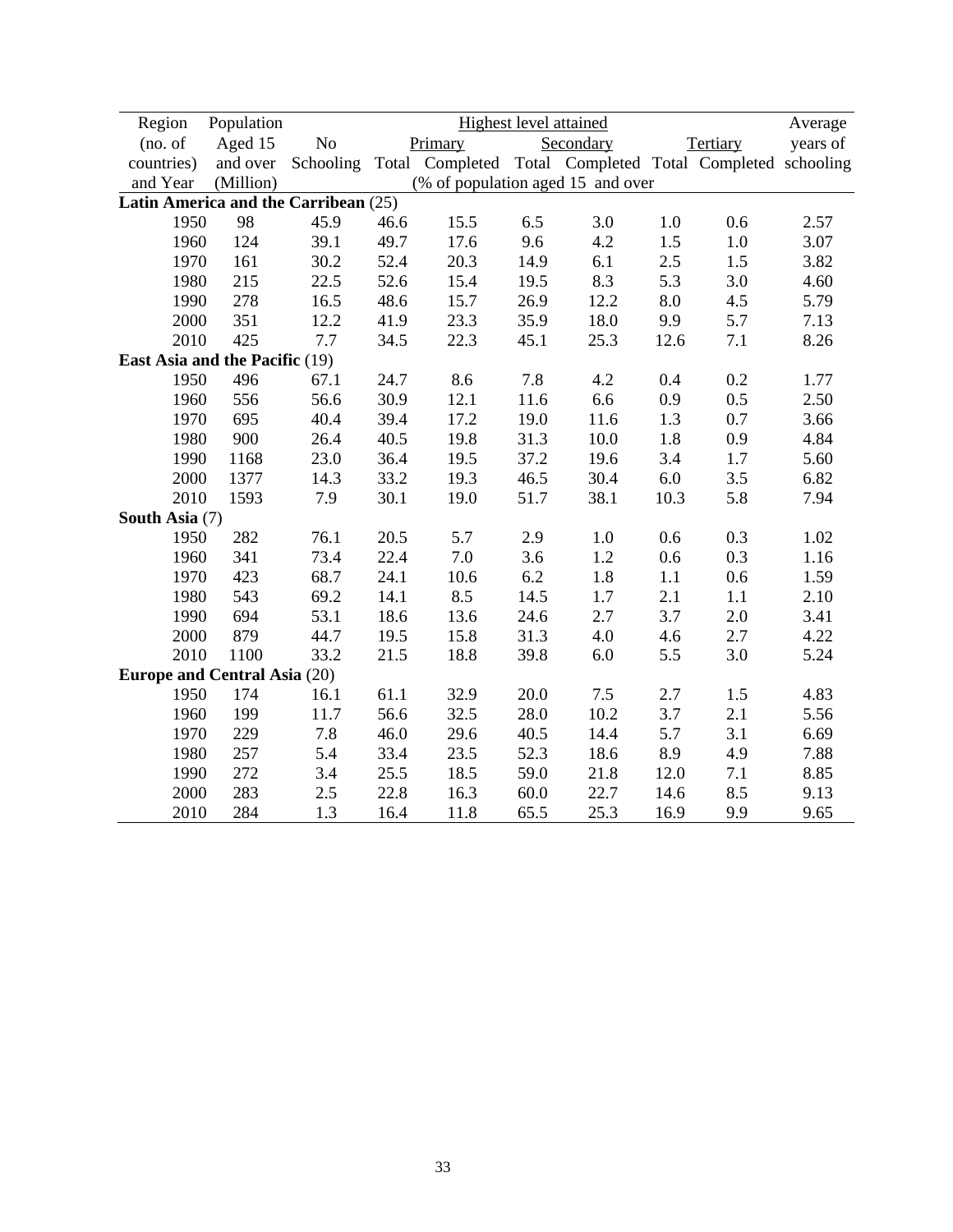| Region                               |                              | Average years of schooling |          |  |  |
|--------------------------------------|------------------------------|----------------------------|----------|--|--|
| (no. of countries)                   | (population 15 age and over) |                            |          |  |  |
| and Year                             | Females (A)                  | Males $(B)$                | (A/B, %) |  |  |
| <b>World</b> (146)                   |                              |                            |          |  |  |
| 1950                                 | 2.68                         | 3.67                       | 73.1     |  |  |
| 1960                                 | 3.12                         | 4.20                       | 74.2     |  |  |
| 1970                                 | 3.86                         | 5.04                       | 76.7     |  |  |
| 1980                                 | 4.70                         | 5.88                       | 80.0     |  |  |
| 1990                                 | 5.58                         | 6.60                       | 84.5     |  |  |
| 2000                                 | 6.47                         | 7.47                       | 86.7     |  |  |
| 2010                                 | 7.28                         | 8.21                       | 88.6     |  |  |
| <b>Advanced</b> (24)                 |                              |                            |          |  |  |
| 1950                                 | 5.89                         | 6.58                       | 89.5     |  |  |
| 1960                                 | 6.44                         | 7.21                       | 89.4     |  |  |
|                                      |                              | 8.14                       |          |  |  |
| 1970                                 | 7.38                         |                            | 90.7     |  |  |
| 1980<br>1990                         | 8.42                         | 9.25<br>9.85               | 91.0     |  |  |
|                                      | 9.29                         |                            | 94.4     |  |  |
| 2000                                 | 10.39                        | 10.92                      | 95.1     |  |  |
| 2010                                 | 10.90                        | 11.16                      | 97.7     |  |  |
| Developing (122)                     |                              |                            |          |  |  |
| 1950                                 | 1.50                         | 2.60                       | 57.7     |  |  |
| 1960                                 | 1.95                         | 3.14                       | 62.0     |  |  |
| 1970                                 | 2.73                         | 4.04                       | 67.6     |  |  |
| 1980                                 | 3.63                         | 4.91                       | 74.0     |  |  |
| 1990                                 | 4.65                         | 5.78                       | 80.3     |  |  |
| 2000                                 | 5.59                         | 6.69                       | 83.6     |  |  |
| 2010                                 | 6.54                         | 7.62                       | 85.9     |  |  |
| By Region                            |                              |                            |          |  |  |
| Middle East and North Africa (18)    |                              |                            |          |  |  |
| 1950                                 | 0.44                         | 1.07                       | 41.3     |  |  |
| 1960                                 | 0.63                         | 1.51                       | 41.5     |  |  |
| 1970                                 | 1.10                         | 2.47                       | 44.5     |  |  |
| 1980                                 | 2.08                         | 3.97                       | 52.5     |  |  |
| 1990                                 | 3.53                         | 5.58                       | 63.1     |  |  |
| 2000                                 | 5.03                         | 6.75                       | 74.5     |  |  |
| 2010                                 | 6.41                         | 7.83                       | 81.8     |  |  |
| Sub-Saharan Africa (33)              |                              |                            |          |  |  |
| 1950                                 | 1.03                         | 1.55                       | 66.7     |  |  |
| 1960                                 | 1.12                         | 1.93                       | 58.1     |  |  |
| 1970                                 | 1.52                         | 2.55                       | 59.5     |  |  |
| 1980                                 | 2.08                         | 3.47                       | 59.9     |  |  |
| 1990                                 | 3.17                         | 4.71                       | 67.3     |  |  |
| 2000                                 | 3.97                         | 5.30                       | 74.9     |  |  |
| 2010                                 | 4.63                         | 5.83                       | 79.4     |  |  |
| Latin America and the Carribean (25) |                              |                            |          |  |  |
| 1950                                 | 2.38                         | 2.77                       | 85.8     |  |  |
| 1960                                 | 2.85                         | 3.29                       | 86.7     |  |  |
| 1970                                 | 3.56                         | 4.09                       | 87.0     |  |  |
| 1980                                 | 4.39                         | 4.82                       | 91.1     |  |  |
| 1990                                 | 5.69                         | 5.90                       | 96.5     |  |  |
| 2000                                 | 7.06                         | 7.21                       | 97.9     |  |  |
| 2010                                 |                              |                            | 98.7     |  |  |
|                                      | 8.21                         | 8.32                       |          |  |  |

# **Table 4. Educational Attainment by Sex, 1950–2010**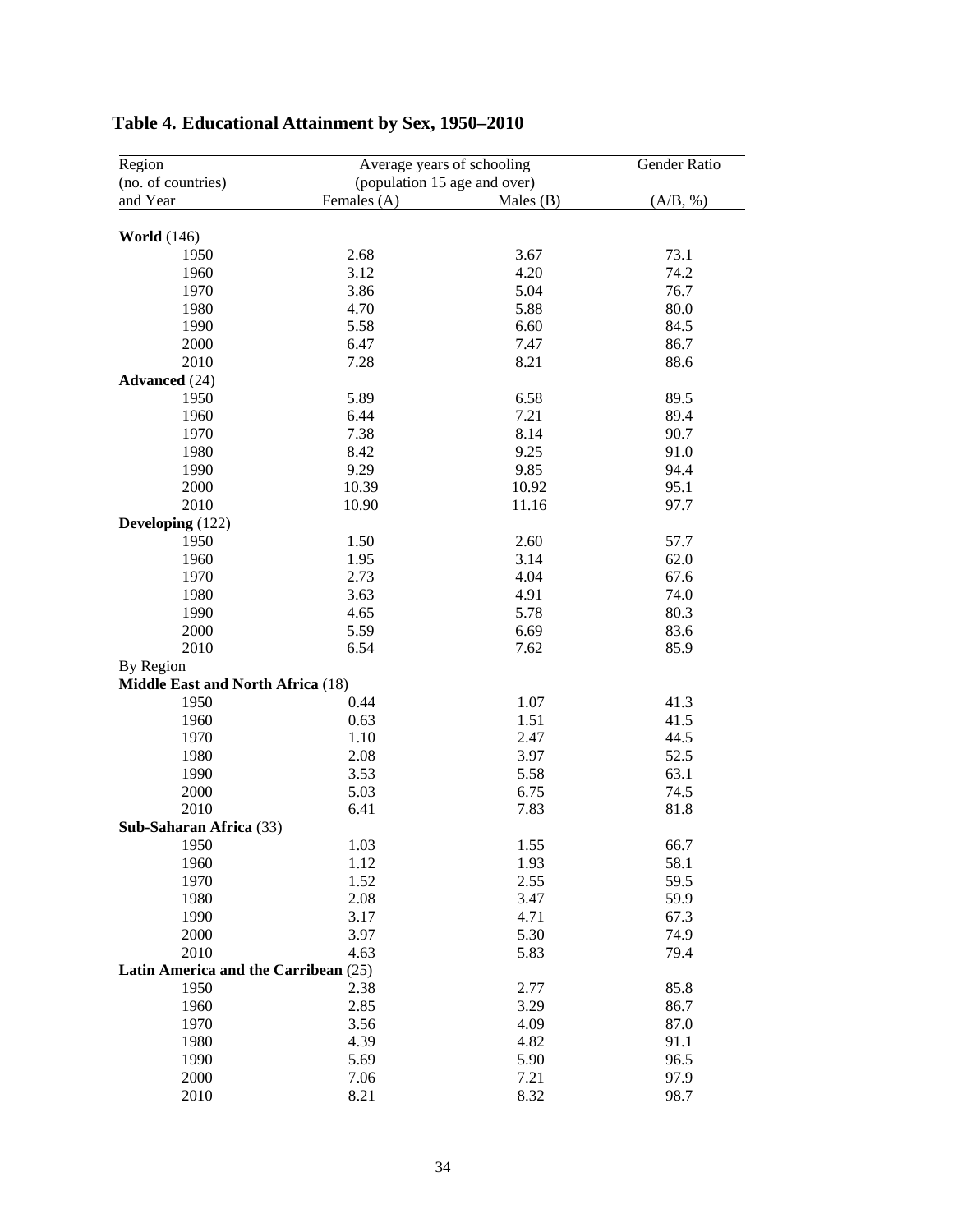| Region                              | Average years of schooling |                              | Gender Ratio |  |  |  |
|-------------------------------------|----------------------------|------------------------------|--------------|--|--|--|
| (no. of countries)                  |                            | (population 15 age and over) |              |  |  |  |
| and Year                            | Females (A)                | Males $(B)$                  | (A/B, %)     |  |  |  |
| East Asia and the Pacific (19)      |                            |                              |              |  |  |  |
| 1950                                | 1.12                       | 2.40                         | 46.8         |  |  |  |
| 1960                                | 1.72                       | 3.24                         | 53.0         |  |  |  |
| 1970                                | 2.86                       | 4.42                         | 64.7         |  |  |  |
| 1980                                | 4.11                       | 5.54                         | 74.1         |  |  |  |
| 1990                                | 5.26                       | 5.92                         | 88.9         |  |  |  |
| 2000                                | 6.21                       | 7.41                         | 83.8         |  |  |  |
| 2010                                | 7.47                       | 8.39                         | 88.9         |  |  |  |
| South Asia (7)                      |                            |                              |              |  |  |  |
| 1950                                | 0.41                       | 1.57                         | 26.0         |  |  |  |
| 1960                                | 0.52                       | 1.75                         | 29.8         |  |  |  |
| 1970                                | 0.87                       | 2.27                         | 38.1         |  |  |  |
| 1980                                | 1.41                       | 2.75                         | 51.4         |  |  |  |
| 1990                                | 2.26                       | 4.48                         | 50.5         |  |  |  |
| 2000                                | 3.40                       | 4.99                         | 68.3         |  |  |  |
| 2010                                | 4.25                       | 6.20                         | 68.6         |  |  |  |
| <b>Europe and Central Asia (20)</b> |                            |                              |              |  |  |  |
| 1950                                | 4.31                       | 5.53                         | 77.9         |  |  |  |
| 1960                                | 5.16                       | 6.06                         | 85.1         |  |  |  |
| 1970                                | 6.23                       | 7.25                         | 85.9         |  |  |  |
| 1980                                | 7.42                       | 8.41                         | 88.2         |  |  |  |
| 1990                                | 8.55                       | 9.20                         | 92.9         |  |  |  |
| 2000                                | 9.30                       | 8.93                         | 104.1        |  |  |  |
| 2010                                | 9.89                       | 9.36                         | 105.7        |  |  |  |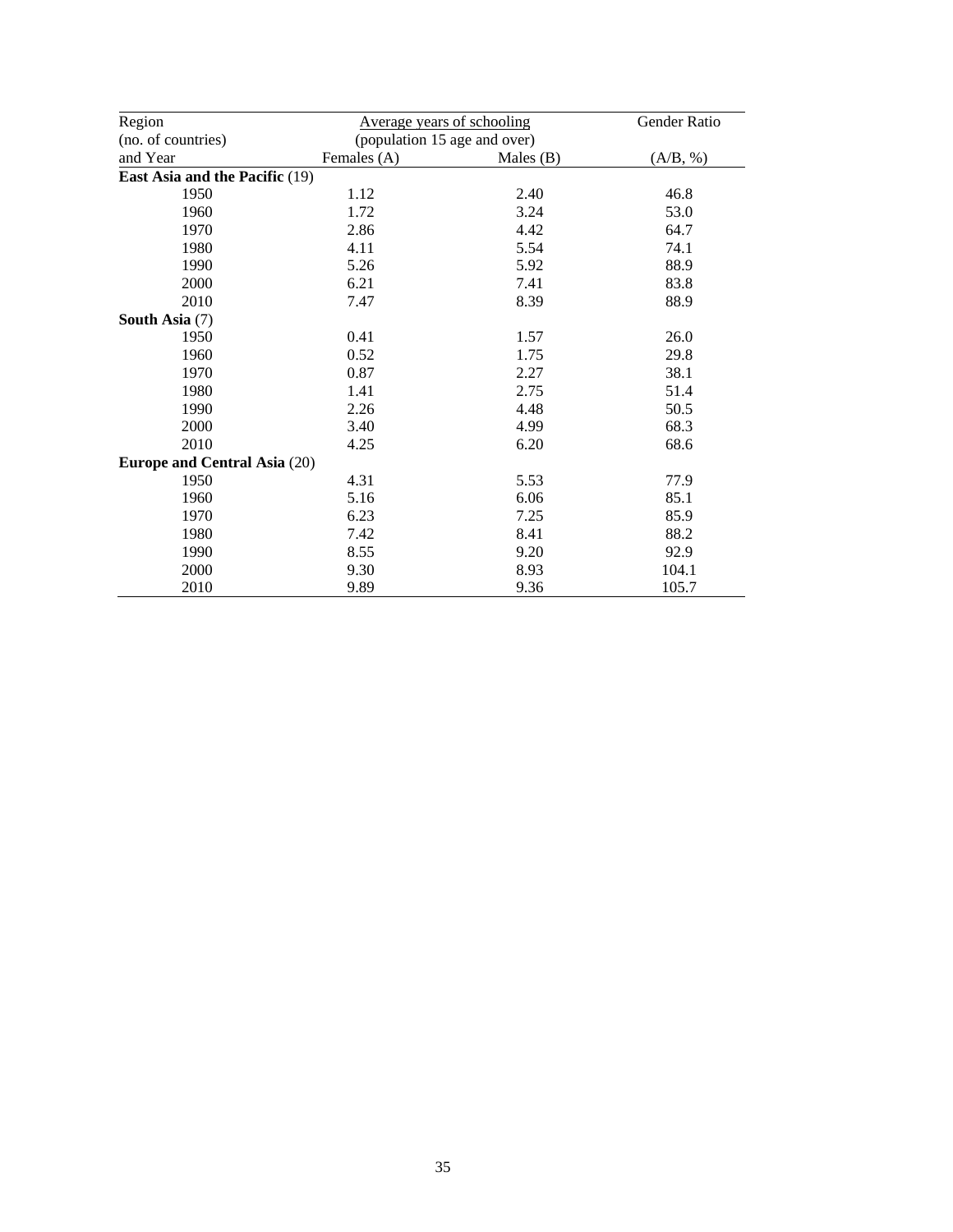| A. Barro-Lee 2010 and       | <b>Obs</b> | Correlation |      | <b>Barro-Lee 2010</b> |      | <b>Barro-Lee 2001</b> |
|-----------------------------|------------|-------------|------|-----------------------|------|-----------------------|
| Barro-Lee 2001              |            |             | 1960 | 2000                  | 1960 | 2000                  |
| World                       |            |             |      |                       |      |                       |
| Levels                      | 984        | 0.96        | 4.00 | 6.98                  | 4.30 | 6.58                  |
|                             |            |             | 2.57 | 2.73                  | 2.54 | 2.79                  |
| 10-year difference          | 746        | 0.97        |      | 5.93                  |      | 5.97                  |
|                             |            |             |      | 2.72                  |      | 2.77                  |
| <b>Advanced countries</b>   |            |             |      |                       |      |                       |
| Levels                      | 201        | 0.92        | 7.03 | 10.65                 | 6.96 | 9.77                  |
|                             |            |             | 2.21 | 1.55                  | 2.27 | 1.85                  |
| 10-year difference          | 155        | 0.92        |      | 9.55                  |      | 9.21                  |
|                             |            |             |      | 1.78                  |      | 1.99                  |
| <b>Developing countries</b> |            |             |      |                       |      |                       |
| Levels                      | 783        | 0.95        | 2.46 | 6.10                  | 2.96 | 5.82                  |
|                             |            |             | 2.02 | 2.52                  | 1.99 | 2.43                  |
| 10-year difference          | 591        | 0.96        |      | 5.06                  |      | 5.19                  |
|                             |            |             |      | 2.46                  |      | 2.40                  |
|                             |            |             |      |                       |      |                       |
| B. Barro-Lee 2010 and       | Obs        | Correlation |      | <b>Barro-Lee 2010</b> |      | Cohen-Soto (2007)     |
| Cohen-Soto (2007)           |            |             | 1960 | 2010                  | 1960 | 2010                  |
| $W_{\alpha-1}$              |            |             |      |                       |      |                       |

**Table 5. Comparison of Average Years of Schooling (Over Age 15 and 25) Between Series** 

| B. Barro-Lee 2010 and       | Obs. | Correlation |      | <b>Barro-Lee 2010</b> |      | Cohen-Soto (2007) |
|-----------------------------|------|-------------|------|-----------------------|------|-------------------|
| Cohen-Soto (2007)           |      |             | 1960 | 2010                  | 1960 | 2010              |
| World                       |      |             |      |                       |      |                   |
| Levels                      | 540  | 0.94        | 3.54 | 7.78                  | 4.03 | 7.40              |
|                             |      |             | 2.56 | 2.71                  | 2.85 | 3.05              |
| 10-year difference          | 450  | 0.95        |      | 6.86                  |      | 6.71              |
|                             |      |             |      | 2.78                  |      | 3.06              |
| <b>Advanced countries</b>   |      |             |      |                       |      |                   |
| Levels                      | 132  | 0.83        | 6.81 | 11.03                 | 8.14 | 11.66             |
|                             |      |             | 2.23 | 1.37                  | 2.10 | 1.77              |
| 10-year difference          | 110  | 0.82        |      | 10.66                 |      | 11.15             |
|                             |      |             |      | 1.59                  |      | 1.86              |
| <b>Developing countries</b> |      |             |      |                       |      |                   |
| Levels                      | 408  | 0.95        | 2.10 | 7.00                  | 2.23 | 6.37              |
|                             |      |             | 1.76 | 2.50                  | 1.91 | 2.53              |
| 10-year difference          | 340  | 0.95        |      | 5.94                  |      | 5.63              |
|                             |      |             |      | 2.48                  |      | 2.46              |

Obs = overlapping observations

Notes: Figures presented in this table represent overlapping observations only. The new Barro-Lee data set consists of a total of 1,898 observations on average years of schooling at 5-year intervals for 146 countries (1950–2010); Barro-Lee data set (2001): 930 observations for 107 countries (1960-2000); Cohen-Soto (2007): 570 observations at 10-year intervals for 95 countries (1960–2010). Of these 95 countries, 5 countries are not in Barro-Lee (2010). Numbers in italics are standard deviations.

Source: Authors' calculations based on Barro-Lee (2001), Cohen-Soto (2007) data sets and own data.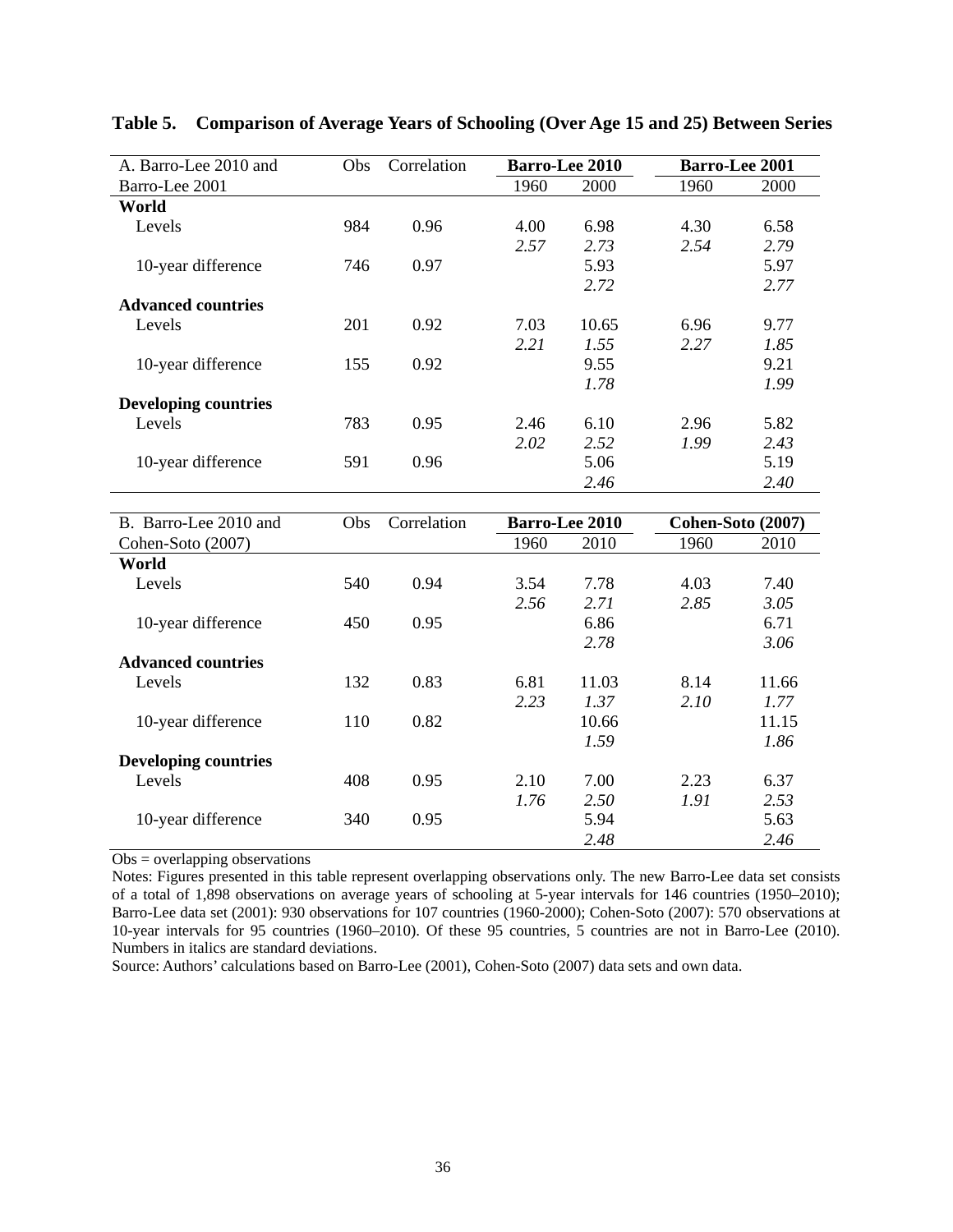## **Table 6. OLS and IV Regression Results for Log Output per Worker**

| 71. Rail-of-feurli to behoomig. Total Population, 19 years and above<br>ln(Real GDP per worker) |             | OLS         |              | IV           |
|-------------------------------------------------------------------------------------------------|-------------|-------------|--------------|--------------|
|                                                                                                 | Random      | Fixed       | Random       | Fixed        |
|                                                                                                 | (1)         | (2)         | (3)          | (4)          |
| In (capital stock per worker)                                                                   | 0.652       | 0.650       | 0.580        | 0.544        |
|                                                                                                 | $[27.3]***$ | $[20.1]***$ | $[18.3]***$  | $[12.3]$ *** |
| Ave. years of schooling                                                                         | 0.017       | 0.019       | 0.055        | 0.121        |
|                                                                                                 | $[1.77]$ *  | $[1.74]$ *  | $[3.26]$ *** | $[3.16]$ *** |
| <b>Observations</b>                                                                             | 962         | 962         | 962          | 962          |
| Number of countries                                                                             | 127         | 127         | 127          | 127          |
| R-squared                                                                                       | 0.87        | 0.61        | 0.86         | 0.55         |

A. Rate-of-return to Schooling: Total Population, 15 years and above

## B. Rate-of-return to Schooling by Region

|                              | (5)          | (6)          | (7)            | (8)           |
|------------------------------|--------------|--------------|----------------|---------------|
| In(capital stock per worker) | 0.625        | 0.596        | 0.560          | 0.492         |
|                              | $[23.0]$ *** | $[15.1]***$  | $[16.4]***$    | $[8.55]$ ***  |
| Ave. years of schooling      |              |              |                |               |
| North Africa and Middle East | 0.008        | $-0.001$     | 0.057          | 0.078         |
|                              | [0.57]       | [0.04]       | $[2.91]$ ***   | $[2.43]^{**}$ |
| Sub-Saharan Africa           | 0.006        | 0.004        | 0.038          | 0.066         |
|                              | [0.51]       | [0.27]       | $[1.76]$ *     | $[1.78]$ *    |
| Latin America                | 0.000        | $-0.001$     | 0.034          | 0.065         |
|                              | [0.02]       | [0.05]       | $[1.81]$ *     | $[1.82]$ *    |
| East Asia                    | 0.032        | 0.052        | 0.052          | 0.103         |
|                              | $[2.52]$ **  | $[3.91]$ *** | $[2.43]$ **    | $[2.53]^{**}$ |
| South Asia                   | $-0.015$     | 0.001        | 0.035          | 0.113         |
|                              | [0.57]       | [0.05]       | [1.09]         | $[1.97]**$    |
| Europe and Central Asia      | $-0.012$     | 0.008        | 0.015          | 0.085         |
|                              | [0.94]       | [0.38]       | [0.75]         | [1.56]        |
| Advanced countries           | 0.031        | 0.047        | 0.066          | 0.133         |
|                              | $[3.27]$ *** | $[3.90]$ *** | $[3.75]^{***}$ | $[3.39]$ ***  |
| <b>Observations</b>          | 962          | 962          | 962            | 962           |
| Number of countries          | 127          | 127          | 127            | 127           |
| R-squared                    | 0.87         | 0.62         | 0.87           | 0.58          |

C. Rate-of-return to Schooling by Educational Attainment

|                              | (9)          | (10)          | (11)         | (12)          |
|------------------------------|--------------|---------------|--------------|---------------|
| In(capital stock per worker) | 0.634        | 0.613         | 0.569        | 0.534         |
|                              | $[26.4]$ *** | $[18.1]$ ***  | $[17.8]$ *** | $[13.0]$ ***  |
| Ave. years of schooling      |              |               |              |               |
| Primary                      | $-0.042$     | $-0.055$      | $-0.023$     | $-0.045$      |
|                              | $[3.13]$ *** | $[3.19]$ ***  | [0.98]       | [0.83]        |
| Secondary                    | 0.063        | 0.063         | 0.103        | 0.100         |
|                              | $[3.94]$ *** | $[3.66]$ ***  | $[2.62]$ *** | $[2.26]^{**}$ |
| Tertiary                     | 0.211        | 0.173         | 0.268        | 0.179         |
|                              | $[3.54]$ *** | $[2.52]^{**}$ | $[2.01]**$   | [0.83]        |
| <b>Observations</b>          | 962          | 962           | 962          | 962           |
| Number of countries          | 127          | 127           | 12.7         | 127           |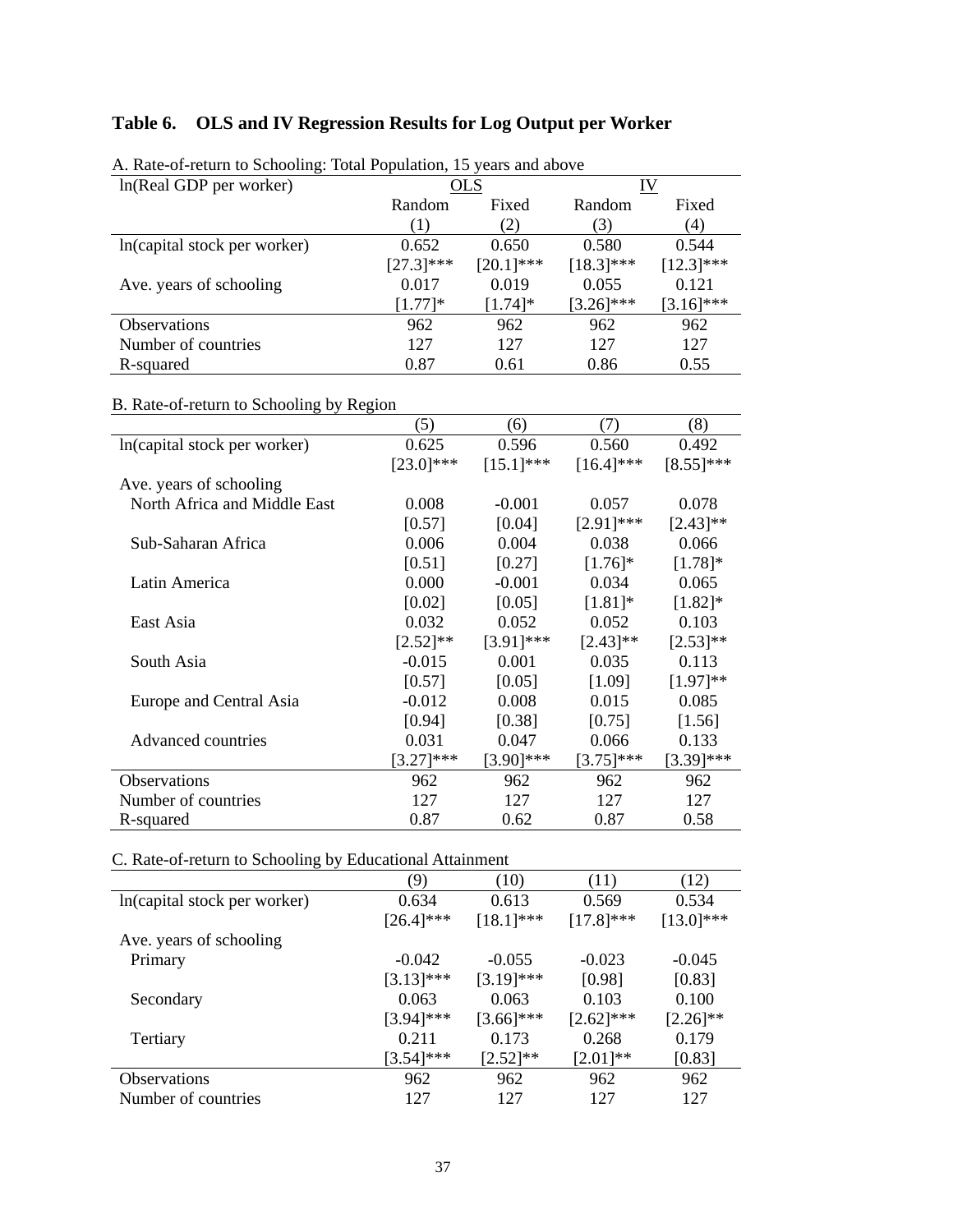| R-squared                                                                                                           | 0.88 | 0.62 | 0.87 | 0.62 |
|---------------------------------------------------------------------------------------------------------------------|------|------|------|------|
| Notes: Robust t/z statistics in brackets. *significant at $10\%$ ; ** significant at $5\%$ ; *** significant at 1%. |      |      |      |      |

Intercept term, oil exporters dummy and time dummies are included but not reported.

Instrument for the average years of schooling (*s*) is the 10-year lag of *s* among 40-74 years old (L2.*s*40-74); For the average years of schooling (*s*) by region, say region *j,* the instrument is the 10-year lag of *s* among 40-74 years old in region *j*; Instrument for the average years of schooling (*s*) among those who have reached level *k* is the 10-year lag of *s* among 40-74 years old who have reached level *k*; Instrument for log capital-worker ratio is the 10-year lagged variable.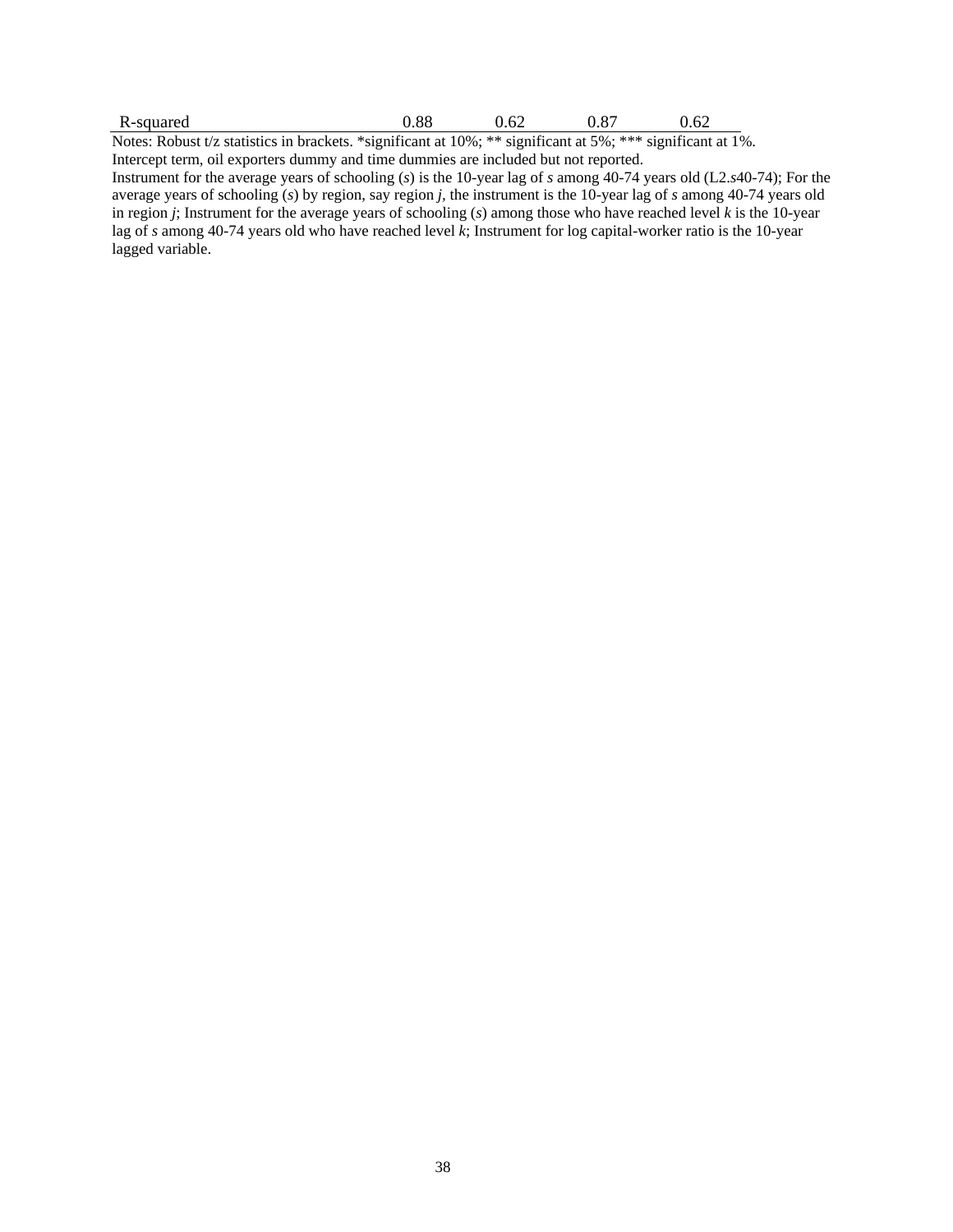



a. Average years of schooling, by educational level

Note: Advanced countries = Australia, Austria, Belgium, Canada, Denmark, Finland, France, Germany, Greece, Iceland, Ireland, Italy, Japan, Luxembourg, Netherlands, New Zealand, Norway, Portugal, Spain, Sweden, Switzerland, Turkey, USA, United Kingdom.

#### b. Average years of schooling, by age group

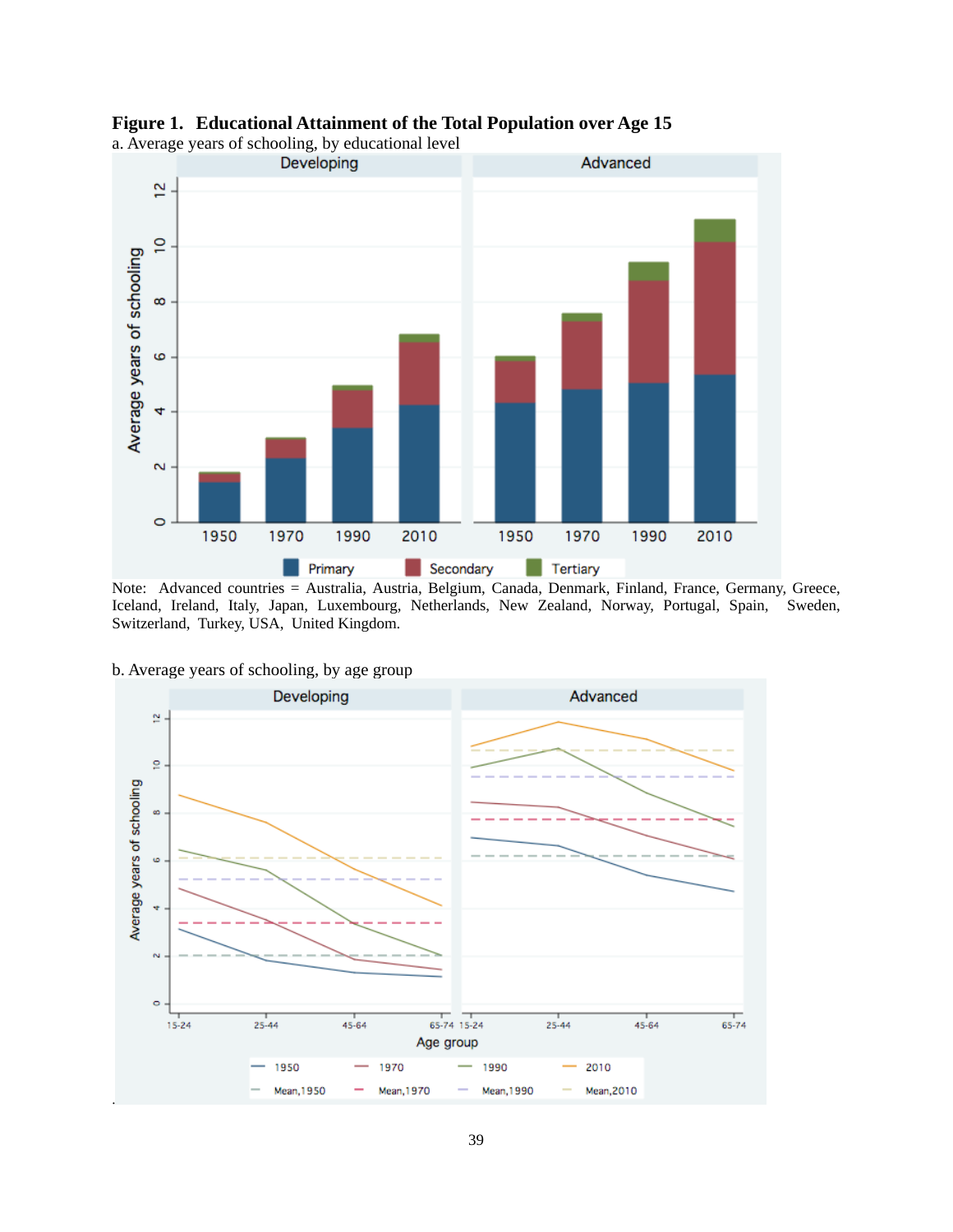**Figure 2. Proportion of Population (15 Years Old and Above) with No schooling, by Age Group** 



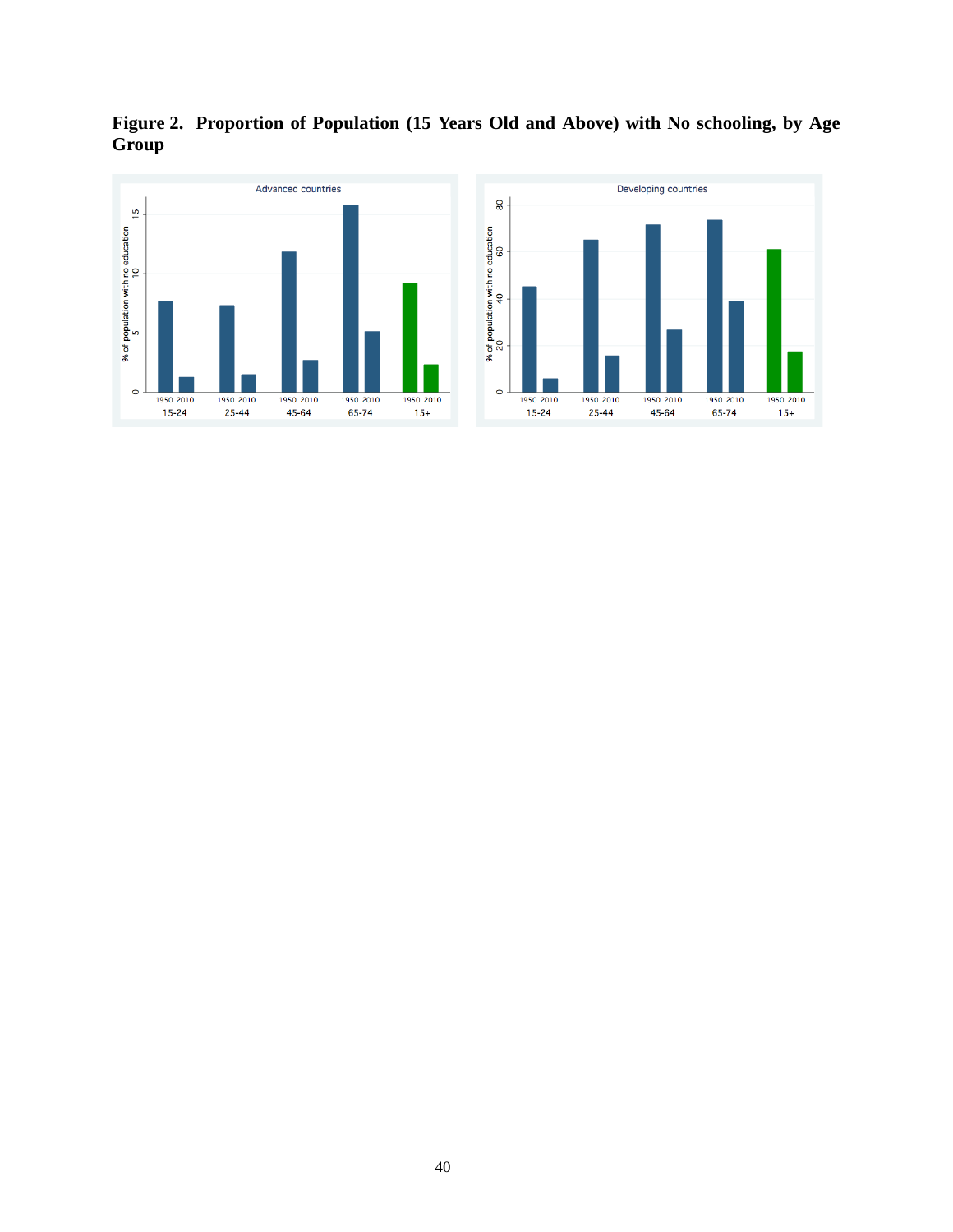

**Figure 3. Comparison of Barro-Lee (2010) and Barro-Lee (2001) Estimates**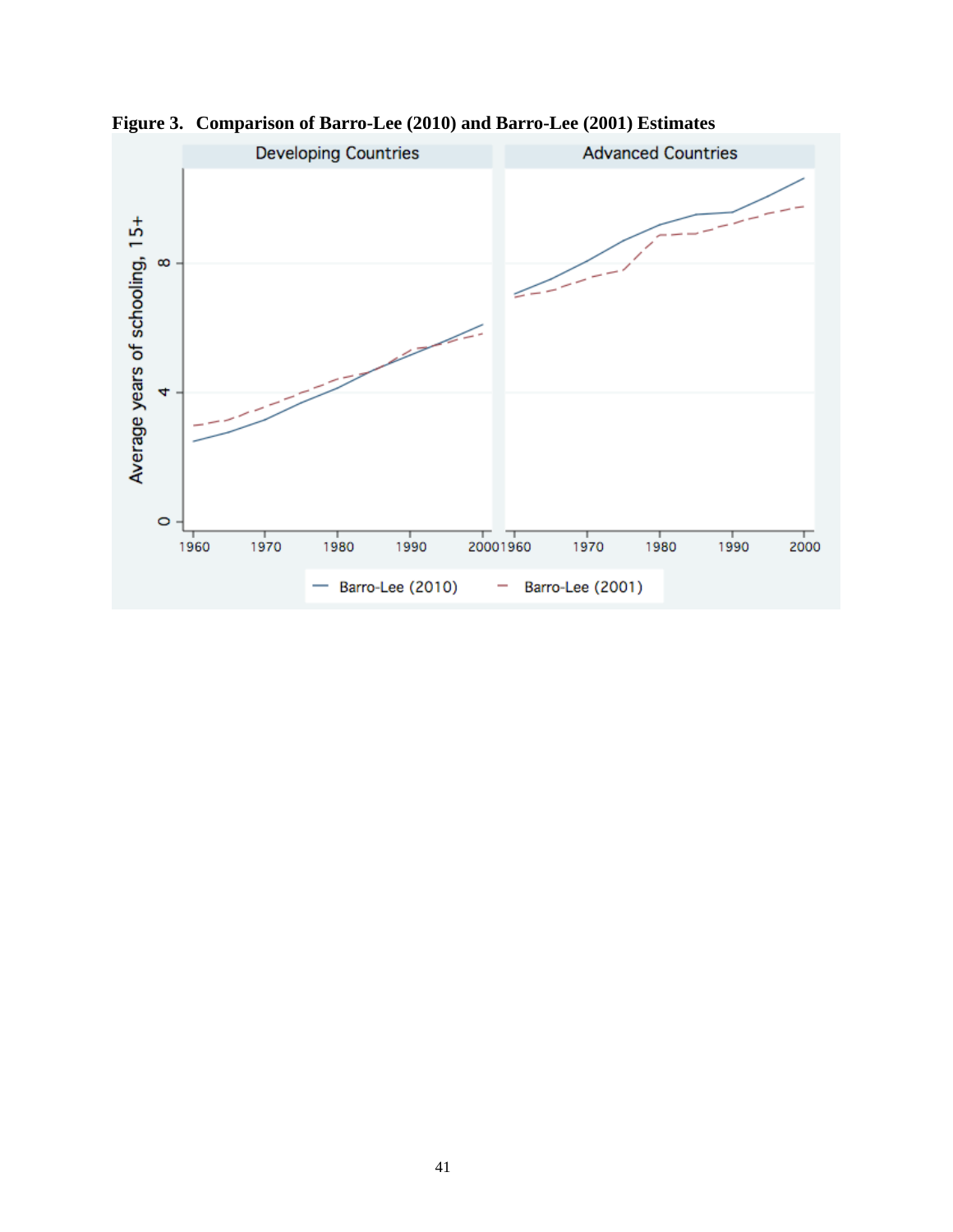

**Figure 4. Average Years of Schooling, Barro-Lee (2010) and Barro-Lee (2001) Estimates, Selected Countries** 

**Figure 5. Comparison of Barro-Lee (2010) and Cohen-Soto (2007) Estimates** 



Trend, 1960–2010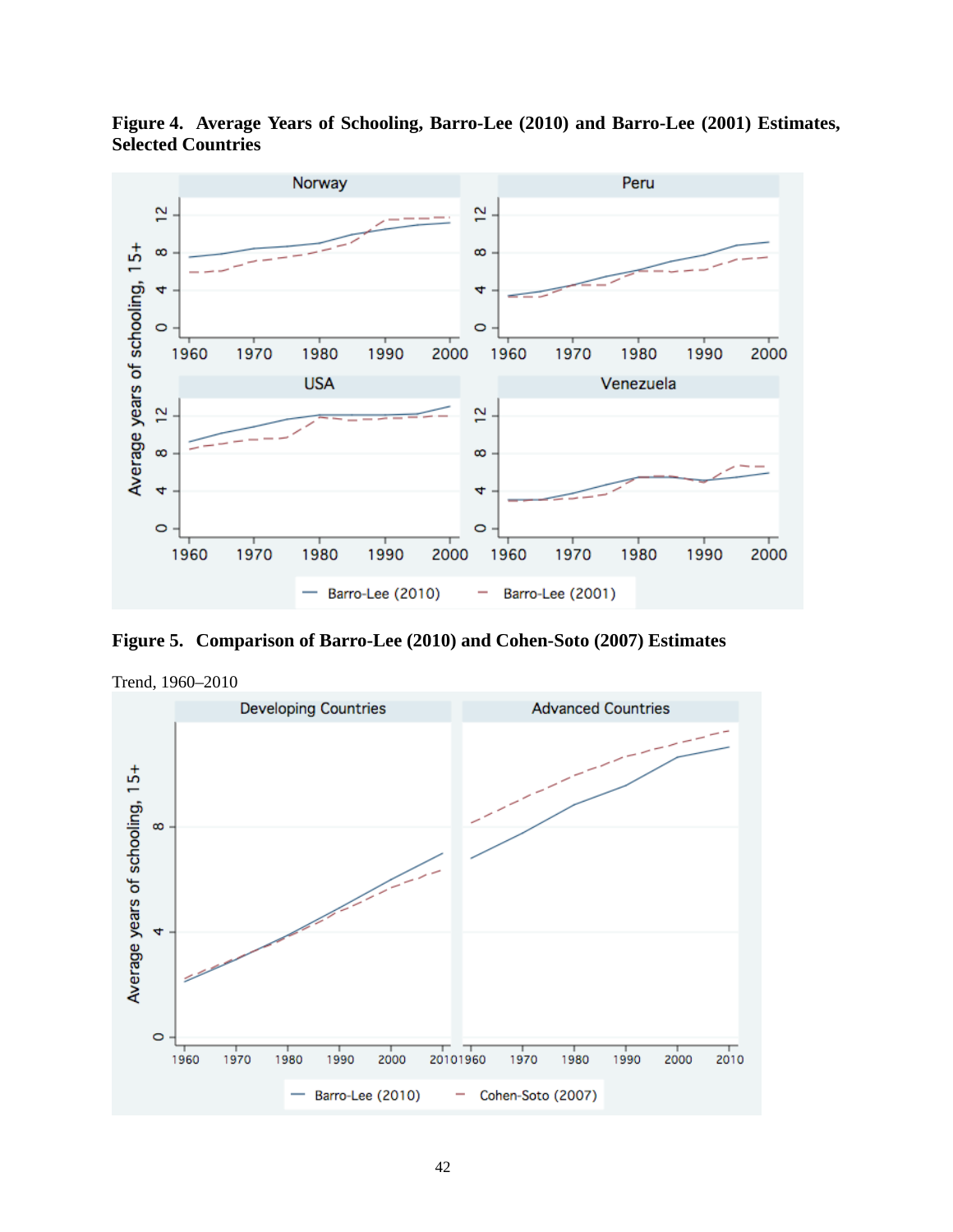**Figure 6. Comparison of Barro-Lee (2010) Years of Schooling Estimates and Hanushek-Woessmann (2009) Labor Force Quality Estimates** 



Note: Figures on years of schooling are simple average years of schooling for 1960–2000.



**Figure 7. Rates of Return to an additional year of schooling, by region** 

Source: Country fixed-effects instrumental variable (IV) regression estimates presented in Table 6 column (8).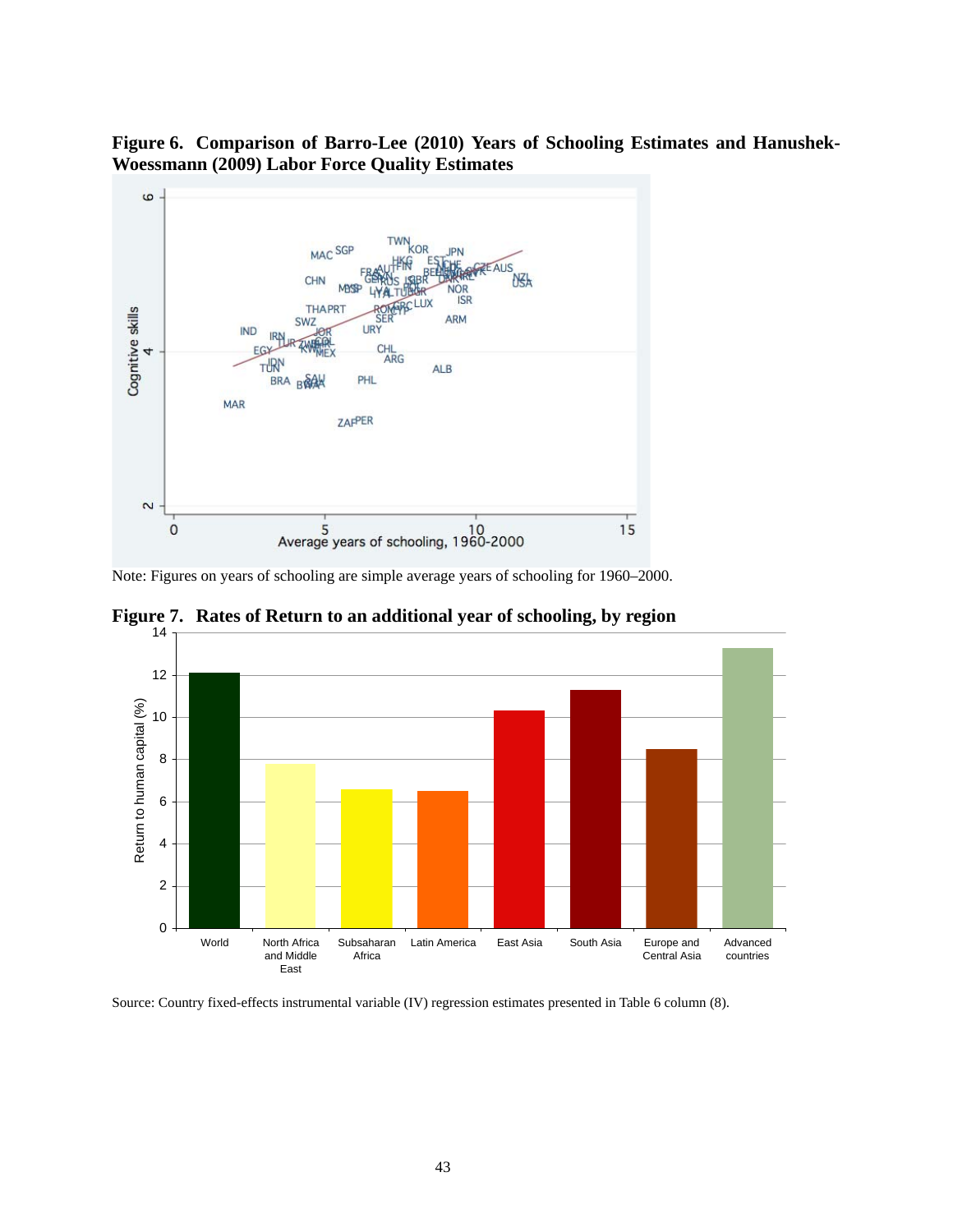| Region/Country                      | No. of                   |       |       |       |            |      |       | Original census year |      |       |      |      |      |
|-------------------------------------|--------------------------|-------|-------|-------|------------|------|-------|----------------------|------|-------|------|------|------|
|                                     | censuses 1950            |       | 1955  | 1960  | 1965       | 1970 | 1975  | 1980                 | 1985 | 1990  | 1995 | 2000 | 2005 |
| <b>Middle East and</b>              |                          |       |       |       |            |      |       |                      |      |       |      |      |      |
| <b>North Africa</b>                 |                          |       |       |       |            |      |       |                      |      |       |      |      |      |
| Algeria                             | $\overline{\mathcal{A}}$ |       | 1954  |       | 1966*      | 1971 |       |                      |      |       |      | 2000 |      |
| Bahrain                             | 4                        |       |       |       | 1965#      | 1971 |       |                      |      | 1991  |      | 2001 |      |
| Cyprus                              | 5                        | 1946# |       | 1960  |            |      |       |                      |      | 1992  |      | 2001 | 2005 |
| Egypt                               | $\overline{2}$           |       |       |       |            |      | 1976  |                      | 1986 |       |      |      |      |
| Iran, Islamic Republic              | 3                        |       | 1956  |       | 1966       |      |       |                      |      |       | 1996 |      |      |
| of                                  |                          |       |       |       |            |      |       |                      |      |       |      |      |      |
| Iraq                                | $\overline{c}$           |       | 1957  |       | 1965       |      |       |                      |      |       |      |      |      |
| Israel                              | 4                        |       |       | 1961  |            | 1972 |       | 1982                 |      |       |      |      | 2006 |
| Jordan                              | $\overline{c}$           |       |       | 1961  |            |      |       | 1979                 |      |       |      |      |      |
| Kuwait                              | 6                        |       |       |       |            | 1970 | 1975  | 1980                 | 1985 |       | 1995 |      | 2006 |
| Libyan Arab Jamahiriya              | 3                        |       |       |       | 1964#      |      | 1973  |                      | 1984 |       |      |      |      |
| Malta                               | 3                        | 1948  |       |       | 1967       |      |       |                      |      |       |      |      | 2005 |
| Morocco                             | $\mathbf{1}$             |       |       |       |            | 1971 |       |                      |      |       |      |      |      |
| Qatar                               | $\overline{2}$           |       |       |       |            |      |       |                      | 1986 |       |      |      | 2004 |
| Saudi Arabia                        | 1                        |       |       |       |            |      |       |                      |      |       |      |      | 2004 |
| Syrian Arab Republic                | 3                        |       |       | 1960  |            | 1970 |       |                      |      |       |      | 2002 |      |
| Tunisia                             | 5                        |       |       |       | 1966       |      | 1975  | 1980                 | 1984 |       | 1994 |      |      |
| <b>United Arab Emirates</b>         | $\mathbf{1}$             |       |       |       |            |      | 1975  |                      |      |       |      |      |      |
| Yemen                               | $\mathbf{1}$             |       |       |       |            |      | 1975# |                      |      |       |      |      |      |
| <b>Sub-Saharan Africa</b>           |                          |       |       |       |            |      |       |                      |      |       |      |      |      |
| Benin                               | $\mathfrak{Z}$           |       |       |       |            |      |       | 1979#                |      | 1992* |      | 2000 |      |
| Botswana                            | 4                        |       |       |       | 1964# 1971 |      |       | 1981#                |      | 1991  |      |      |      |
| Burundi                             | $\mathbf{1}$             |       |       |       |            |      |       |                      |      | 1990  |      |      |      |
| Cameroon                            | $\mathbf{1}$             |       |       |       |            |      | 1976  |                      |      |       |      |      |      |
| Central Africa                      | 2                        |       |       |       |            |      | 1975  |                      |      | 1988  |      |      |      |
| Congo                               | $\mathbf{1}$             |       |       |       |            |      |       |                      | 1984 |       |      |      |      |
| Cote d'Ivoire                       | $\mathbf{1}$             |       |       |       |            |      |       |                      |      | 1988  |      |      |      |
| Democratic Republic of<br>the Congo | 1                        |       | 1955  |       |            |      |       |                      |      |       |      |      |      |
| Gabon                               | $\mathbf{1}$             |       |       |       |            |      |       |                      |      |       | 1993 |      |      |
| Gambia                              | $\overline{2}$           |       |       |       |            |      | 1973  |                      |      |       | 1993 |      |      |
| Ghana                               | $\sqrt{2}$               |       |       | 1960# |            | 1970 |       |                      |      |       |      |      |      |
| Kenya                               | 3                        |       |       | 1962  |            | 1969 |       | 1979                 |      |       |      |      |      |
| Lesotho                             | $\overline{2}$           |       |       |       | 1966       |      | 1976  |                      |      |       |      |      |      |
| Liberia                             | $\sqrt{2}$               |       |       | 1962# |            |      | 1974# |                      |      |       |      |      |      |
| Malawi                              | $\overline{4}$           |       |       |       | 1966       |      | 1977  |                      | 1987 |       |      | 1998 |      |
| Mali                                | $\mathbf{1}$             |       |       |       |            |      | 1976  |                      |      |       |      |      |      |
| Mauritania                          | $\mathbf{1}$             |       |       |       |            |      |       |                      |      | 1988  |      |      |      |
| Mauritius                           | $\sqrt{6}$               | 1952  |       | 1962  |            | 1972 |       |                      | 1983 | 1990  |      | 2000 |      |
| Mozambique                          | $\sqrt{2}$               |       |       |       |            |      |       | 1980                 |      |       | 1997 |      |      |
| Namibia                             | $\overline{2}$           |       |       | 1960  |            |      |       |                      |      | 1991  |      |      |      |
| Niger                               | $\mathbf{1}$             |       |       |       |            |      | 1977  |                      |      |       |      |      |      |
| Reunion                             | $\boldsymbol{2}$         |       | 195#4 |       | 1967#      |      |       |                      |      |       |      |      |      |
|                                     |                          |       |       |       |            |      |       |                      |      |       |      |      |      |
| Rwanda                              | $\,1\,$                  |       |       |       |            |      |       | 1978                 |      |       |      |      |      |

## **Appendix Table. Availability of Educational Attainment Census/Survey Data by Country**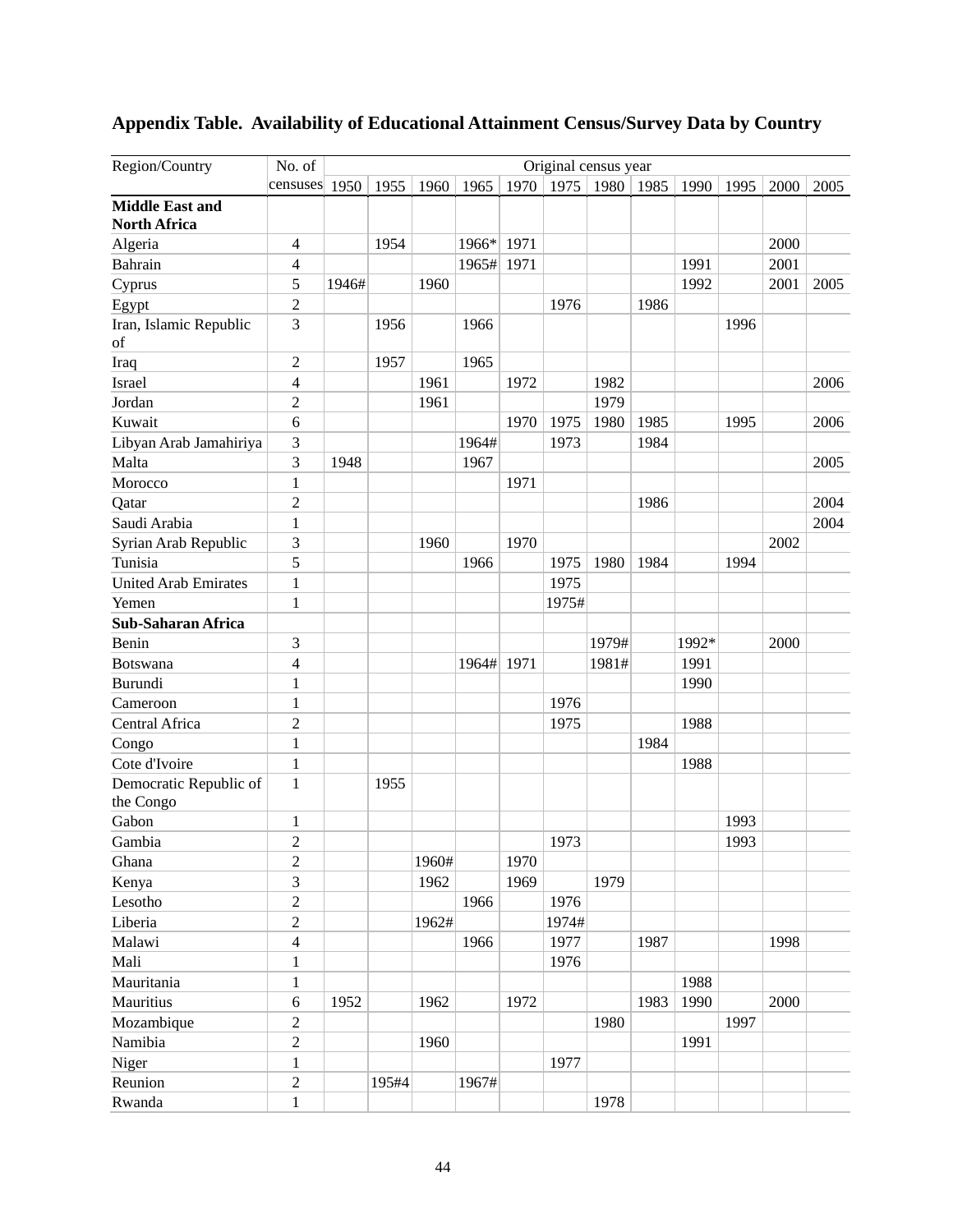| Region/Country                            | No. of                   | Original census year |      |       |       |            |       |       |       |       |       |       |      |
|-------------------------------------------|--------------------------|----------------------|------|-------|-------|------------|-------|-------|-------|-------|-------|-------|------|
|                                           | censuses $1950$          |                      | 1955 | 1960  | 1965  | 1970       | 1975  | 1980  | 1985  | 1990  | 1995  | 2000  | 2005 |
| Senegal                                   | 1                        |                      |      |       |       |            | 1976  |       |       |       |       |       |      |
| Sierra Leone                              | $\mathbf{1}$             |                      |      |       | 1963# |            |       |       |       |       |       |       |      |
| South Africa                              | 6                        |                      |      | 1960  |       | 1970       |       | 1980* | 1985  |       | 1996  | 2001  |      |
| Sudan                                     | $\overline{c}$           |                      | 1956 |       |       |            |       |       | 1983  |       |       |       |      |
| Swaziland                                 | 3                        |                      |      |       | 1966  |            | 1976  |       | 1986  |       |       |       |      |
| Togo                                      | $\overline{c}$           |                      |      |       |       | 1970       |       | 1981  |       |       |       |       |      |
| Uganda                                    | 4                        |                      |      | 1959# |       | 1969       |       |       |       | 1991  |       | 2002  |      |
| United Republic of<br>Tanzania            | $\mathbf{1}$             |                      |      |       |       |            |       |       |       |       |       | 2000  |      |
| Zambia                                    | $\overline{4}$           |                      |      |       |       | 1969       |       | 1980# |       | 1990  | 1993# |       |      |
| Zimbabwe                                  | $\overline{2}$           |                      |      |       |       |            |       |       |       | 1992  |       | 2002  |      |
| <b>Latin America and the</b><br>Caribbean |                          |                      |      |       |       |            |       |       |       |       |       |       |      |
| Argentina                                 | 6                        | 1947#                |      | 1960# |       | 1970       |       | 1980# |       | 1991  |       | 2001  |      |
| <b>Barbados</b>                           | 3                        |                      |      |       |       | 1970       |       | 1980  |       |       |       | 2000  |      |
| <b>Belize</b>                             | $\overline{\mathcal{L}}$ |                      |      | 1960  |       | 1970       |       | 1980  |       | 1991  |       |       |      |
| Bolivia                                   | 3                        |                      |      |       |       |            | 1976  |       |       | 1992  |       | 2001  |      |
| <b>Brazil</b>                             | 5                        | 1950                 |      |       |       | 1970       | 1976  | 1980  |       |       |       |       | 2004 |
| Chile                                     | 6                        | 1952                 |      | 1960# |       | 1970       |       | 1982  |       | 1992  |       | 2002  |      |
| Colombia                                  | 4                        | 1951                 |      |       |       |            | 1973# |       |       |       | 1993  |       | 2006 |
| Costa Rica                                | 5                        | 1950                 |      |       | 1963  | 1968       | 1973  |       |       |       |       |       | 2007 |
| Cuba                                      | $\overline{c}$           |                      | 1953 |       |       |            |       | 1981  |       |       |       |       |      |
| Dominican Republic                        | $\overline{2}$           |                      |      | 1960# |       | 1970       |       |       |       |       |       |       |      |
| Ecuador                                   | 6                        | 1950                 |      | 1962  |       |            | 1974  | 1982  |       | 1990  |       | 2001  |      |
| El Salvador                               | 5                        | 1950                 |      | 1961# |       | 1971*      |       |       |       | 1992  |       |       | 2006 |
| Guatemala                                 | 5                        | 1950                 |      |       | 1964# |            | 1973  | 1981  |       |       |       |       | 2006 |
| Guyana                                    | 2                        |                      |      |       |       | 1970       |       | 1980  |       |       |       |       |      |
| Haiti                                     | 4                        | 1950                 |      |       |       | 1971       |       | 1982  | 1986* |       |       |       |      |
| Honduras                                  | 3                        |                      |      | 1961  |       |            | 1974  |       | 1983  |       |       |       |      |
| Jamaica                                   | 5                        |                      |      | 1960  |       | 1970       |       | 1982  |       | 1991  |       | 2001  |      |
| Mexico                                    | 6                        |                      |      | 1960# |       | 1970*<br># |       | 1980  |       | 1990  |       | 2000  | 2006 |
| Nicaragua                                 | 2                        | 1950                 |      |       |       | 1971*      |       |       |       |       |       |       |      |
| Panama                                    | 6                        | 1950                 |      | 1960  |       | 1970*      |       | 1980  |       | 1990  |       | 2000  |      |
| Paraguay                                  | 7                        | 1950                 |      | 1962# |       | 1972#      |       | 1982  |       | 1992  |       | 2002  | 2006 |
| Peru                                      | 4                        |                      |      | 1961  |       | 1972       |       | 1981  |       |       | 1993  |       |      |
| Trinidad and Tobago                       | 3                        |                      |      |       |       | 1970       |       | 1980  |       | 1990  |       |       |      |
| Uruguay                                   | 5                        |                      |      |       | 1963  |            | 1975  |       | 1985  |       | 1996  |       | 2006 |
| Venezuela                                 | 5                        | 1950                 |      | 1961  |       | 1971       |       | 1981  |       | 1990  |       |       |      |
| East Asia and the<br>Pacific              |                          |                      |      |       |       |            |       |       |       |       |       |       |      |
| Brunei Darussalam                         | 3                        |                      |      | 1960  |       | 1971       |       | 1981  |       |       |       |       |      |
| Cambodia                                  | 1                        |                      |      |       |       |            |       |       |       |       |       | 1998  |      |
| China                                     | 3                        |                      |      |       |       |            |       | 1982  |       | 1990* |       | 2000  |      |
| China, Hong Kong SAR                      | 7                        |                      |      |       | 1966  | 1971       | 1976  | 1981  | 1986  | 1991  |       | 2001  |      |
| China, Macau SAR                          | 3                        |                      |      |       |       | 1970       |       |       |       | 1991# |       |       | 2006 |
| Fiji                                      | 4                        |                      |      |       | 1965  |            | 1976  |       | 1986  |       | 1996  |       |      |
| Indonesia                                 | 5                        |                      |      | 1961  |       | 1971       |       | 1980  |       | 1990  |       | 2000# |      |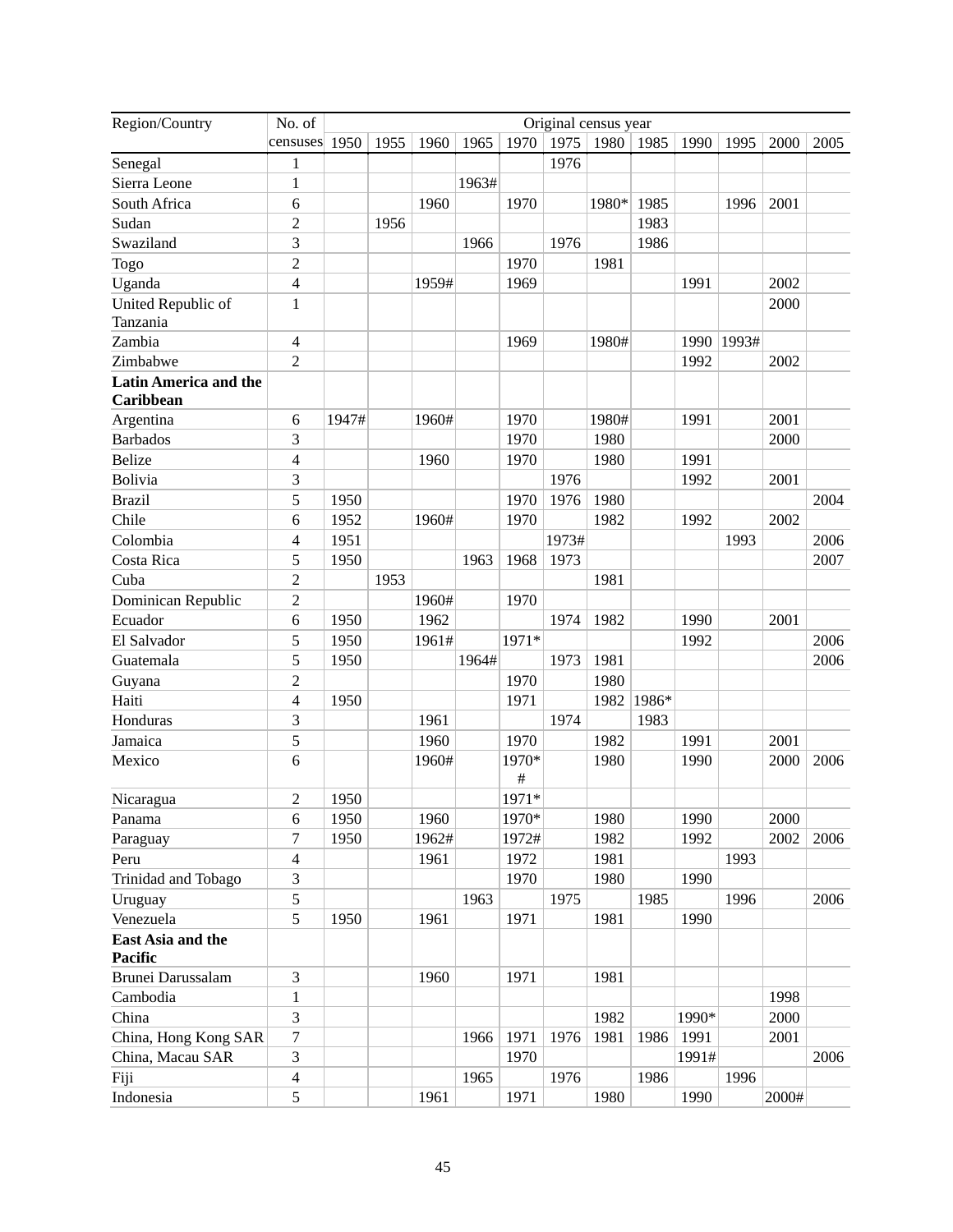| Region/Country            | No. of                   | Original census year |       |       |       |       |       |             |       |       |      |       |      |
|---------------------------|--------------------------|----------------------|-------|-------|-------|-------|-------|-------------|-------|-------|------|-------|------|
|                           | censuses                 | 1950                 | 1955  | 1960  | 1965  | 1970  | 1975  | 1980        | 1985  | 1990  | 1995 | 2000  | 2005 |
| Lao, People's             | 1                        |                      |       |       |       |       |       |             |       |       | 1995 |       |      |
| Democratic Republic       |                          |                      |       |       |       |       |       |             |       |       |      |       |      |
| Malaysia                  | $\overline{\mathcal{L}}$ |                      |       | 1957# |       |       |       | 1980*       |       | 1991  |      | 2000  |      |
| Mongolia                  | 2                        |                      |       |       |       |       |       |             |       | 1989  |      | 2000  |      |
| Myanmar                   | 4                        |                      | 1953# |       |       |       | 1973  |             | 1983  | 1991  |      |       |      |
| Papua New Guinea          | 2                        |                      |       |       |       | 1971  |       | 1980        |       |       |      |       |      |
| Philippines               | 8                        | 1948                 | 1956  | 1960# |       | 1970  |       | 1975# 1980# |       | 1990# |      | 2000  |      |
| Republic of Korea         | 10                       |                      | 1955# | 1960  | 1965  | 1970  | 1975  | 1980        | 1985  | 1990  | 1995 | 2000  |      |
| Singapore                 | 5                        |                      |       |       |       | 1970  |       | 1980        |       | 1990  |      | 2000# | 2006 |
| Taiwan                    | 5                        |                      |       |       | 1965# |       | 1975  | 1980*       |       |       |      | 2001  | 2005 |
| Thailand                  | 4                        |                      |       | 1960  |       | 1970  |       | 1980        |       |       |      | 2000  |      |
| Tonga                     | 2                        |                      |       |       |       |       |       |             | 1986# |       | 1996 |       |      |
| Viet Nam                  | $\overline{2}$           |                      |       |       |       |       |       | 1979        |       | 1989  |      |       |      |
| <b>South Asia</b>         |                          |                      |       |       |       |       |       |             |       |       |      |       |      |
| Afghanistan               | 1                        |                      |       |       |       |       |       | 1979        |       |       |      |       |      |
| Bangladesh                | 4                        |                      |       | 1961# |       |       | 1974  | 1981        |       |       |      | 2001  |      |
| India                     | 4                        |                      |       | 1961  |       | 1971# |       | 1981        |       | 1991  |      |       |      |
| Maldives                  | $\overline{c}$           |                      |       |       |       |       |       |             | 1985  |       |      | 2000  |      |
| Nepal                     | 5                        |                      |       | 1961  |       | 1971  |       | 1981*       |       | 1991  |      | 2001  |      |
| Pakistan                  | 5                        |                      |       | 1961# |       |       |       | 1981        |       | 1990  |      | 1998  | 2006 |
| Sri Lanka                 | 3                        |                      |       |       | 1963  | 1969  |       | 1981        |       |       |      |       |      |
| <b>Europe and Central</b> |                          |                      |       |       |       |       |       |             |       |       |      |       |      |
| Asia                      |                          |                      |       |       |       |       |       |             |       |       |      |       |      |
| Albania                   | $\mathbf{1}$             |                      |       |       |       |       |       |             |       |       |      | 2001  |      |
| Armenia                   | $\mathbf{1}$             |                      |       |       |       |       |       |             |       |       |      | 2001  |      |
| Bulgaria                  | 4                        |                      | 1956  |       | 1965  |       |       |             |       | 1992  |      | 2001  |      |
| Croatia                   | 2                        |                      |       |       |       |       |       |             |       | 1991  |      | 2001  |      |
| Czech Republic            | 5                        |                      |       | 1961  |       | 1970  |       | 1980        |       | 1991  |      |       | 2006 |
| Estonia                   | $\overline{c}$           |                      |       |       |       |       |       |             |       | 1989  |      | 2000  |      |
| Hungary                   | 6                        |                      |       | 1960  | 1963  | 1970  |       | 1980        |       | 1990  |      | 2001  |      |
| Kazakhstan                | 2                        |                      |       |       |       |       |       |             |       | 1989  |      | 1999  |      |
| Kyrgyzstan                | 1                        |                      |       |       |       |       |       |             |       |       |      | 1999  |      |
| Latvia                    | $\overline{2}$           |                      |       |       |       |       |       |             |       | 1989  |      | 2000  |      |
| Lithuania                 | 3                        |                      |       |       |       |       |       |             |       | 1989  |      | 2001  | 2007 |
| Republic of Moldova       | 1                        |                      |       |       |       |       |       |             |       | 1989  |      |       |      |
| Poland                    | 5                        |                      |       | 1960  |       | 1970  |       | 1978        |       | 1988  |      | 2002  |      |
| Romania                   | 5                        |                      | 1953# |       | 1966  |       | 1977* |             |       | 1992  |      | 2002  |      |
| <b>Russian Federation</b> | $\overline{4}$           |                      |       | 1959  |       | 1970  |       |             |       | 1989  | 1994 |       |      |
| Serbia                    | 5                        |                      | 1953* |       |       | 1971  |       | 1981        |       | 1991  |      | 2002  |      |
| Slovakia                  | 5                        |                      |       | 1961  |       | 1970  |       | 1980        |       | 1991  |      | 2001  |      |
| Slovenia                  | $\overline{\mathcal{L}}$ |                      | 1953* |       |       | 1971  |       | 1981        |       |       |      | 2002  |      |
| Tajikistan                | $\mathbf{1}$             |                      |       |       |       |       |       |             |       | 1989  |      |       |      |
| Ukraine                   | $\overline{2}$           |                      |       |       |       | 1970  |       |             |       |       |      | 2001  |      |
| <b>Advanced Countries</b> |                          |                      |       |       |       |       |       |             |       |       |      |       |      |
| Australia                 | 3                        |                      |       |       | 1966  | 1971  |       | 1981        |       |       |      |       |      |
| Austria                   | 5                        |                      |       | 1961# |       | 1971  |       | 1981        |       | 1991  |      |       | 2005 |
| Belgium                   | 3                        |                      |       | 1961# |       | 1970  |       |             |       |       |      |       | 2006 |
| Canada                    | $\,8\,$                  | 1951                 |       | 1961  |       | 1970  | 1975  | 1981        | 1986  | 1991  |      | 2001  |      |
|                           |                          |                      |       |       |       |       |       |             |       |       |      |       |      |